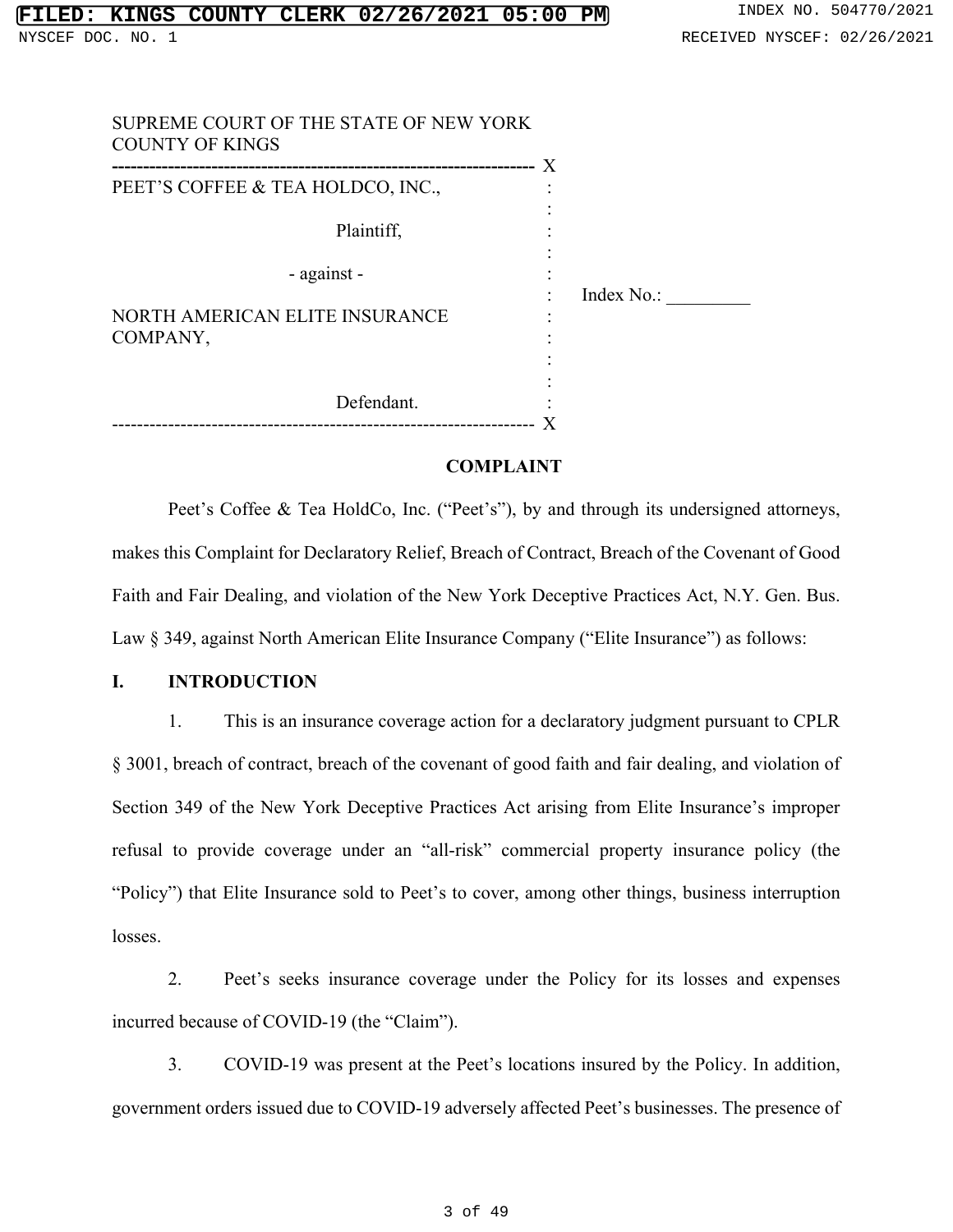COVID-19 and the government orders––individually or combined––resulted in physical loss or damage to Peet's property as provided by the broad coverage grants of the Policy.

4. Peet's suffered business interruption (i.e., time element) losses as contemplated by the Policy, resulting in tens of millions of dollars in covered losses and expenses, which continue to accrue.

5. Despite the fact that Elite Insurance always intended to deny coverage for the Claim, Elite Insurance still engaged in a dilatory, unreasonable, and illusory insurance claim examination and handling process.

6. To date, Elite Insurance still improperly refuses to provide coverage for Peet's Claim.

7. Peet's paid more than half a million dollars in premiums to purchase the "all-risk" Policy, which provides coverage limits of \$200,000,000.

8. Now that Peet's has suffered substantial losses and incurred expenses resulting from covered risks under the Policy, Elite Insurance improperly and unreasonably denied Peet's the benefit of coverage. In doing so, Elite Insurance is reneging on its duties as bargained for between the parties and refusing to provide coverage that Peet's reasonably expected.

9. Under established principles of insurance law, Peet's is entitled to payment under the Policy for business losses and expenses covered under the Policy, but Elite Insurance has breached its duties under the insurance contract and has refused to provide coverage in bad faith.

10. This Court should enforce the promise that Elite Insurance made to Peet's and require Elite Insurance to provide the "all risks" coverage that Peet's purchased for valuable consideration of more than half a million dollars and that Peet's reasonably expected.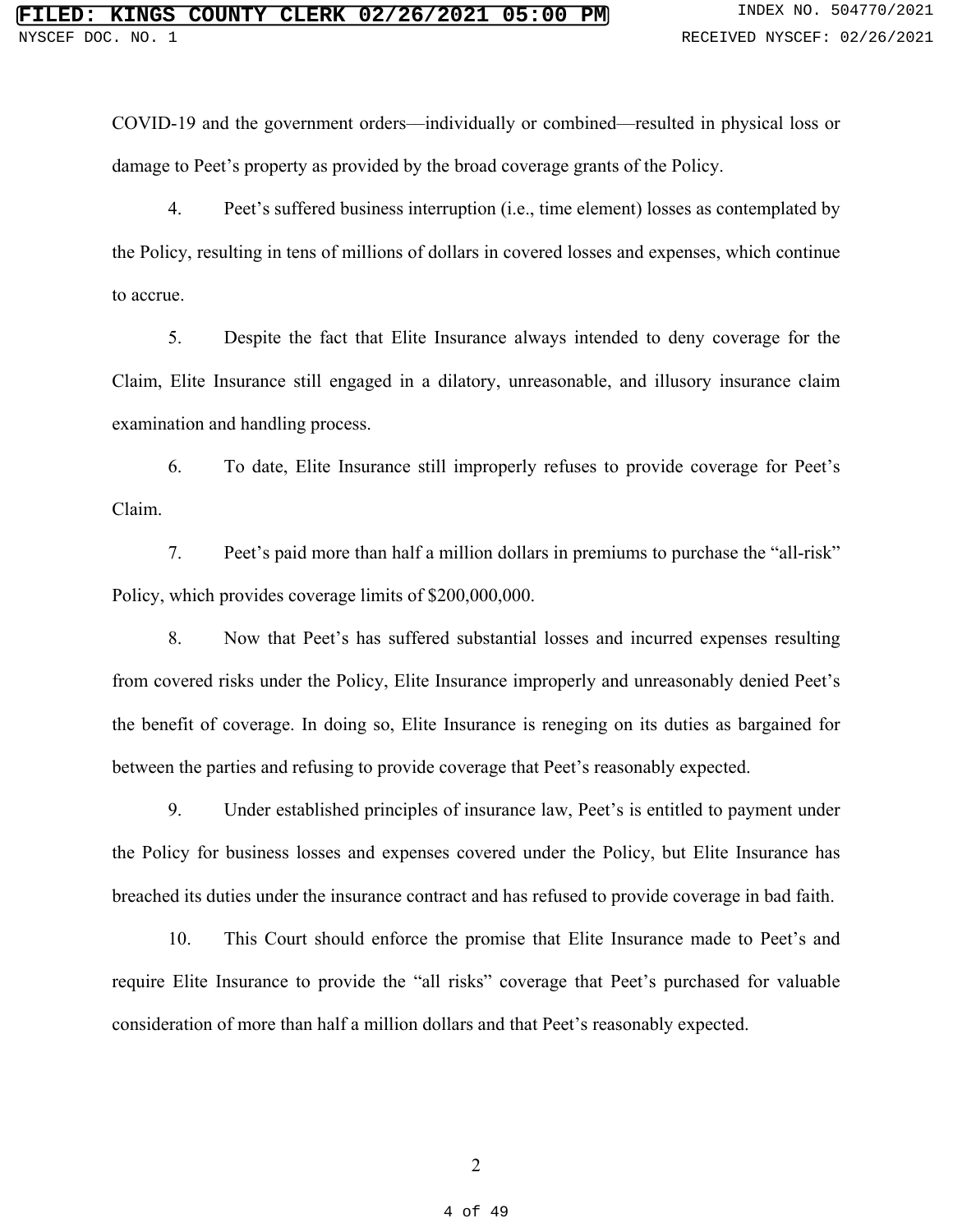11. There is an actual and justiciable controversy between Peet's and Elite Insurance that is ripe for judicial determination regarding the parties' respective rights and obligations under the Policy.

#### **II. JURISDICTION AND VENUE**

12. A declaratory judgment action may be properly sought in this Court pursuant to CPLR § 3001 and under Judiciary Law § 140-b.

13. Personal jurisdiction over Elite Insurance is proper pursuant to CPLR § 301. The Policy provides that Elite Insurance irrevocably submits to the exclusive jurisdiction of the Courts of the State of New York and that Elite Insurance expressly waives all rights to challenge or otherwise limit such jurisdiction. Alternatively, or in addition to the Policy's exclusive jurisdiction provision, this Court has jurisdiction over Elite Insurance pursuant to CPLR §§ 301 or 302 because, upon information and belief, Elite Insurance, at all relevant times, was a business authorized to transact business in New York and/or conducted continuous and substantial business in New York.

14. Venue for this action is proper in this Court pursuant to CPLR § 501 under the exclusive forum provision of the Policy. Alternatively, or in addition to the Policy's exclusive forum provision, venue is proper in this county under CPLR 503 because, *inter alia*, Peet's operates one or more insured locations in Kings County, a substantial part of the events or omissions giving rise to this action occurred in Kings County, and both Peet's and Elite Insurance regularly transact business in Kings County.

#### **III. PARTIES**

15. Peet's is a corporation organized and existing under the laws of the State of Delaware with its principal place of business located in the State of California.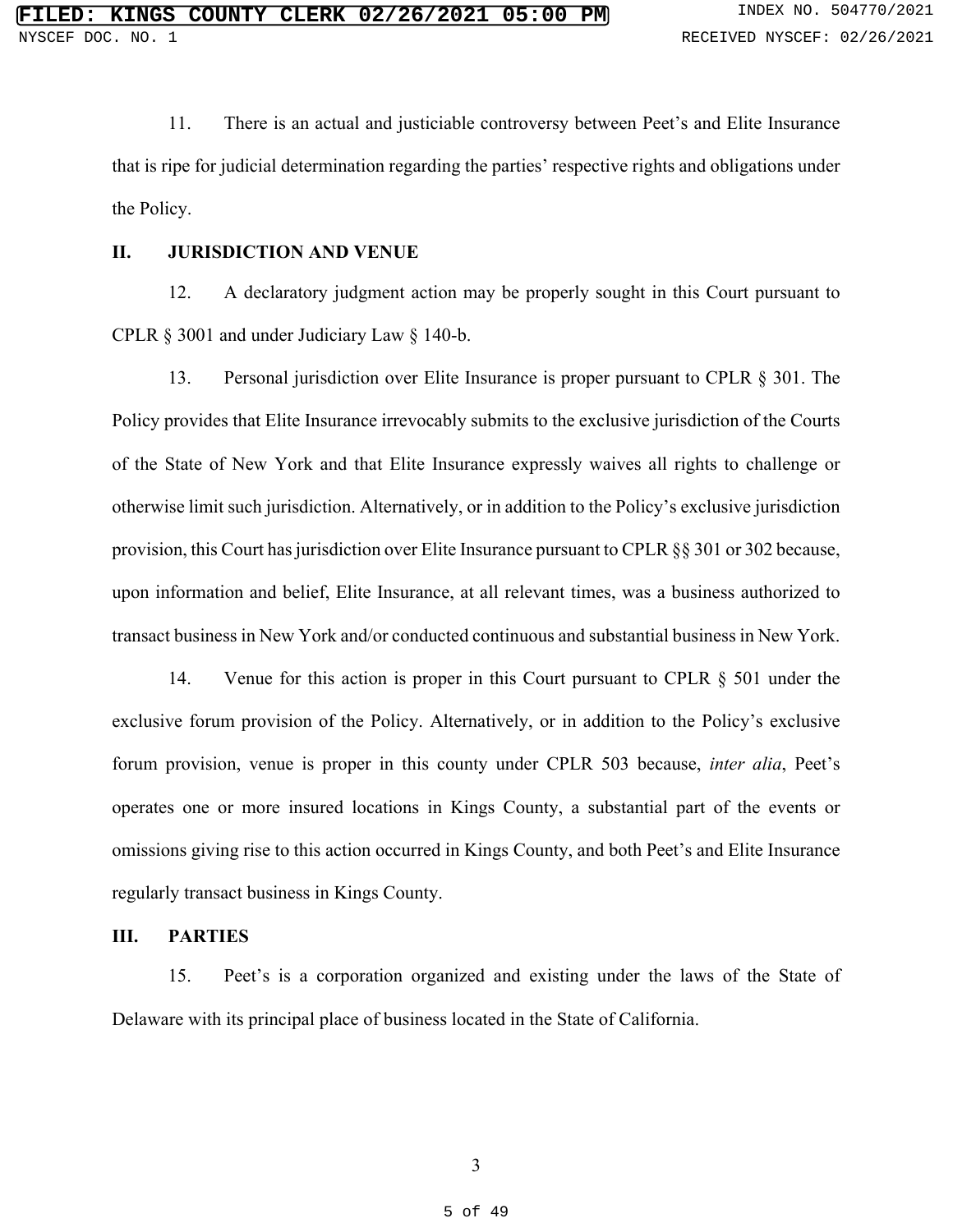16. Upon information and belief, Elite Insurance is a property and casualty insurance company organized and existing under the laws of the State of New Hampshire and licensed to do business in the State of New York.

17. Upon information and belief, Elite Insurance is a resident of the State of New York and is authorized to do business in New York or, if not a resident of or authorized to do business in New York, has transacted business within New York or has contracted to supply goods or services in New York, including in Kings County.

#### **IV. BACKGROUND**

#### **A. Peet's Businesses**

18. Peet's operates and has an interest in a variety of businesses, including Peet's Coffee, Inc. ("Peet's Coffee"), Stumptown Coffee Corp. ("Stumptown Coffee"), and Intelligentsia Coffee Inc. ("Intelligentsia Coffee"). For ease of reference, this Complaint refers to Peet's Coffee, Stumptown Coffee, and Intelligentsia Coffee collectively as the "Coffee Businesses." The Coffee Businesses as referred to herein include all relevant entities in which Peet's has an insurable interest under the Policy.

19. The Coffee Businesses sell coffee, tea, food, and other goods nationwide.

20. Peet's and its Coffee Businesses operate more than 280 retail stores, roasting plants, distribution centers, and offices across the country, including in New York, California, Colorado, the District of Columbia, Illinois, Massachusetts, Maryland, Minnesota, Oregon, Pennsylvania, Virginia, and Washington.

21. Peet's Coffee is an award-winning, San Francisco-based specialty coffee roaster and retailer that has been dedicated to crafting the perfect cup of coffee for more than 50 years. Since 1966, when Alfred Peet opened up the first "Peet's Coffee, Tea & Spices" in Berkley, California and ushered in a new wave of coffee drinkers who cared about origins and beverage

4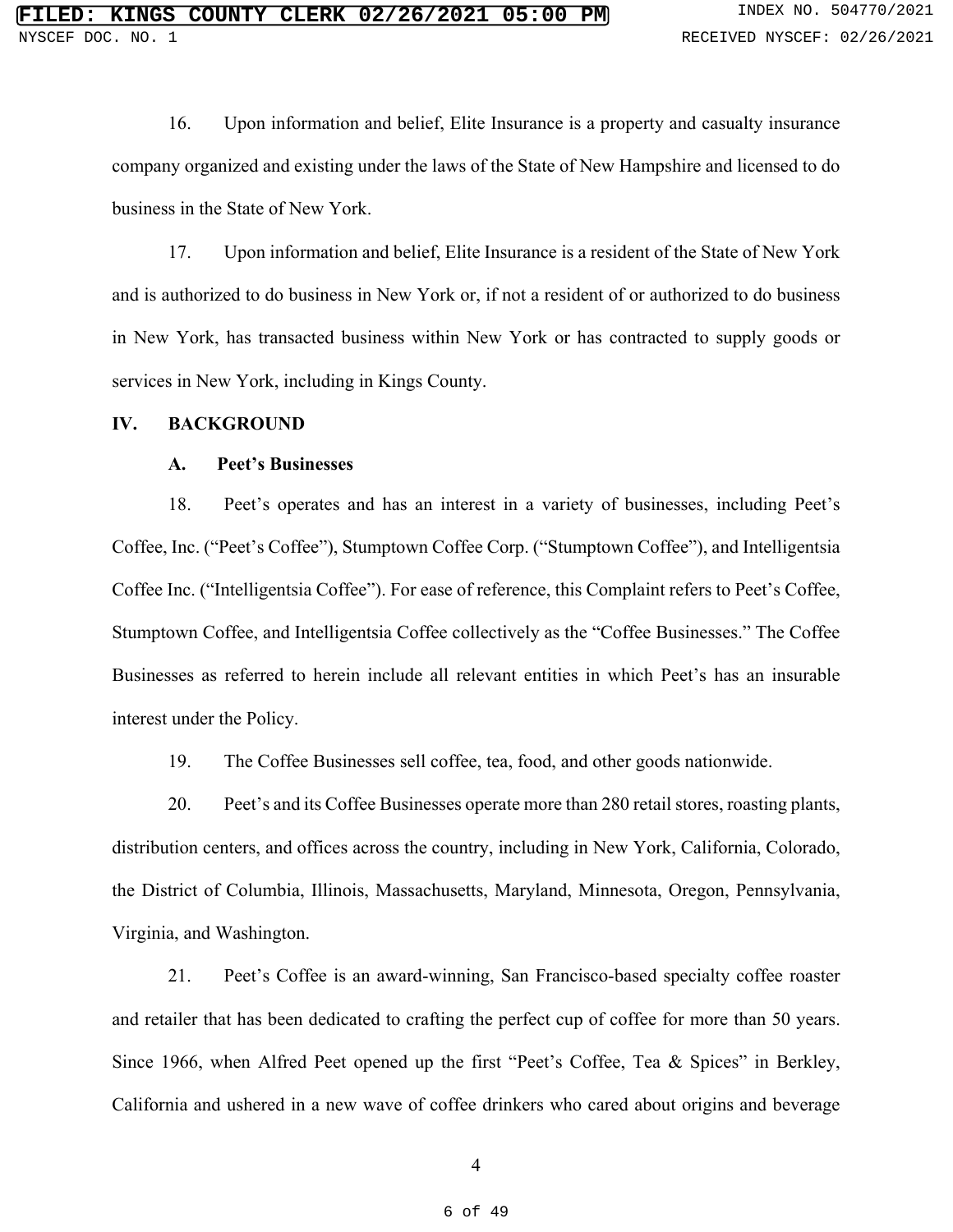type, Peet's Coffee has continued its vision to increase the country's access to and appreciation of artisanal, high-quality, sustainable, and freshly sourced roasted and blended coffee.

22. Stumptown Coffee is a craft coffee roaster and retailer based in Portland, Oregon that has been named to numerous "best of" lists and won various local and national industry awards, including *Roast* magazine's 2006 "Roaster of the Year." Since opening its original flagship location in 1999, Stumptown Coffee has expanded to operate more than 15 roasting facilities, cafes, and other retail locations in New York, California, Maryland, New Jersey, Oregon, Washington, Texas, and Louisiana, including a roasting facility, office space, and several coffee shop locations in Brooklyn, Kings County, New York.

23. Intelligentsia Coffee is a nationally-renowned, award-winning coffee roasting company and retailer founded in Chicago, Illinois in 1995 that operates more than a dozen locations and does business in New York, California, Georgia, Illinois, Massachusetts, and Texas.

#### **B. The Policy**

24. The Policy that Elite Insurance sold to Peet's Coffee is an "all-risk" insurance policy (Policy Number: NAP 2002125 02). Attached hereto is a true and correct copy of the Policy as Exhibit A.

25. The "First Named Insured" is "Peet's Coffee & Tea HoldCo, Inc." Ex. A, § I.D.

26. The Policy covers "Peet's Coffee & Tea HoldCo, Inc. and any subsidiary, and Peet's Coffee & Tea HoldCo, Inc. interest in any partnership or joint venture in which Peet's Coffee & Tea HoldCo, Inc. has management control, ownership, or is obligated to insure, as now constituted or hereafter is acquired, as the respective interest of each may appear; all hereafter referred to as the Insured, including legal representatives." *Id*., § I.C.

27. The Policy states that loss "will be adjusted with and payable to the First Named Insured, or as may be directed by the First Named Insured." *Id*., § VIII.F.

5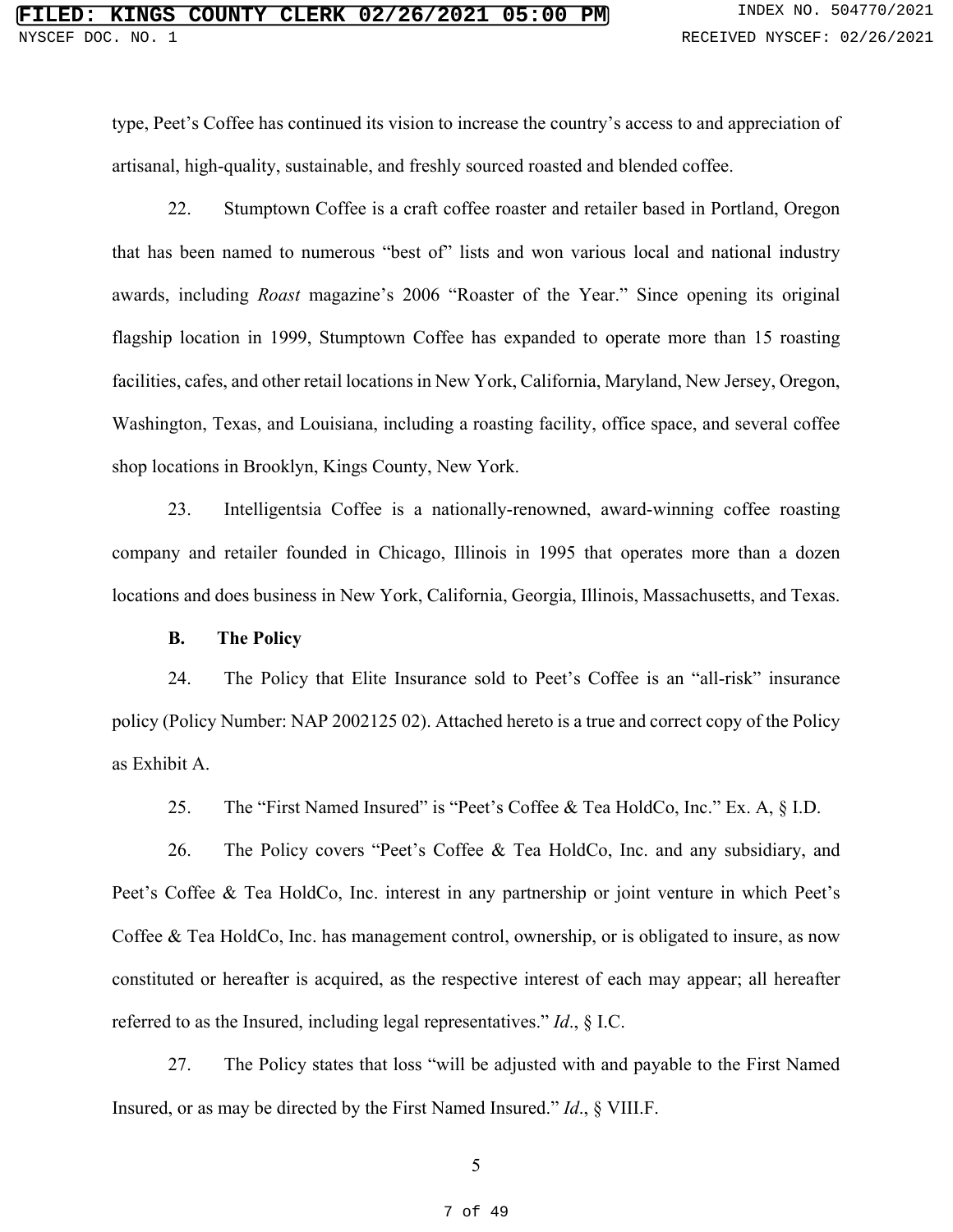28. The Policy "insures all risks of direct physical loss or damage to INSURED PROPERTY, while on INSURED LOCATION(S) provided such physical loss or damage occurs during the term of this POLICY." *Id*., Declarations, § A.1.

29. The Policy does not define the term "all risks."

30. As used in the Policy, the term "physical loss" is separate, distinct, and has an independent meaning from the term "damage."

31. The Policy does not define the term "physical."

32. The Policy does not define the term "physical loss."

33. The Policy does not define the term "damage."

34. The Policy does not define the phrase "physical loss or damage."

35. The Policy insures all property at the locations listed on the latest schedule of locations submitted to, accepted by, and on file with Elite Insurance and is extended to insure all other property in which Peet's has an insurable interest, even if it is not listed on the schedule of locations. *Id*., § X.M ("INSURED LOCATION(S)" includes, among other things, all locations "listed on the latest schedule of LOCATION(S) submitted to, accepted by and on file with the Company"); § IV.B.19 ("This policy is extended to insurance INSURED PROPERTY within the Policy Territory that is ... not listed on the latest Schedule of Locations ...."); § IV.A ("INSURED PROPERTY" includes, among other things, all real property "owned by the Insured or in which the Insured has an insurable interest").

36. The Coffee Businesses' locations, including but not limited to cafes, retail stores, roasting / manufacturing facilities, warehouses, distribution centers, and offices, are "INSURED LOCATIONS" of Peet's under the Policy.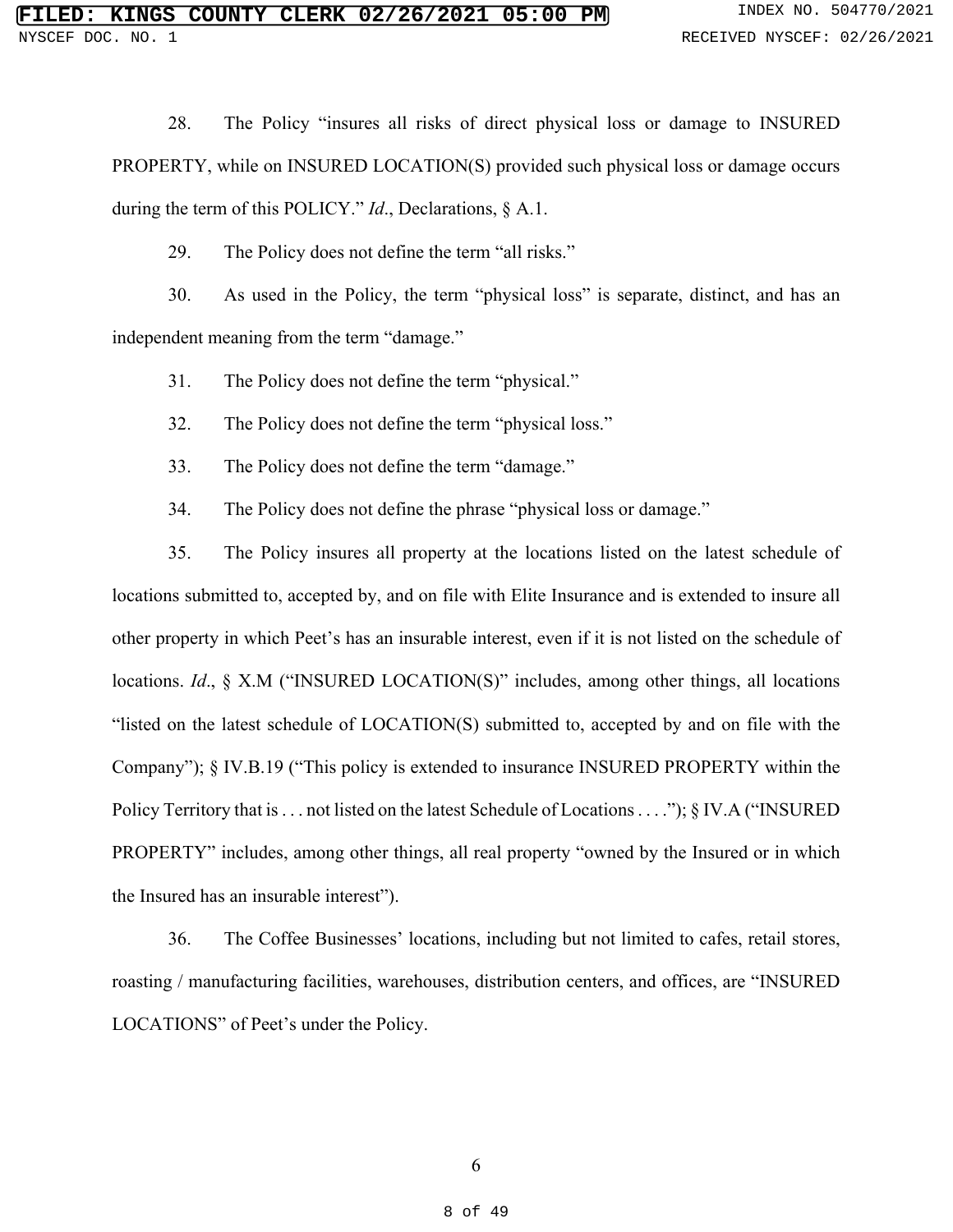37. The Policy also covers business interruption losses (referred to in the Policy as "Time Element" coverage) "directly resulting from physical loss or damage insured by this POLICY." *Id*., § V.A

38. The Policy provides up to \$200,000,000 of coverage. *Id*., § II.B.

39. The Policy has a policy period of October 1, 2019 to October 1, 2020. *Id*., § I.E.

40. Elite Insurance drafted the Policy.

41. Upon information and belief, Elite Insurance has sold many insurance policies containing substantially the same standard terms and conditions as the Policy to other policyholders in New York (and around the country). These policies insure more than hundreds of millions of dollars in potential losses in New York. The coverage afforded and claims handling practices under these policies thus affect the interests of the New York public at large.

42. Peet's paid more than half a million dollars in premiums to Elite Insurance for the Policy. Peet's also paid Elite Insurance more than \$2,000,000 in premiums over the five years leading up to the Policy for similar "all-risks" coverage.

43. Elite Insurance, a sophisticated insurer, was fully aware of the risks involved related to the Coffee Businesses when marketing, drafting, selling, underwriting, issuing, and binding the Policy.

44. Upon information and belief, Elite Insurance calculated the business interruption premiums based, in material part, on the revenue that Elite Insurance expected the Coffee Businesses to generate as fully functioning and operational businesses.

45. Peet's has suffered direct physical loss and damage to the locations and properties insured under the Policy, as well as business interruption and other losses covered under the Policy.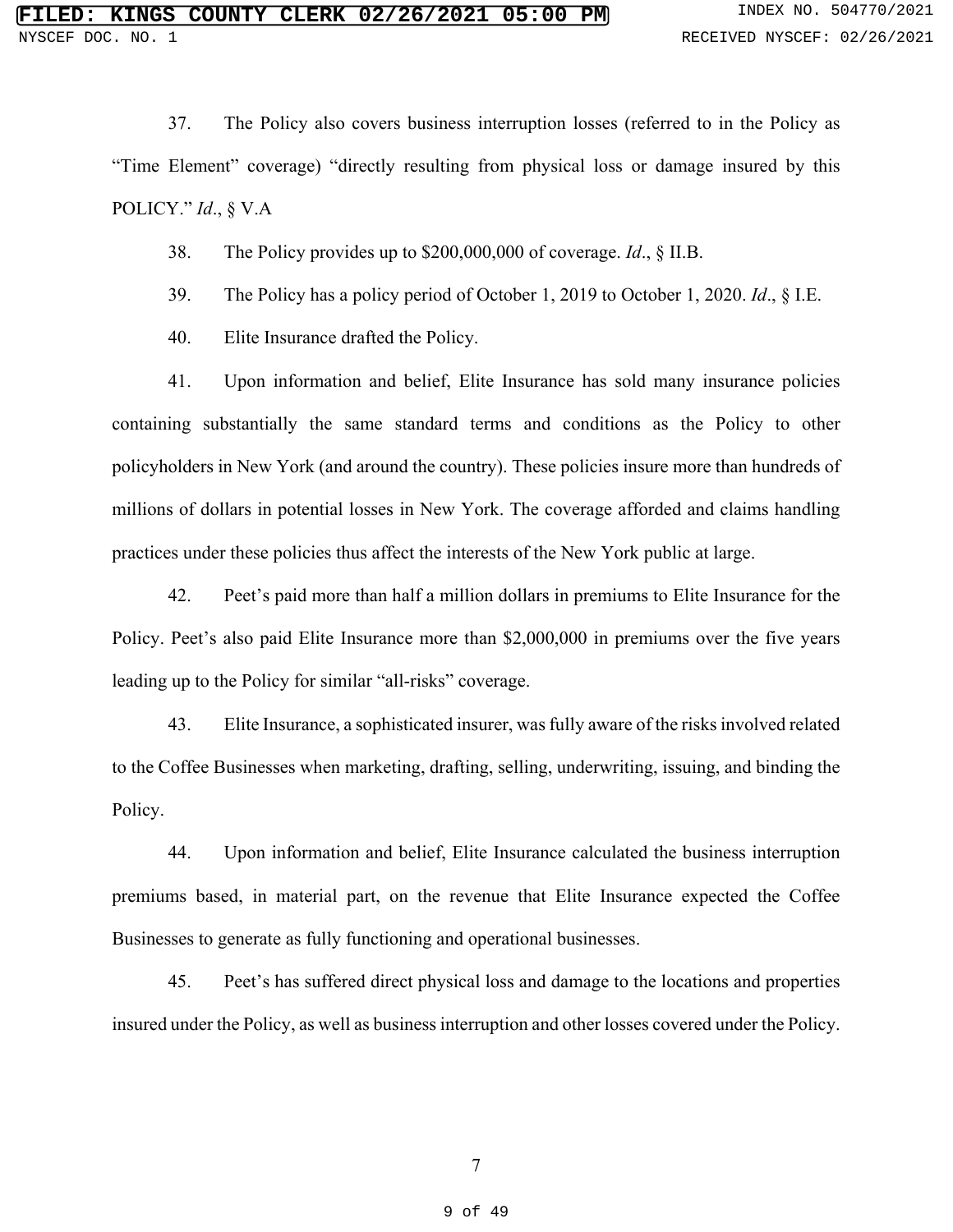46. Upon information and belief, most of the commercial property policies issued by Elite Insurance afford coverage for the actual presence of communicable disease at insured locations and the resulting business interruption.

47. This coverage is found under two sections of the Policy, titled "Communicable Disease Response" and "Interruption by Communicable Disease" (together, the "On-Site Sublimited Communicable Disease Coverages"). *Id*., §§ IV B.3 and V H.8.

### **C. The COVID-19 Pandemic**

48. COVID-19 attacks the respiratory system and causes other harm and injuries to humans.

49. COVID-19 is harmful to humans and property, highly contagious, and deadly.

50. On March 11, 2020, the World Health Organization ("WHO") declared COVID-19 a "pandemic."

51. A pandemic is an outbreak of a disease that affects a wide geographic area and infects an exceptionally high proportion of the population.

52. As a declared pandemic, COVID-19 is present globally, including in all Coffee Businesses locations.

53. On March 13, 2020, the President of the United States declared a nationwide emergency in response to COVID-19.

54. According to the WHO, as of February 22, 2021, COVID-19 has infected more than 111,102,016 people and caused more than 2,462,911 deaths worldwide. *See* WHO, WHO Coronavirus Disease (COVID-19) Dashboard, https://covid19.who.int/ (last visited on Feb. 22, 2021; website updated regularly with new data).

55. According to the Centers for Disease Control and Prevention ("CDC"), as of February 22, 2021, COVID-19 has infected more than 27,938,085 people and caused more than

8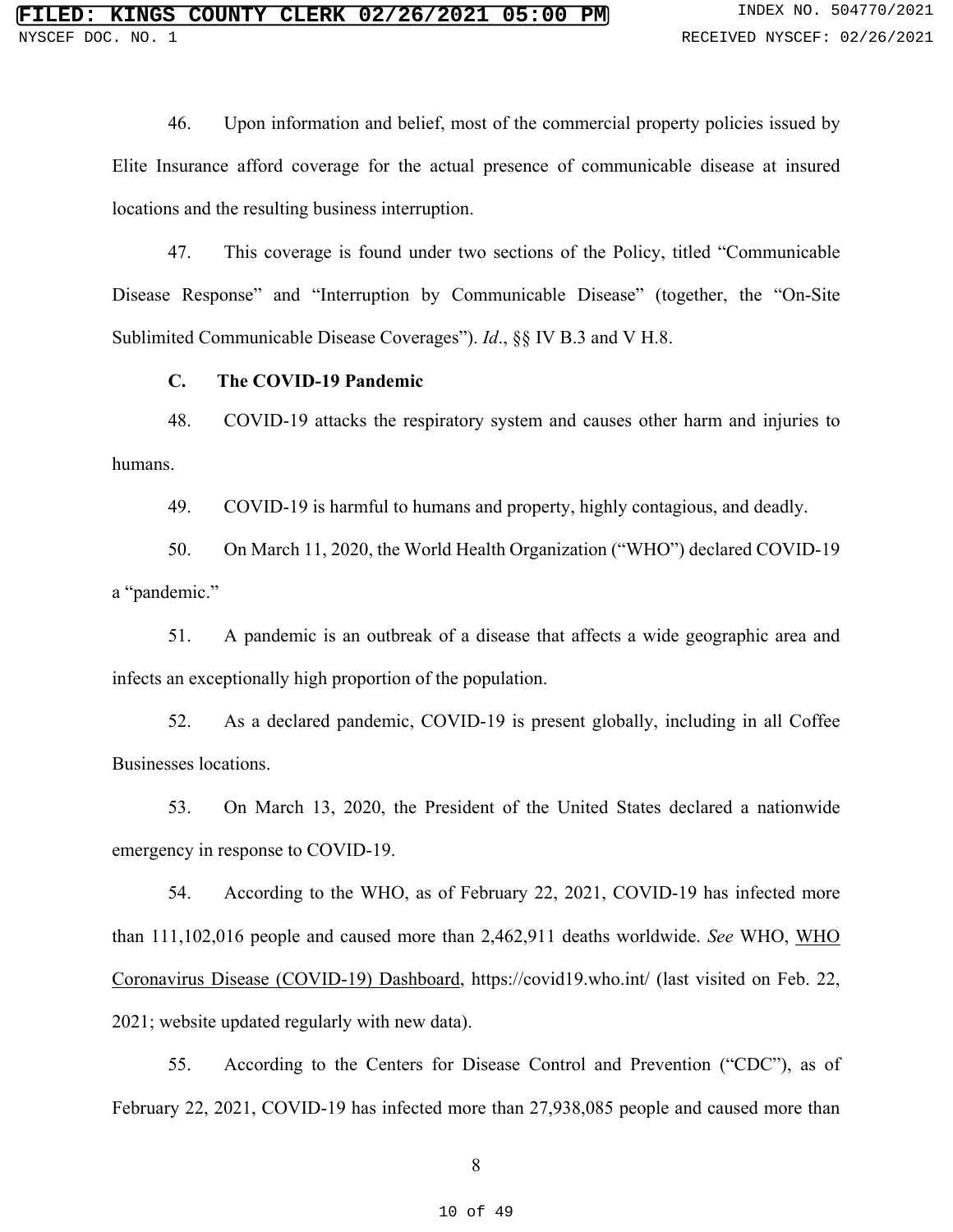497,415 deaths in the United States. *See* CDC, Coronavirus Disease 2019 (COVID-19): United States COVID-19 Cases and Deaths by State, https://covid.cdc.gov/covid-data-tracker/#cases\_ casesper100klast7days (last visited on Feb. 22, 2021; website updated regularly with new data).

56. The CDC estimates that infection rates for COVID-19 are likely at least ten times higher than reported for March 2020 through May 2020.

57. In addition, the CDC has estimated that approximately 40% of COVID-19 positive individuals remain asymptomatic.

58. Further, the incubation period for COVID-19, which is the time between exposure and the onset of symptoms, can be up to fourteen days. During the incubation period, or "presymptomatic" period, infected persons can be contagious, and disease transmission can occur before the infected person shows any symptoms or has any reason to believe he or she has become infected. Pre-symptomatic persons carry the greatest viral-load (i.e., the amount of virus in a person's nose, throat, and lungs) among all infected persons, meaning their ability to transmit COVID-19 is greater than symptomatic persons.

# **D. COVID-19 Is a Risk That Causes "Physical Loss or Damage" to Property Under the Policy**

59. COVID-19 causes physical and tangible alteration to property, and the presence of COVID-19 amounts to physical loss and damage to property.

60. According to the CDC, COVID-19 can spread in several ways, including: (i) from person to person through respiratory droplets, (ii) through airborne transmission, and (iii) by contact with objects or surfaces.

61. The CDC has noted that airborne transmission involves exposure to COVID-19 in small droplets and particles that can linger in the air for minutes to hours and can infect individuals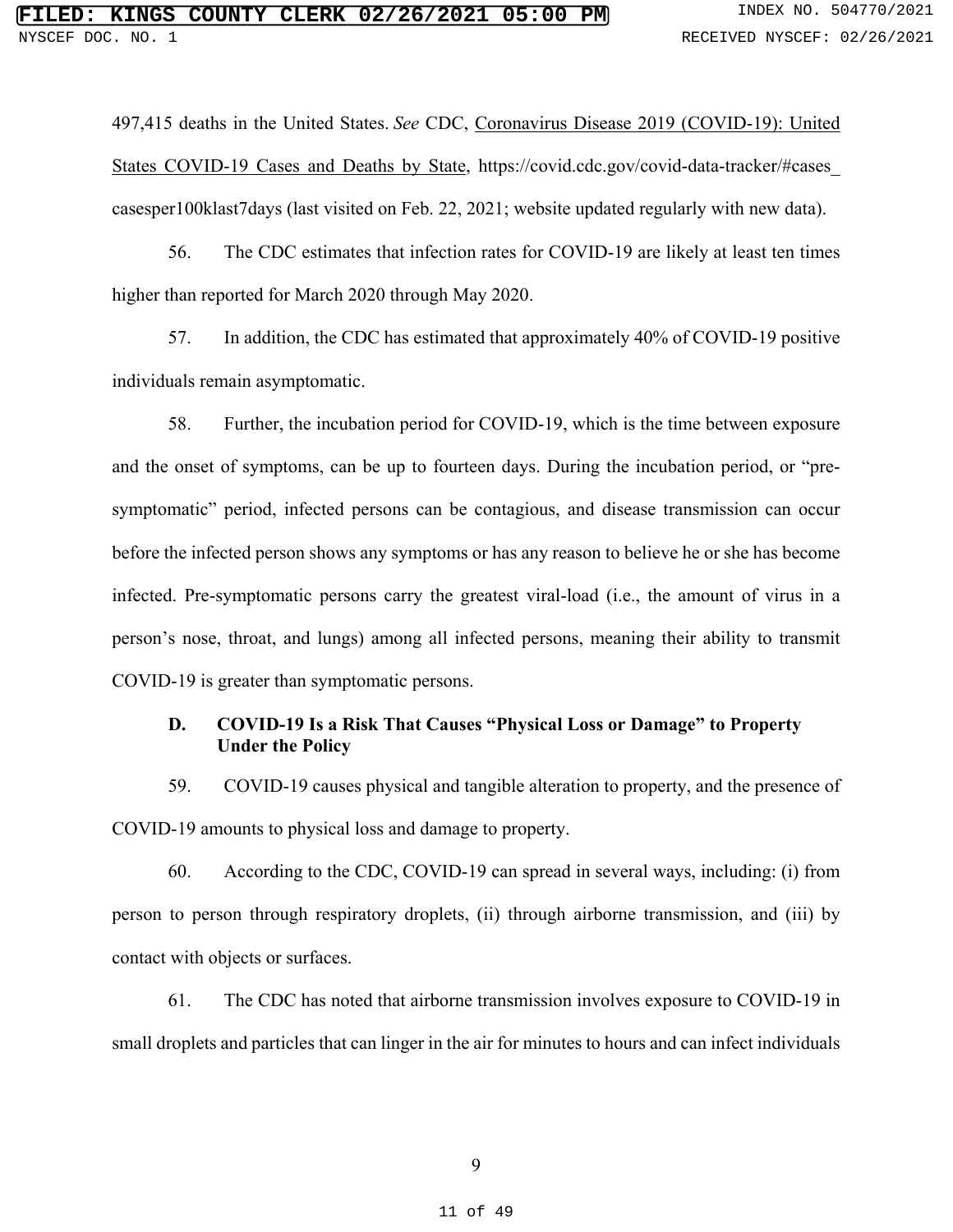who are further than six feet away from the person who is infected or after that person has left the space.

62. The WHO has confirmed that COVID-19 can remain viable on objects or surfaces.

63. COVID-19 also spreads by property- or surface-to-person transmission, where, for example, an uninfected person touches an object or surface that has come into contact with the saliva or nasal fluid of an infected person, and the uninfected person then touches his or her eyes, nose, or mouth.

64. According to at least one study, during and after illness, COVID-19 particles are shed in large numbers in bodily secretions, including saliva, oral and nasal fluid, respiratory droplets, blood, feces, and urine particles. As noted by that study, COVID-19 can be introduced to surfaces by direct physical contact with such surfaces; contact with soiled hands; contact with aerosolized COVID-19 (i.e., large droplet spread) exhaled while breathing, talking, sneezing, or coughing; and contact with airborne COVID-19 that settles after disturbance of a surface damaged by COVID-19 (e.g., shaking a tablecloth).

65. Medical researchers have advised that specialized air filtration systems can be used to remediate the presence of COVID-19. In other words, additional physical alteration of property may be necessary to render it safe from COVID-19 and return the property to a safe and useable state after it is physically damaged by COVID-19.

66. Multiple studies, including studies from the National Institute of Health ("NIH") and various academic, scientific journals, have concluded that COVID-19 can remain viable on various objects, surfaces, or materials for a period of up to 28 days.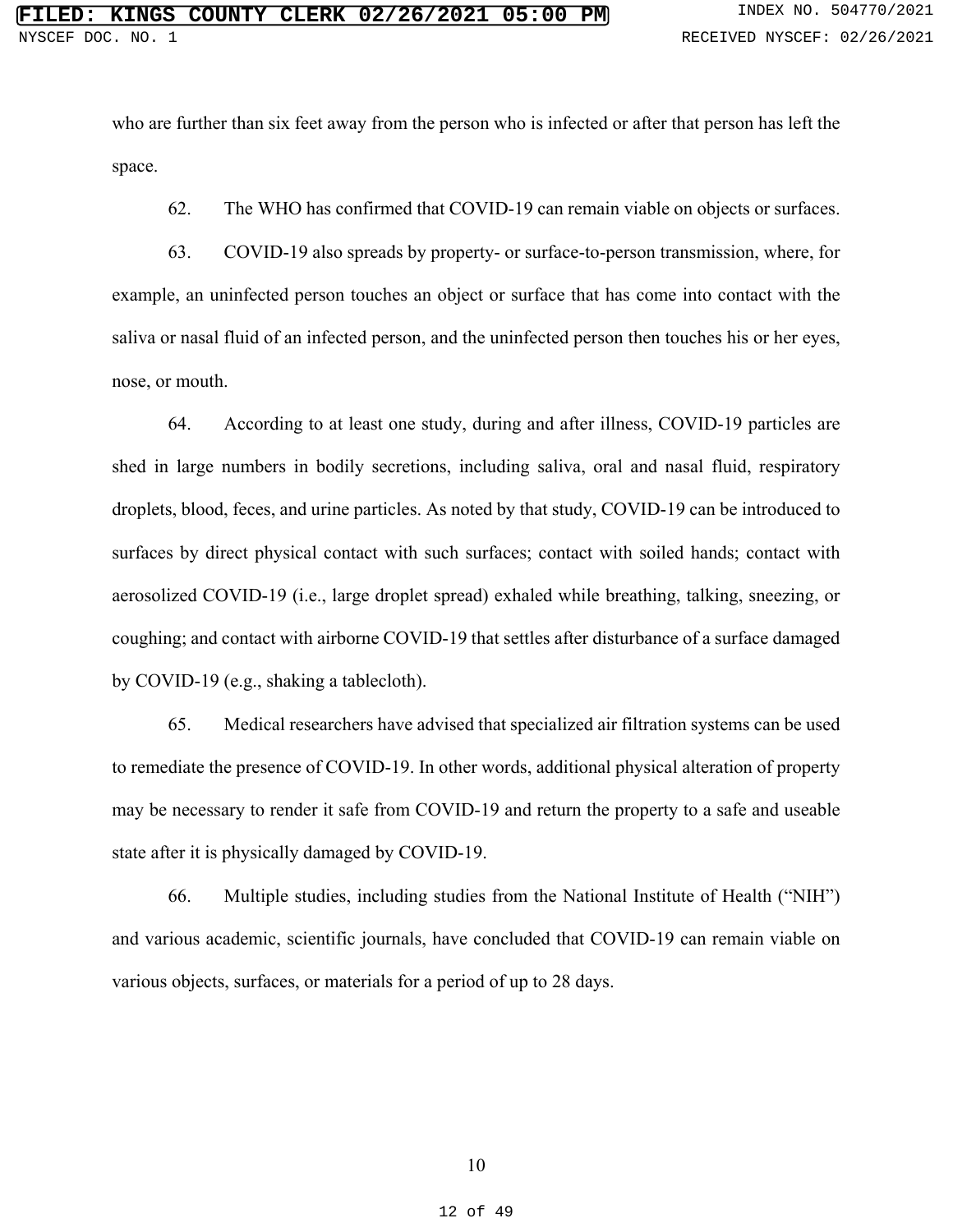67. The Coffee Businesses contain such surfaces, objects, and materials, which they use in the ordinary course of business, and their employees, customers and guests have contact with these surfaces, objects, and materials while at the insured locations.

68. Results from studies also suggest that individuals can become infected with COVID-19 through indirect contact with surfaces or objects used by an infected person, whether they were symptomatic or not.

69. Studies have reported that COVID-19 was detectable in aerosols for up to three hours, up to four hours on copper, up to twenty-four hours on cardboard, and up to three days on plastic and stainless steel.

70. The CDC has reported that COVID-19 can remain on polystyrene plastic, aluminum, and glass for eight days at the humidity recommended for indoor living spaces.

71. Infection of touched surfaces is, therefore, a potential source of transmission.

72. As a pandemic, the presence of COVID-19 is, by definition, worldwide and COVID-19 is presumed to be present everywhere, including in all the insured sites of the Coffee Businesses.

73. The ubiquitous presence of COVID-19 is also confirmed by statistics (*see* § E, *infra*). Because COVID-19 is a pandemic and is statistically certain to be carried by a number of individuals who visit the Coffee Businesses locations daily, COVID-19 is continually reintroduced to the air and surfaces of the locations.

74. Under normal operating conditions, there is no effective way to permanently repair or remediate the loss or damage caused by COVID-19 to commercial properties like the Coffee Businesses locations because continued use of that property results in continual reintroduction of COVID-19 to the property.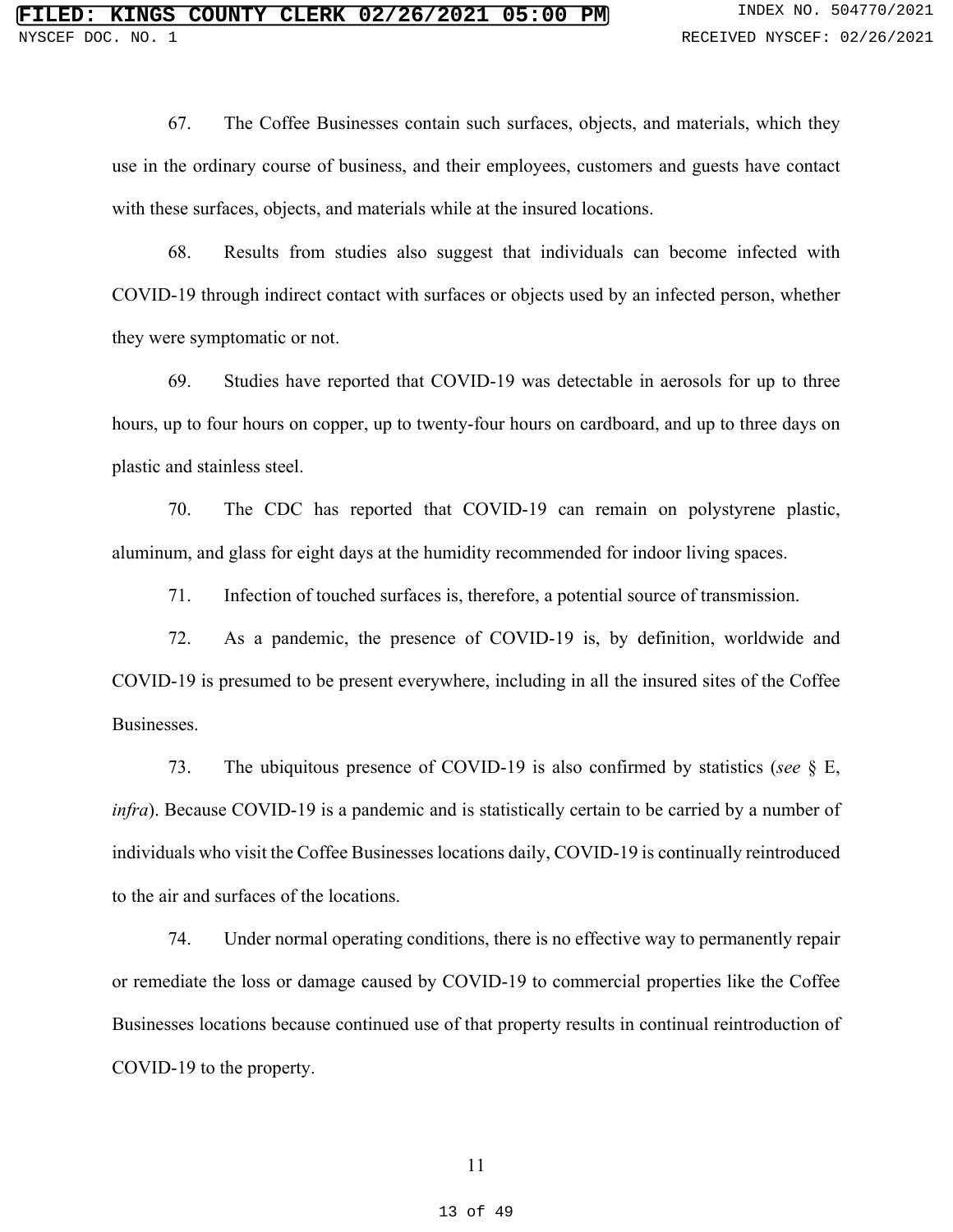75. As discussed in further detail below (*see* § F, *infra*) many orders issued by governmental authorities around the country during the COVID-19 pandemic expressly acknowledge that COVID-19 causes property loss and damage to property.

76. The prospect of COVID-19 being present on property is a risk of direct physical loss or damage, and it causes physical loss and damage to property by, *inter alia*, transforming or rendering the Coffee Businesses' property unsafe to human health, thereby depriving the Coffee Businesses of the usage, functionality and reliability of its property.

77. COVID-19 causes a physical, tangible alteration to property and seriously and detrimentally affects, impairs, damages, and alters its value, usefulness, or normal function, rendering the property nonfunctional.

78. The physical alteration, damage, and impairment described herein includes, but is not limited to, damage to the Coffee Businesses' roasting, grinding, cooking, frothing, decanting, and storage equipment, coffee machines, espresso machines, blenders, ice and hot water and tea dispensers, signs, menus, ovens, microwaves, refrigerators, freezers, ice machines, lighting fixtures, cash registers, computers, tables, chairs, couches, stools, curtains, blinds, doors, door handles, carts, countertops, display cases, shelving, retail merchandise, custom coffee sleeves, straws and stirrers, napkins, coffee filters, espresso tampers, frothing pitchers, knock-boxes, coffee mugs, tea cups, trays, bags, coffee containers, utensils, sugar pourers, tea ball insurers, lemon wedge bags, creamers, condiment organizers, cups, lids, and straw organizers, measuring cups and spoons, scales, syrup pumps, frothing thermometers, timers, coffee and beverage labeling, aprons and uniforms, floors, windows, fans, mirrors, decorative items, pictures, frames, sinks, faucets, faucet handles, soap dispensers, paper towels, paper towel holders, toilets, urinals, trash cans,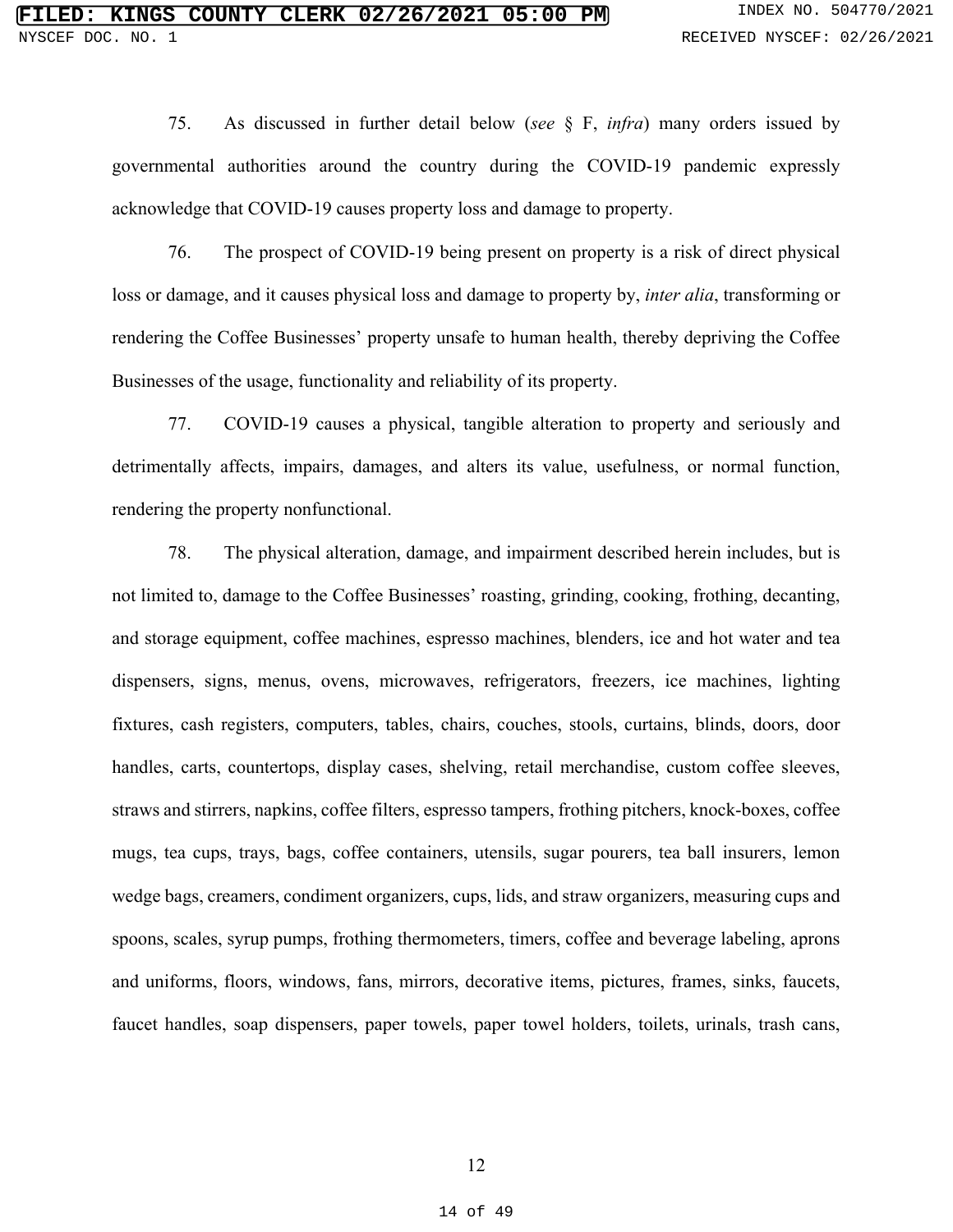recycling bins, power outlets and receptacles, light switches, as well as the loss of use of all such property.

79. The presence of COVID-19 in the air at a property also renders the property unusable, uninhabitable, and unfit for its normal occupancy or use.

80. COVID-19 has caused physical loss or damage at locations and properties insured under the Policy and is a risk of physical loss or damage to the locations and properties. It changes the property, including air and the surfaces, into dangerous transmission mechanisms for the disease, rendering the affected property unsafe, unfit, and uninhabitable for ordinary functional use.

# **E. COVID-19 Has Been Present at the Coffee Businesses**

81. The Coffee Businesses employed more than 5,000 individuals before COVID-19 began spreading in and around each insured location and throughout the United States.

82. There have been at least 273 confirmed COVID-19 diagnoses among those individuals that work on the premises of the Coffee Businesses.

83. In addition, there have been at least 1,719 reported incidents regarding COVID-19 at the Coffee Businesses.

84. It is a statistical certainty that more of the Coffee Businesses' employees, customers and guests have had COVID-19 in addition to those who have reported suspected or confirmed cases.

85. As referenced above, the CDC estimated that infection rates for COVID-19 were likely at least ten times higher than those reported for March 2020 through May 2020.

86. The Coffee Businesses are high-traffic locations, visited by thousands of individuals monthly. The guest and customers visiting the Coffee Businesses come from multiple locations across the country and the world.

13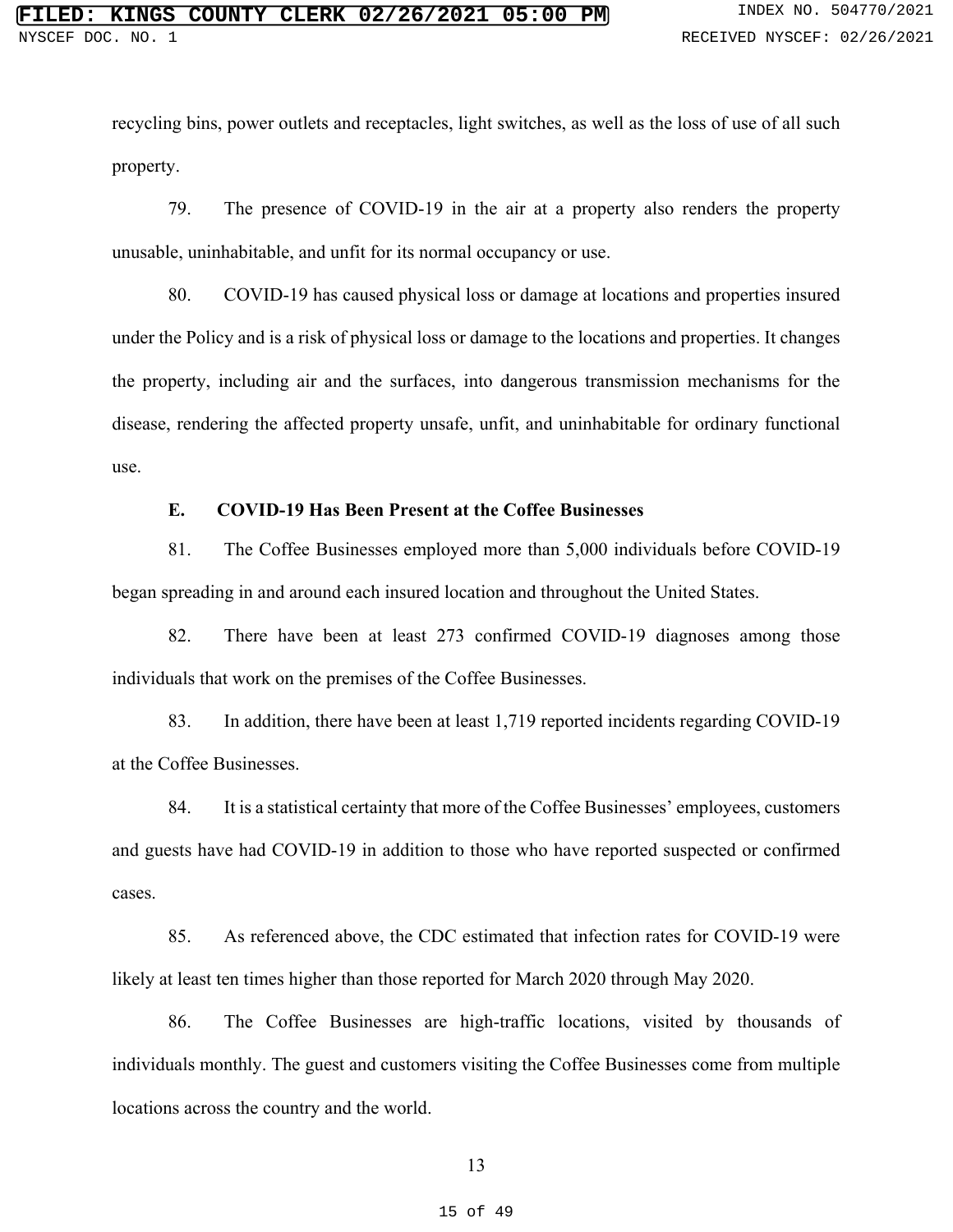87. The CDC estimates that, for the period February 2020 through December 2020, there were approximately 83,100,000 infections, 70,400,000 symptomatic illnesses, and 4,100,000 hospitalizations in the United States. *See* CDC, Estimated Disease Burden of COVID-19, https://www.cdc.gov/coronavirus/2019-ncov/cases-updates/burden.html (last visited on Feb. 20, 2021; website updated regularly with new data).

88. According to the United States Census Bureau, the population of the United States during that time period was about 329,000,000. *See* U.S. Census Bureau, U.S. and World Population Clock, https://www.census.gov/popclock/ (last visited on Feb. 20, 2021; website updated regularly with new data).

89. Thus, based on the CDC estimate, 25.25% of the population was infected during that period, approximately 21.40% of which were symptomatic.

90. The Coffee Businesses recorded at least 4.5 million transactions in February 2020, which account for millions of visitors to the Coffee Businesses locations in the weeks leading up to the physical loss or damage to property, and resulting business interruption, caused by COVID-19 and related state and local government orders (*see* § F, *infra*) beginning in March 2020.

91. Applying even a conservative estimate of the CDC statistics summarized above, it is evident that thousands of individuals with COVID-19 infections visited the Coffee Businesses during the relevant Policy period.

92. Because the CDC has estimated that actual infection rates were likely ten times higher than reported rates, it is more likely than not that higher numbers of employees, customers and guests at the Coffee Businesses had COVID-19 in addition to those that have been reported as suspected or confirmed cases.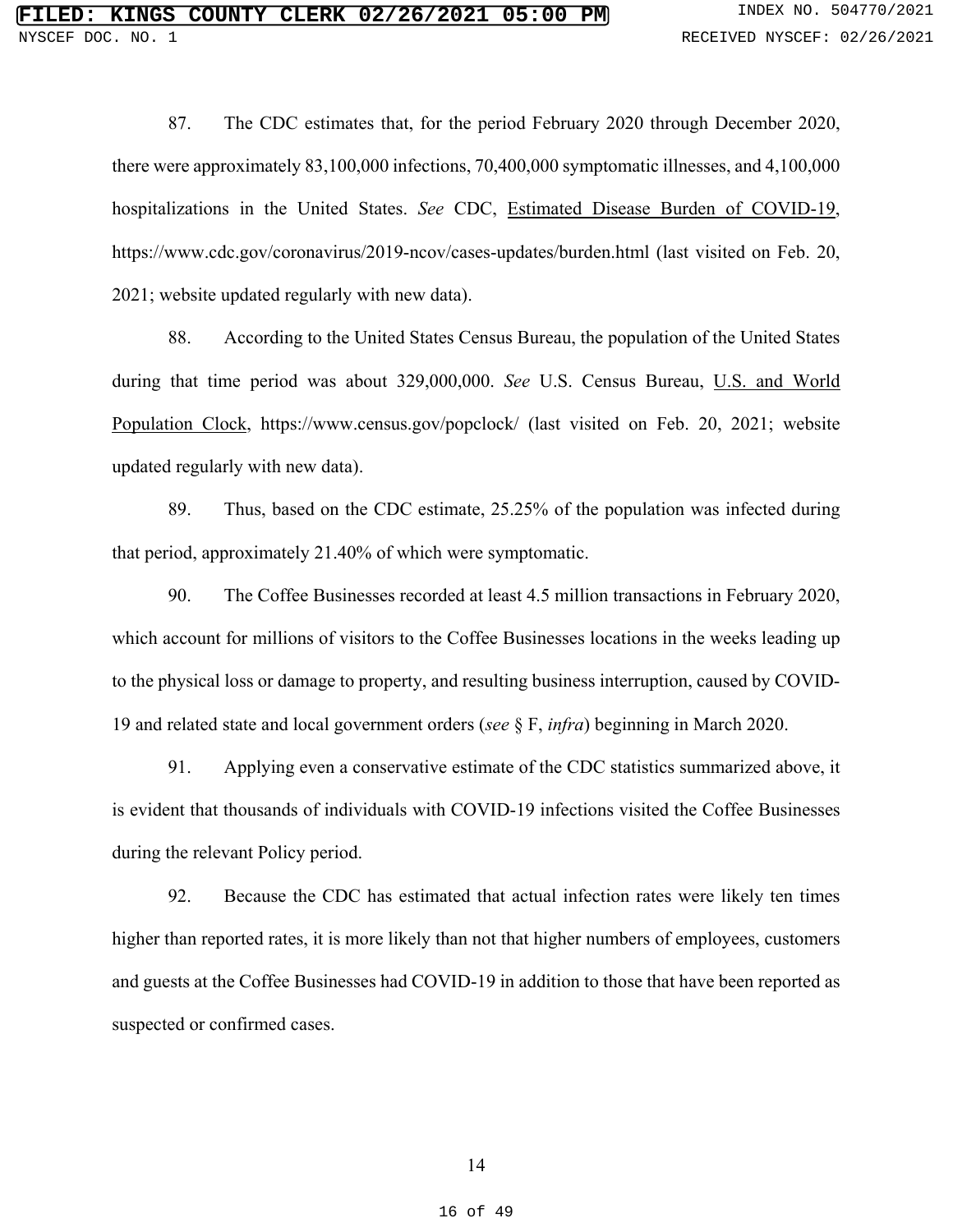93. As noted above, thousands of individuals worked at the Coffee Businesses' locations and many thousands of customers and guests visited the Coffee Businesses in the weeks leading up to the governmental orders discussed in the following paragraphs.

94. On this basis alone, it is more probable than not that COVID-19 was actually present at the Coffee Businesses during the relevant Policy period.

95. Given the absence of commercially‐available tests for surface and aerosol presence of COVID‐19 and the overall shortage of testing kits for humans, however, positive human test results are not and cannot be the only means of proving the presence of COVID‐19.

96. Further, numerous Coffee Businesses employees exhibited signs or actual symptoms of COVID-19 in 2020.

97. For 2020, the Coffee Businesses have recorded at least 895 leave of absences from employees. The leave of absences for 2020 reflect more than a 100% increase to those in 2019.

98. As mentioned above, even without actual detection, COVID-19 also is statistically certain to be present at Peet's locations. Statistical modeling also confirms that COVID-19 was and continues to be present at Peet's locations.

99. Positivity rates, which are material to statistical modeling, measure saturation of COVID-19 in a particular locale. Among other things, positivity rates are used to determine the statistical likelihood that at least one COVID-19 positive person will enter a facility. Positivity rates are an indicator of the ubiquitous presence of COVID-19.

100. The WHO recommends that a particular area reach a positivity rate of 5% or lower before reopening.

101. As of February 20, 2021, Johns Hopkins University calculates 25 states to have a positivity rate that is above 5%. *See* Johns Hopkins University & Medicine, Which U.S. States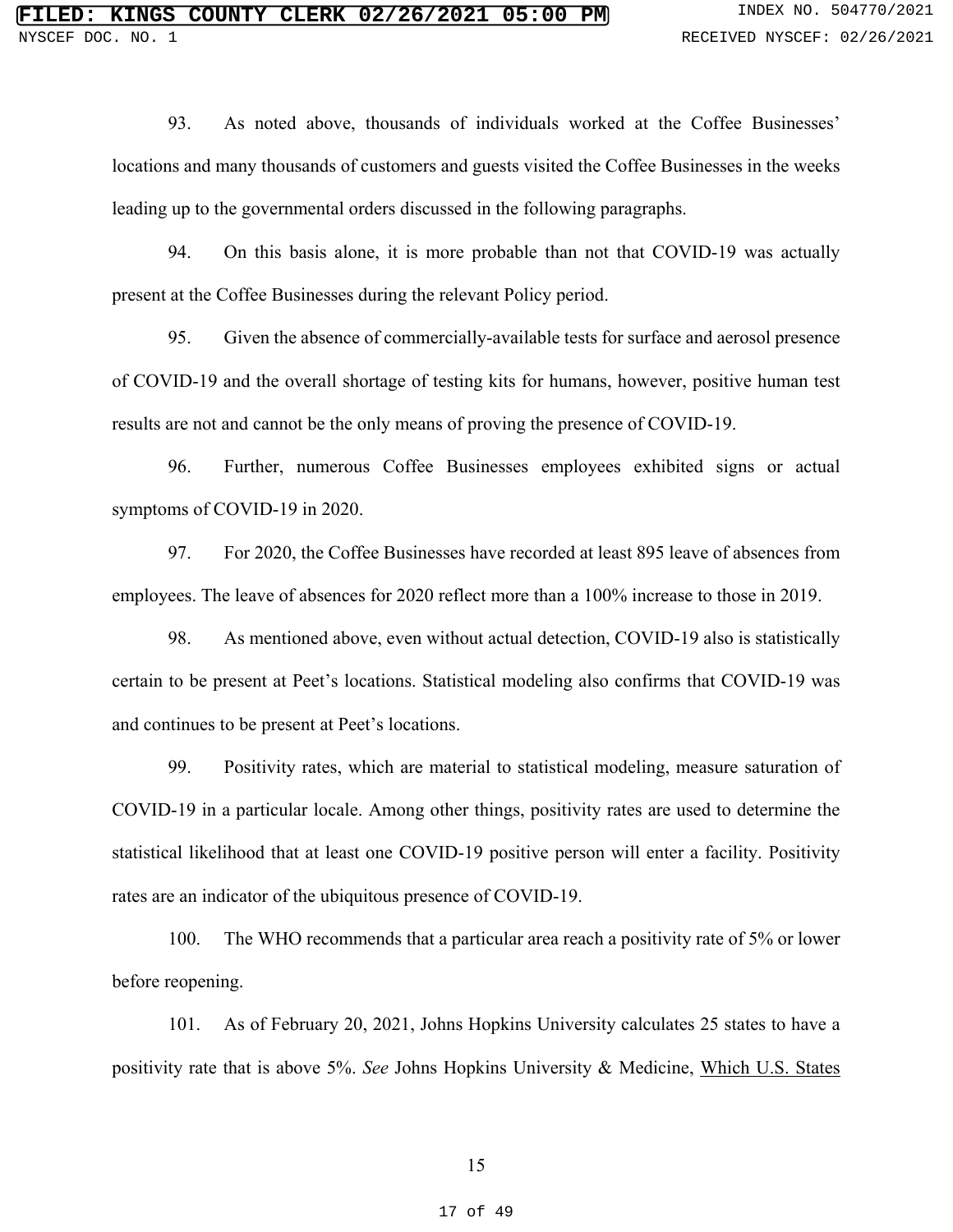Meet Who Recommended Testing Criteria?, https://coronavirus.jhu.edu/testing/testing-positivity (last visited on Feb. 20, 2021; website updated regularly with new data).

102. The ubiquitous nature of the pandemic also confirms that COVID-19 has been present at the Coffee Businesses.

103. COVID-19 has caused physical loss or damage to property at the Coffee Businesses' locations and constitutes a risk of physical loss or damage to the Coffee Businesses and other Peet's property under the Policy.

104. Because of the physical loss or damage caused by COVID-19, the Coffee Businesses appropriately shut down or partially limited operations. The operations remained closed or limited until it was clear that it was safe to reopen for employees, customers and guests, consistent with adherence to the Coffee Businesses' strict and rigorous protocols and health and safety guidelines in place to prevent the spread of COVID-19 on insured property and to reduce the likelihood of individuals' exposure to COVID-19 and affected property.

### **F. In Response to the Physical Loss or Damage to Property Caused by COVID-19, State and Local Governments Issued Orders Restricting Activities**

105. COVID-19 physically affects, causes loss and damages property on which it is present and can infect individuals who are exposed to that property.

106. Beginning in March of 2020, governors, mayors, and other executives across the United States issued a series of unprecedented orders restricting activities directly because of that physical loss or damage to property and to minimize the spread of COVID-19 by reducing the likelihood of an individual's exposure to damaged property.

107. In New York, for example, Governor Cuomo declared a State disaster emergency for the entire State of New York on March 7, 2020 due to the threat posed by COVID-19 and, on March 16, 2020, ordered all restaurants and bars in the State of New York to "cease serving patrons"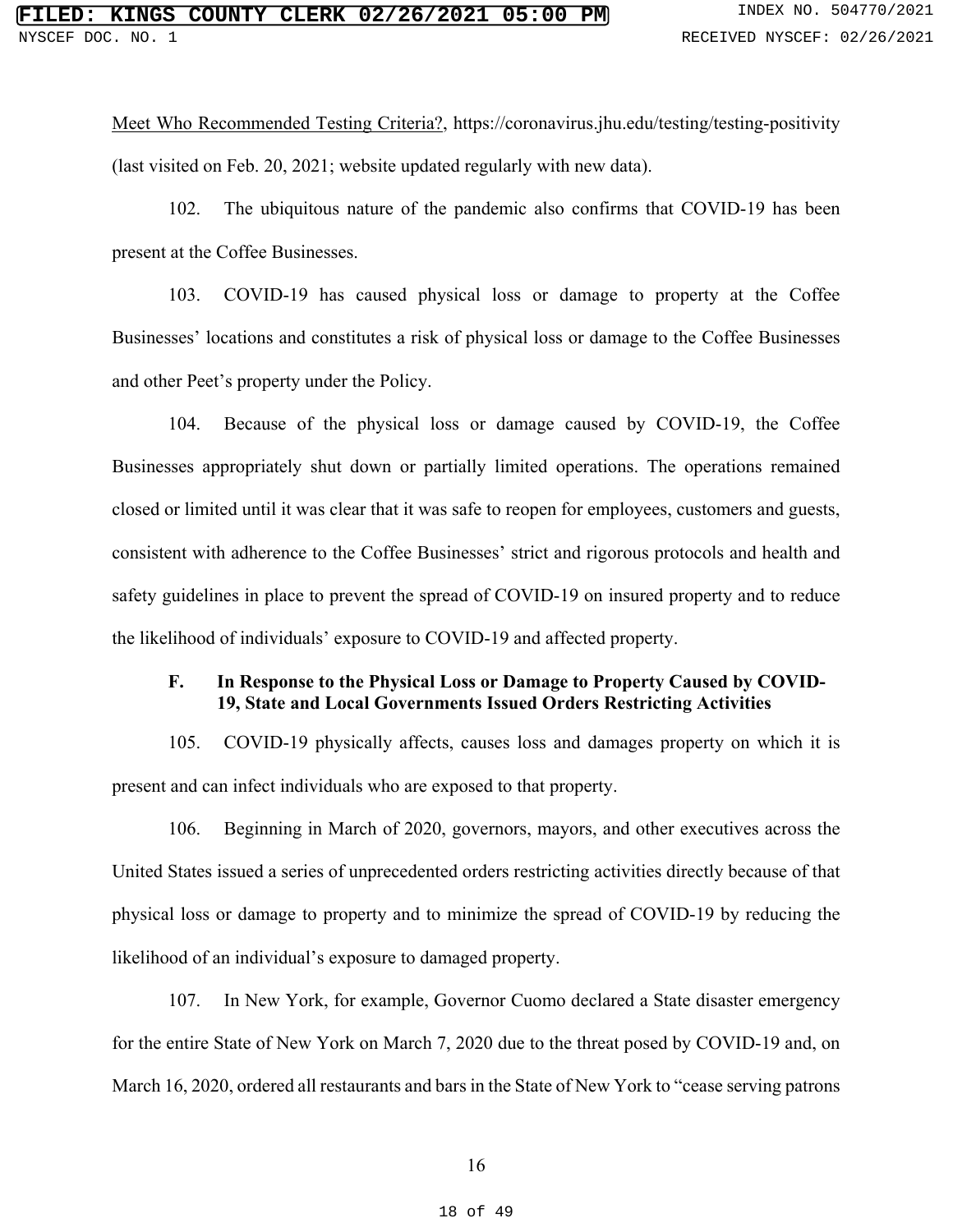food or beverage on-premises," permitting food and beverage service for off-premises consumption only.

108. On March 12, 2020, Mayor de Blasio issued an executive order declaring a state of emergency in the City of New York due to the threat posed by COVID-19 to the health and welfare of its residents. On May 4, 2020, Mayor de Blasio issued another order modifying his prior restrictions "because of the propensity of the virus to spread person-to-person and also because the actions taken to prevent such spread have led to property loss and damage."

109. In Denver, Colorado, the Denver City Attorney's office declared a state of emergency for the City and County of Denver on March 12, 2020, recognizing that the risks posed by COVID-19 required prompt coordination of response and recovery actions, as well as regulation of access to, "activities, persons, property, or the environment" to protect the health, safety, and welfare and "to limit damage to property" or the environment within the City and County of Denver.

110. In Napa County, California, on March 18, 2020, the Napa County government issued an order placing restrictions on both essential and non-essential businesses to slow the spread of COVID-19 based on, among other things, "evidence of increasing occurrence of COVID-19 throughout the Bay Area, increasing likelihood of occurrence of COVID-19 within the County, and the physical damage to property caused by the virus."

111. Similarly, in Sonoma County, California, on March 31, 2020, an order by county officials extending prior COVID-19 restrictions on businesses stated that the order was necessary in part "because the virus physically is causing property loss or damage due to its proclivity to stay airborne and to attach to surfaces for prolonged periods of time."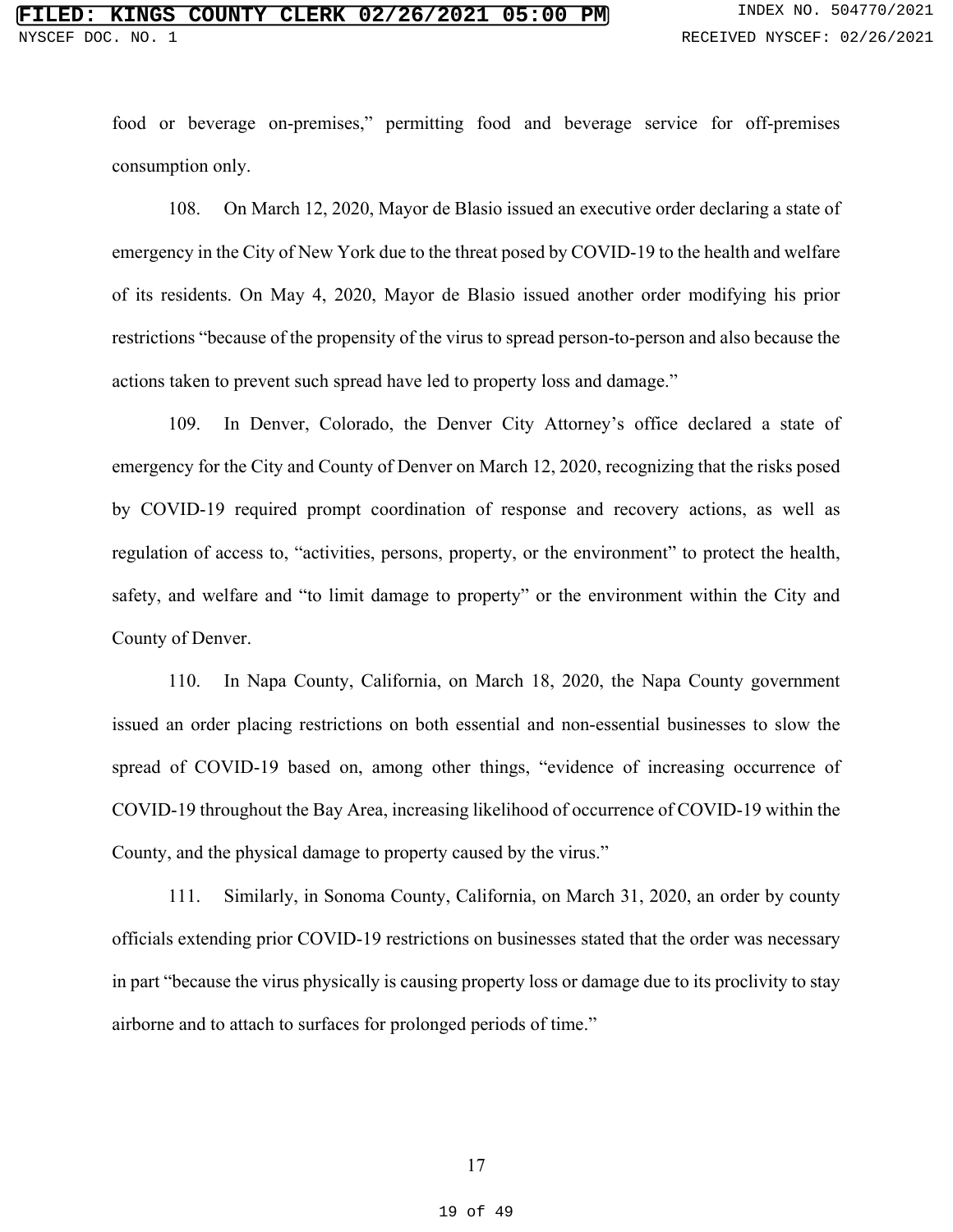112. In Illinois, on March 20, 2020, Governor Pritzker declared all counties in the State of Illinois to be a disaster area as of March 9, 2020, in response to the COVID-19 pandemic. In restricting restaurants and other facilities that prepare and serve food to off-premises consumption only, among many other restrictions, the order recognized "the virus's propensity to physically impact surfaces and personal property."

113. In Washington, on March 23, 2020, Governor Inslee issued an executive order recognizing a "public disaster affecting . . . property," ordering non-essential businesses to cease operations, and prohibiting essential businesses from operating unless subject to strict social distancing and sanitation measures.

114. Peet's does business and operates locations for the Coffee Businesses in all of the states, cities, and local municipalities described above, as well as in dozens of other locations across the country, all of which were adversely impacted by COVID-19 and/or issued governmentmandated restrictions requiring the Coffee Businesses to completely or partially shut down for extended periods of time.

115. The geographic diversity of the government orders confirms the consensus among civil authorities in the United States that COVID-19 causes physical loss or damage to property. *See also* Declaration of Emergency Directive 016, Gov. of Nevada (Apr. 20, 2020) (the "ability of the novel coronavirus that causes COVID-19 to survive on surfaces for indeterminate periods of time, renders some property unusable and contributes to contamination, damage, and property loss."); Executive Order No. 2020-21, Mayor of the City of Atlanta, at p. 3 (Mar. 23, 2020) ("based upon the advice of the CDC and of the Georgia infectious disease clinicians the extreme likelihood of destruction of life or property within the territorial jurisdictional limits of the City of Atlanta due to the unusual condition of the COVID-19 Pandemic has increased significantly . . . ."); Stay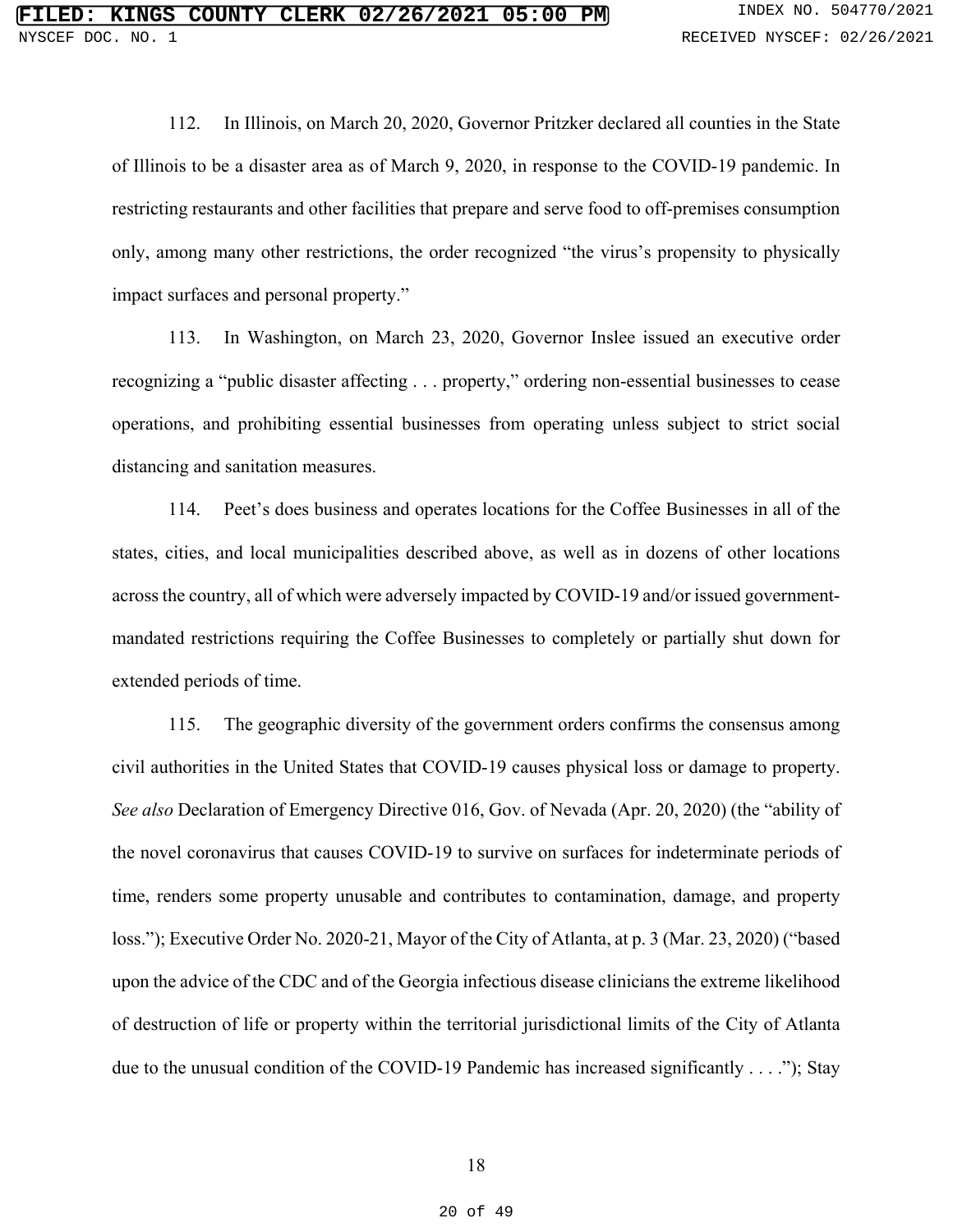Home, Work Safe Order; County Judge Lina Hidalgo, Director, Homeland Security Emergency Management, Harris County, Texas, at p. 2 (Mar. 24, 2020) ("COVID-19 virus causes physical loss or damage due to its ability to attach to surfaces for prolonged periods of time . . . .").

116. To mitigate losses and to comply with applicable government orders, the Coffee Businesses shut down or appropriately limited operations.

117. The Coffee Businesses' operations remained closed or appropriately limited until it was clear that it was safe to reopen for employees and guests, consistent with adherence to the Coffee Businesses' strict and rigorous protocols and to health and safety guidelines in place to prevent the spread of COVID-19 on insured property and to reduce the likelihood of individuals' exposure to COVID-19 and affected property.

118. Peet's has followed the guidelines, directives, and orders issued by relevant governmental and health authorities to limit the spread of COVID-19, which provide, *inter alia*, for enhanced cleaning protocols, social distancing, and the use of certain personal protective equipment. In doing so, Peet's has incurred losses and extra expenses and related costs due to the presence of COVID-19 and the related government orders.

# **G. The Policy's "All-Risks" Coverage Is Triggered**

119. To insure against losses from unexpected and fortuitous circumstances such as COVID-19, Peet's purchased business interruption coverage as part of the all-risk commercial property insurance Policy from Elite Insurance.

120. The Policy "insures all-risks of direct physical loss or damage to INSURED PROPERTY, while on INSURED LOCATION(S) provided such physical loss or damage occurs during the term of this POLICY." Ex. A, Declarations, § A.1.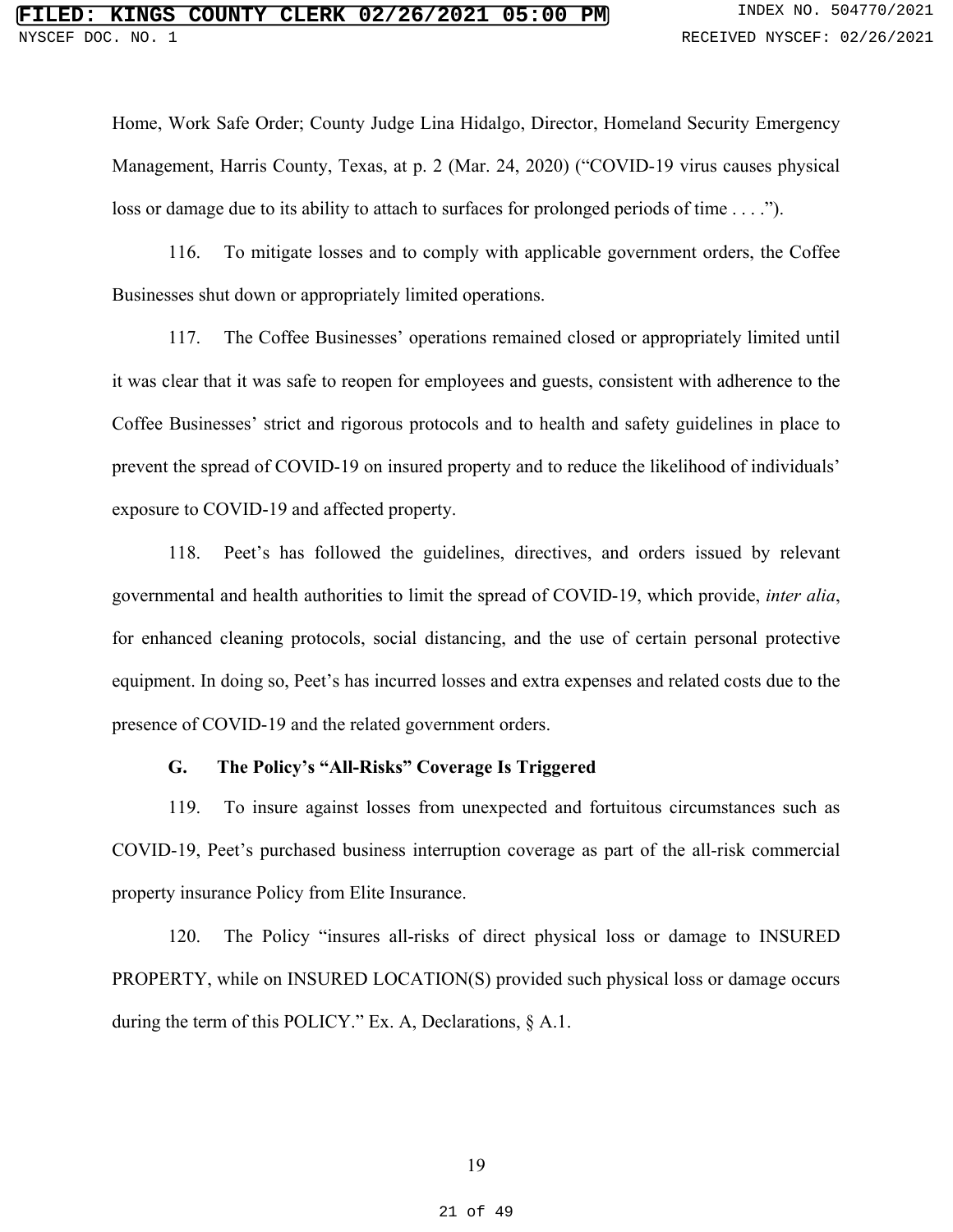121. The Policy includes, among other things, Time Element coverage, which insures against, among other things, the loss of business income and extra expense resulting from "direct physical loss or damage to" insured property. *Id*., § V.A.1.

122. In addition, the Policy contains certain "Property Damage Coverage Extensions," which are described among various terms, conditions, provisions, limitations, and exclusions set forth in the Property Damage section of the Policy. *Id*., § IV.B.

123. By way of example, one such coverage extension is "Communicable Disease Response." *Id*., § IV.B.3.

124. Under the "Communicable Disease Response" coverage, the Policy expressly covers, among other things, "the reasonable and necessary costs incurred . . . for the . . . cleanup, removal and disposal of . . . COMMUNICABLE DISEASES from INSURED PROPERTY." *Id*., § IV.B.3.

125. By providing for the "cleanup, removal and disposal of . . . COMMUNICABLE DISEASES from INSURED PROPERTY," the Policy explicitly recognizes that communicable disease causes a physical, tangible alteration to the integrity of property. *Id*., § IV.B.3.

126. Because the Policy specifically covers remediation of the damage caused by communicable disease, the physical damage to property caused by communicable disease is a type of "direct physical loss or damage" insured under the Policy.

127. COVID-19 meets the definition of a communicable disease under the Policy.

128. Peet's paid a substantial premium of more than half a million dollars to Elite Insurance for this broad, multi-pronged, "all-risks" insurance coverage and reasonably expected coverage for the losses described in this Complaint under every one of the coverage parts implicated.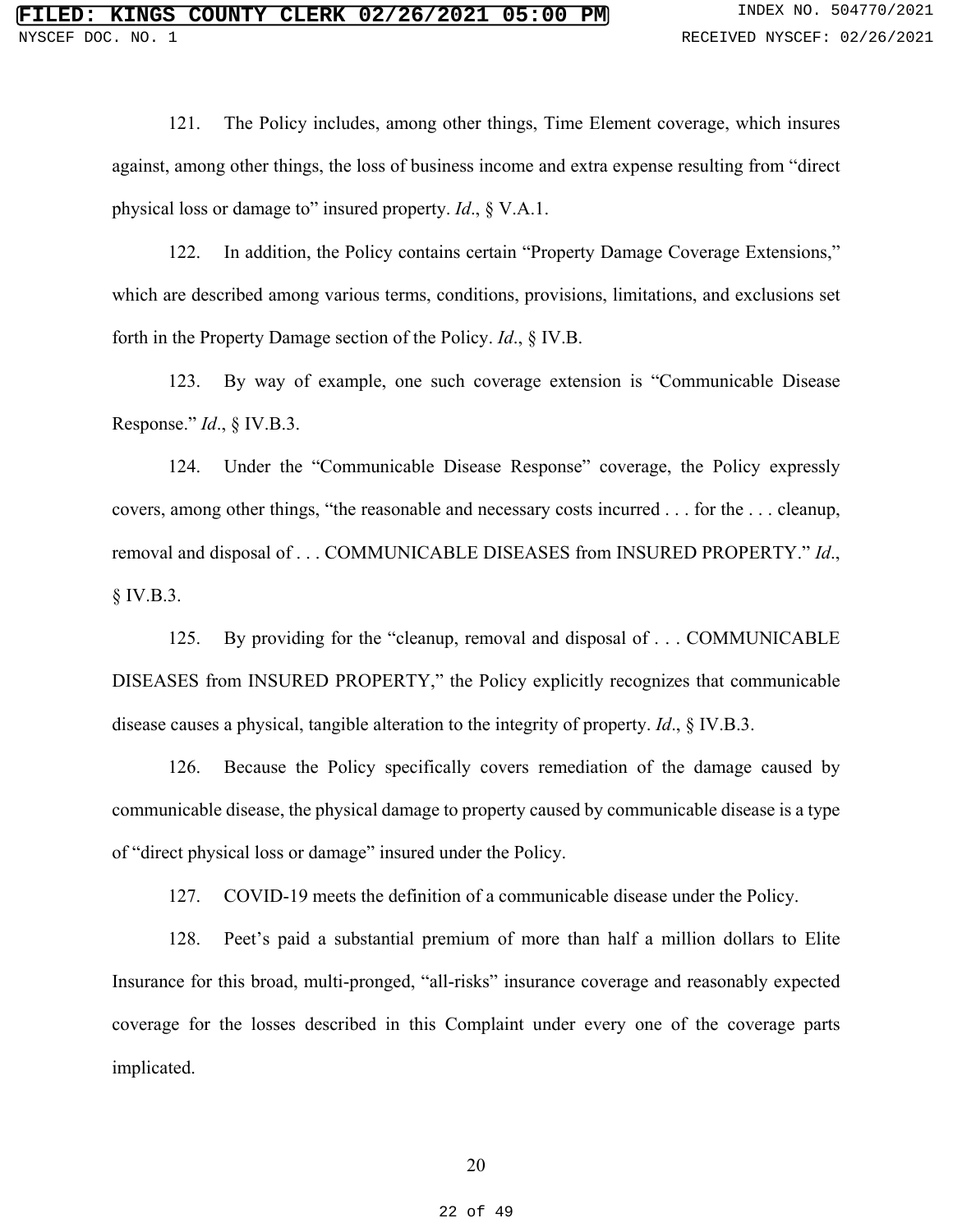129. Peet's and its Coffee Businesses have incurred substantial covered losses and expenses as a result of the risks of physical loss or damage identified above.

130. The coverages triggered by the events described in this Complaint include those described below.

### **1. COVID-19 Triggered the Policy's "All-Risks" Coverage**

131. The presence of COVID-19 is a "risk of direct physical loss or damage," triggering the Policy's "all-risks" coverage.

132. The presence of COVID-19 has caused direct physical loss and damage to the Coffee Business locations.

133. Peet's submitted its Claim under the Policy as a result of suffering losses and expenses in relation to COVID-19 covered by the Policy.

134. In addition, or alternatively, various government orders concerning COVID-19 are a "risk of direct physical loss or damage" that is not excluded or limited, and they trigger the Policy's Property Damage coverage.

135. Because those government orders resulted in direct loss or damage to Peet's property, including loss of use of that property, they are a "risk of direct physical loss or damage."

136. Elite Insurance denied or effectively denied coverage for Peet's Claim and did so in bad faith based on apparent systematic deceptive and misleading practices designed to avoid or minimize payments for covered COVID-19 claims. Elite Insurance's practices affected Peet's and the public at large.

#### **2. COVID-19 Triggered the Policy's Time Element Coverage**

137. The Policy affords coverage for Peet's "Time Element" loss.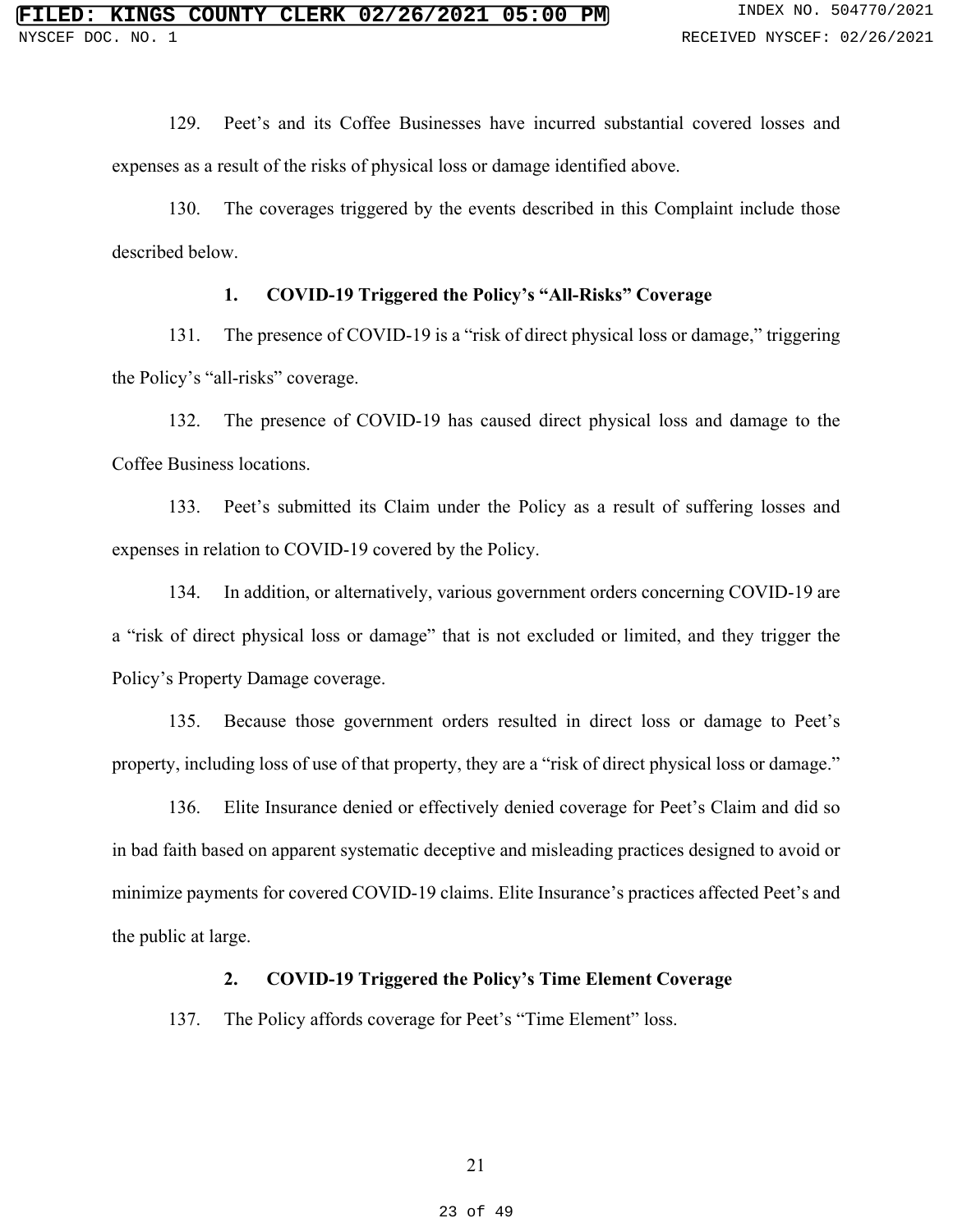138. COVID-19 has caused Peet's to suffer Time Element loss as a direct result of physical loss and damage of the type insured under the Policy to insured property at insured locations.

139. As shown above (*see, e.g.*, §§ D–F, *supra*), the presence of COVID-19 is direct physical loss or damage of the type insured by the Policy.

140. In addition, or in the alternative, COVID-19 has caused Peet's to suffer Time Element loss due to the various state and local governmental orders that limited, restricted, or prohibited partial or total access to the Coffee Businesses' locations as a result of direct physical loss or damage of the type insured under the Policy that occurred at or within five statute miles of an insured location.

141. Such loss triggers coverage under the Policy's Time Element provisions including, without limitation, coverage for Gross Earnings loss, Extra Expense, Order of Civil or Military Authority loss, and Leasehold Interest loss up to the Policy's applicable limits and sublimits.

### **3. COVID-19 Triggered the Policy's Civil Authority Coverage**

142. The physical loss or damage caused by the presence of COVID-19 at property located at or within five statute miles of the Coffee Businesses' locations has directly resulted in the issuance of orders from civil authorities including state and local government orders restricting or prohibiting partial or total access to the Coffee Businesses' locations.

143. Peet's has sustained and will continue to sustain Time Element loss and extra expense because of those orders, which trigger the Policy's "Order of Civil or Military Authority" coverage, subject to the Policy's applicable limits. Ex. A, § V.H.11.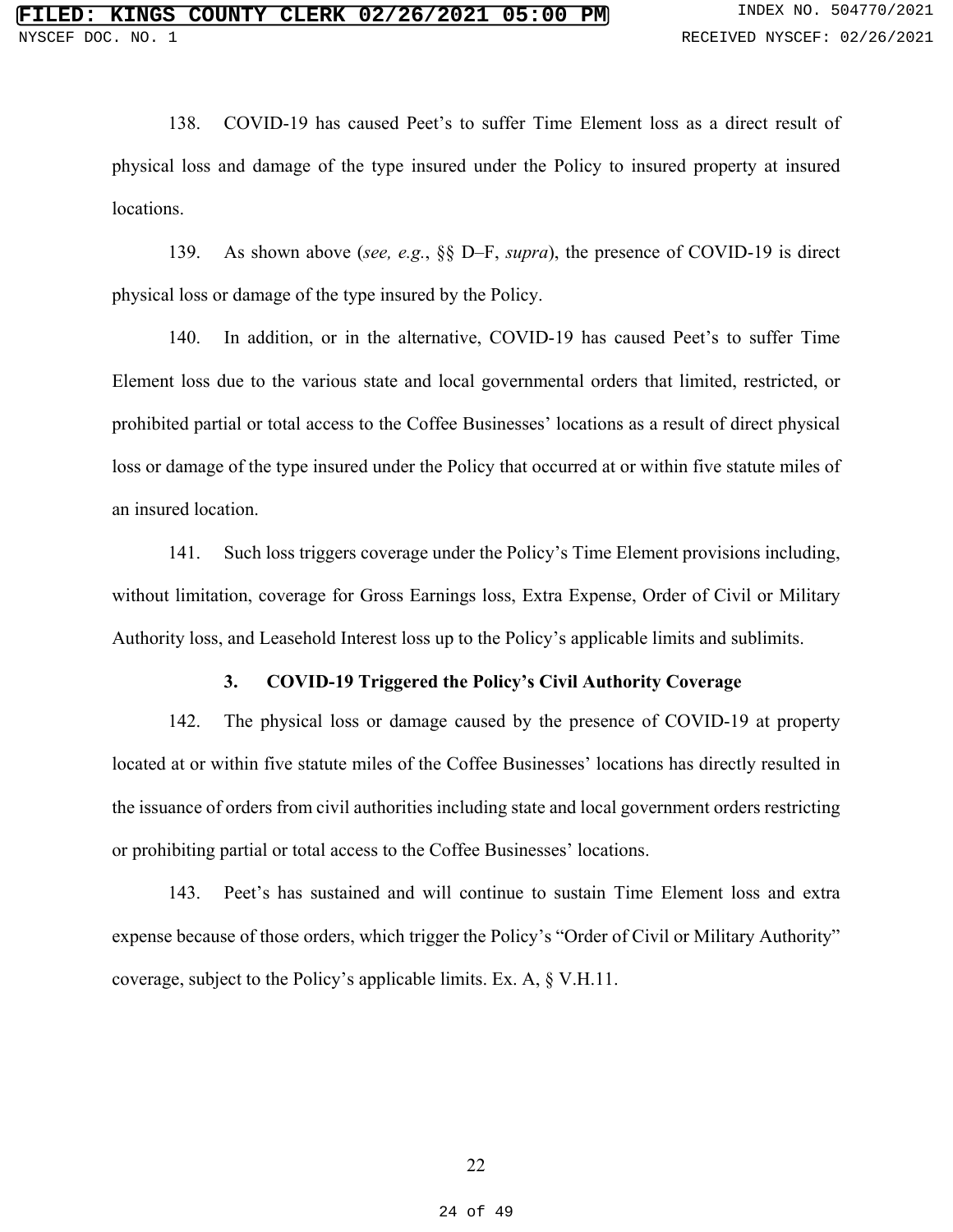# **4. COVID-19 Triggered the Policy's Contingent Time Element Extended Coverage**

144. The presence of COVID-19 at the locations of the Coffee Businesses' suppliers or customers, which locations are within the Policy territory, has caused physical loss or damage to property insured by the Policy at such locations, which has prevented such suppliers from supplying goods or services directly or indirectly to Peet's or has prevented such customers from receiving goods or services directly or indirectly from Peet's.

145. Peet's has sustained and will continue to sustain Time Element losses as a direct result of the direct physical loss or damage insured by the Policy to property at the locations described above, triggering the Policy's "Contingent Time Element" coverage. *Id*., § V.H.3.

### **5. COVID-19 Triggered the Policy's Ingress/Egress Coverage**

146. Peet's has sustained losses and extra expenses due to the necessary interruption of its business directly resulting from the prevention of direct ingress to or egress from the Coffee Businesses' locations.

147. That prevention was caused by the presence of COVID-19, which is direct physical loss or damage to property insured by the Policy, triggering the Policy's "Ingress/Egress" coverage. *Id*., § V.H.7.

### **6. COVID-19 Triggered the Policy's Attraction Property Coverage**

148. COVID-19 has caused and is continuing to cause direct physical loss or damage of the type insured by the Policy to property not owned or operated by Peet's, including property located within five statute miles of the Coffee Businesses that attracts business to the Coffee Businesses.

149. Peet's has sustained and will continue to sustain losses and extra expenses directly resulting from direct physical loss and damage of the type insured by the Policy to property that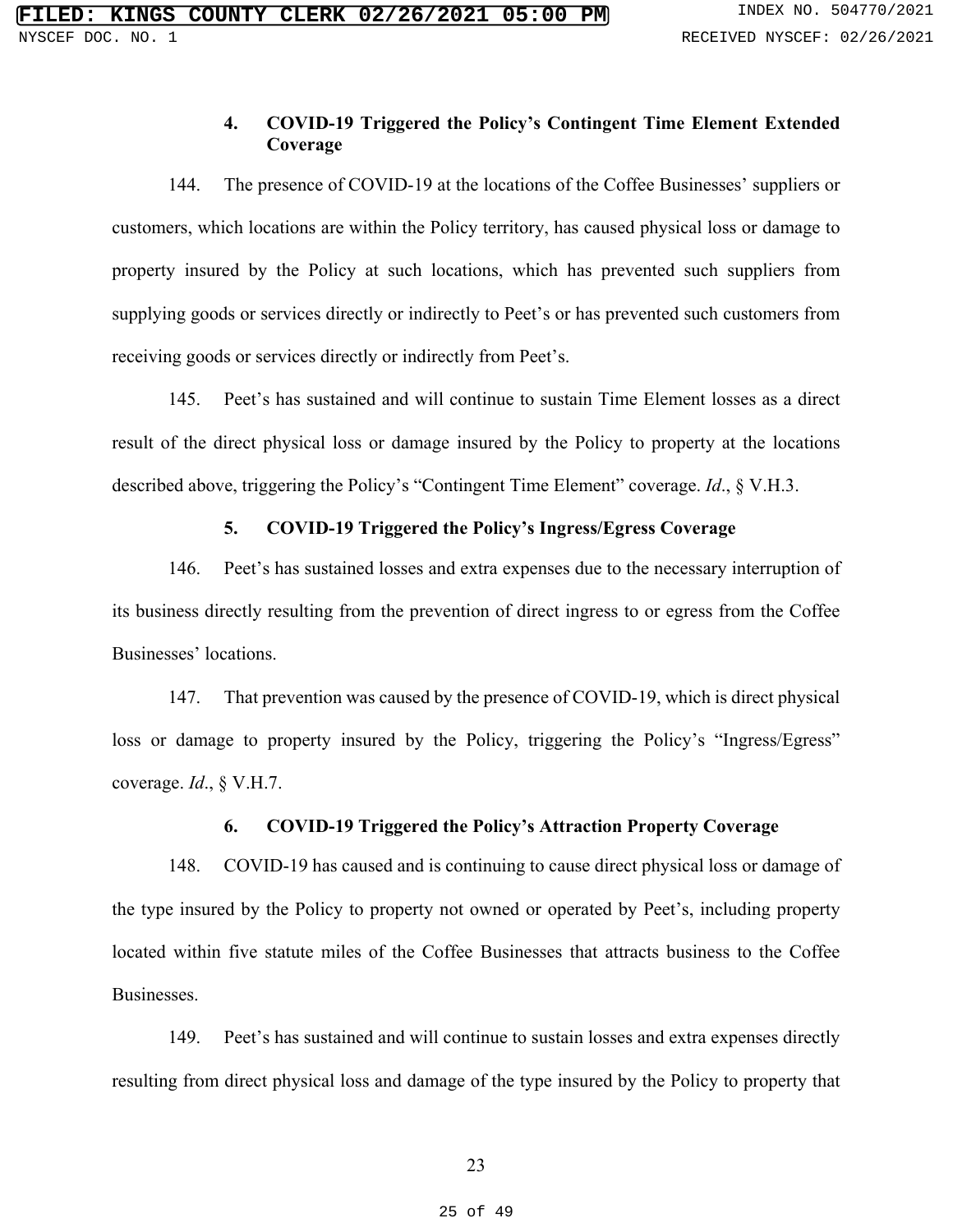attracts business to the Coffee Businesses. These losses and extra expenses trigger the Policy's "Attraction Property" coverage. *Id*., § V.H.1.

#### **7. COVID-19 Triggered the Policy's Leasehold Interest Coverage**

150. COVID-19 has caused and is continuing to cause direct physical loss or damage of the type insured by the Policy to the Coffee Businesses' locations at which Peet's leases space pursuant to one or more written leases, which require continuation of rent if the property is wholly untenantable or unusable due to such physical loss or damage.

151. Peet's has sustained and will continue to sustain Leasehold Interest losses directly resulting from direct physical loss or damage to those insured locations, triggering the Policy's "Leasehold Interest" coverage. *Id*., § V.H.9.

# **8. COVID-19 and the Resulting Governmental Orders Triggered the Policy's Interruption by Communicable Disease Coverage**

152. The actual presence of COVID-19 at the Coffee Businesses and elsewhere has resulted in the issuance of orders by authorized governmental agencies regulating communicable disease.

153. The actual presence of COVID-19 has existed at the Coffee Businesses' locations, despite the Coffee Businesses' strict and rigorous protocols in addition to adherence to health and safety guidelines in place to prevent the spread of COVID-19 on insured property and to reduce the likelihood of individuals' exposure to COVID-19 and affected property.

154. Access to those locations has been limited, restricted, or prohibited both because of the orders by authorized governmental agencies and because of decisions by officers of the Coffee Businesses as a result of the actual presence of COVID-19.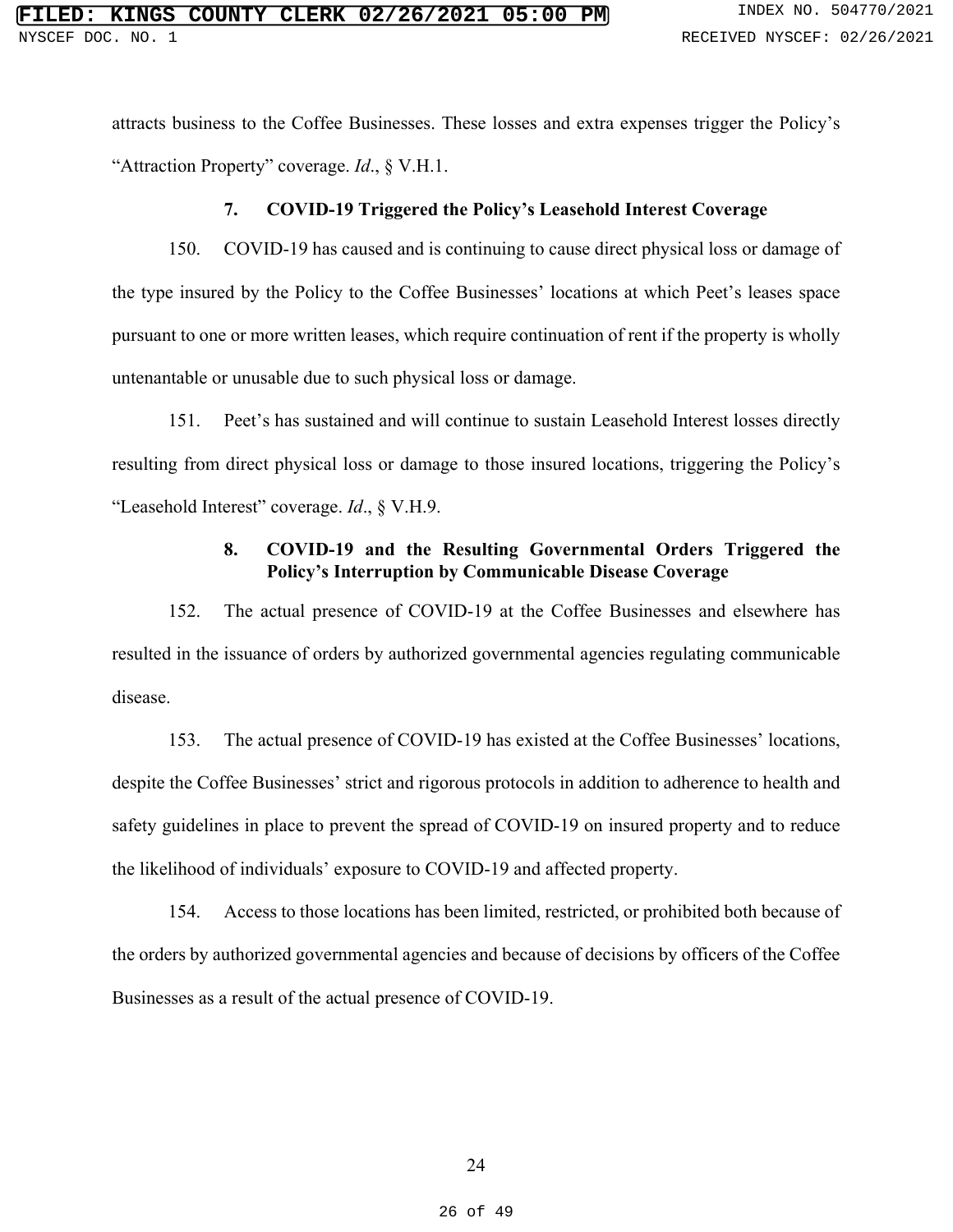155. The Time Element losses and extra expenses that Peet's has incurred at those locations because of these civil authority orders and decisions by officers of the Coffee Businesses trigger the Policy's "Interruption by Communicable Disease" coverage. *Id*., § V.H.8.

156. The "Interruption by Communicable Disease" coverage is not exclusive.

157. As a result, Peet's recovery up to the limit of that communicable disease coverage does not preclude or limit recovery under any other coverages to the extent that Peet's meets the requirements to trigger such other coverages.

# **9. COVID-19 Triggered the Policy's Communicable Disease Response Coverage**

158. The actual presence of COVID-19 has existed at the Coffee Businesses' locations, despite the Coffee Businesses' strict and rigorous protocols and adherence to health and safety guidelines in place to prevent the spread of COVID-19 on insured property and to reduce the likelihood of individuals' exposure to COVID-19 and affected property.

159. Access to those locations has been limited, restricted, or prohibited both because of the orders by authorized governmental agencies and because of decisions by officers of the Coffee Businesses as a result of the actual presence of COVID-19.

160. The reasonable and necessary costs that Peet's has incurred at those locations because of these civil authority orders and decisions by officers of the Coffee Businesses trigger the Policy's "Communicable Disease Response" coverage. *Id*., § IV.B.3.

161. The "Communicable Disease Response" coverage is not exclusive.

162. As a result, Peet's recovery up to the limit of that communicable disease coverage does not preclude or limit recovery under any other coverages to the extent that Peet's meets the requirements to trigger such other coverages.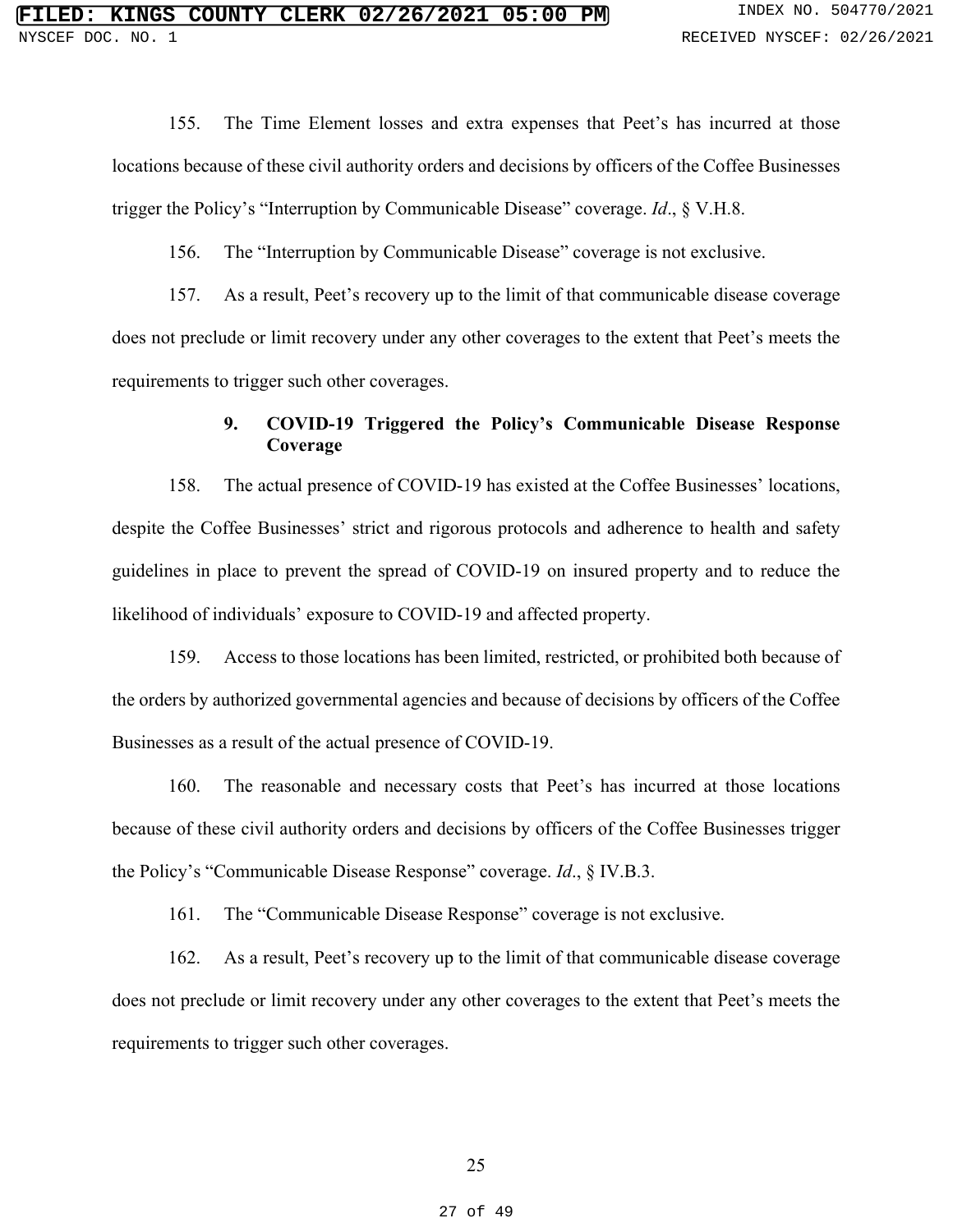# **10. COVID-19 Triggered the Policy's Protection and Preservation of Property Coverage**

163. COVID-19 has threatened and continues to threaten to cause physical loss or damage to insured property.

164. The actual and impending direct physical loss or damage to insured property has caused Peet's to incur reasonable and necessary costs for actions to temporarily protect or to preserve its property, triggering the Policy's "Protection and Preservation of Property" coverage. *Id*., § IV.B.24.

#### **11. COVID-19 Triggered the Policy's Professional Fees Coverage**

165. The Policy covers reasonable expenses, including the cost of using Peet's employees, incurred by Peet's or by its representatives, such as accountants, appraisers, auditors, consultants, or other professionals, for preparing and certifying the details of a claim insured by the Policy.

166. Peet's has incurred actual, reasonable expenses in preparing information and documents regarding its claim in response to Elite Insurance's requests, thereby triggering the Policy's "Professional Fees" coverage.

# **H. In the Alternative, the Policy is Ambiguous and Coverage is Triggered**

167. The Policy unambiguously covers the losses claimed by Peet's. However, Elite Insurance has refused to acknowledge that COVID-19 or the governmental orders constitute nonexcluded causes of loss that have and will continue to cause physical loss of or damage to property.

168. Under New York law, policy language is considered ambiguous if it is susceptible to two, or more, reasonable interpretations; and any ambiguities are construed in favor of the policyholder, Peet's.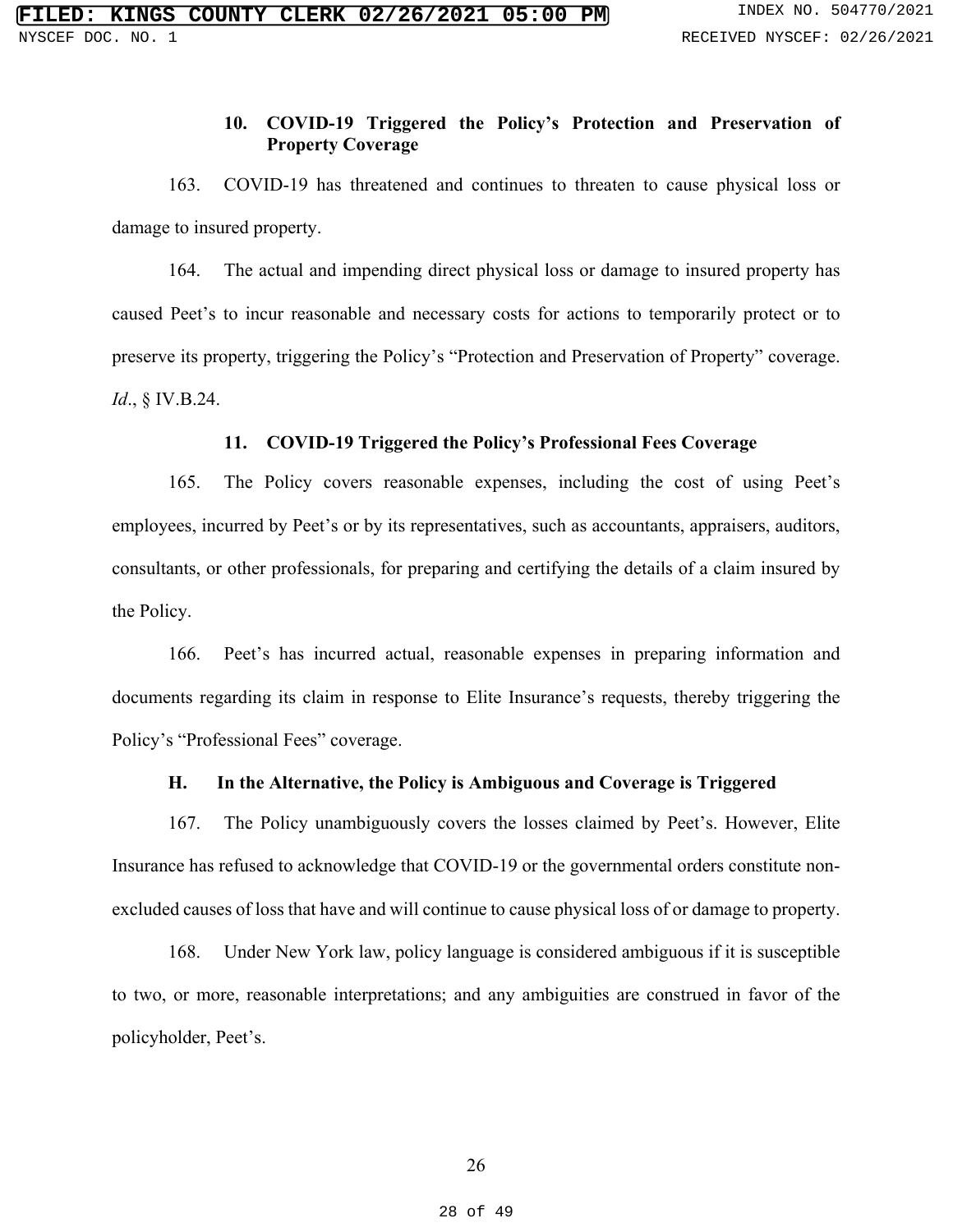169. Notwithstanding Elite Insurance's refusal to provide coverage under the Policy, dozens of courts throughout the United States have already concluded that COVID-19 and/or the governmental orders meet the requirements under similar insurance policies to trigger coverage for losses akin to Peet's claimed losses and expenses.

170. Thus, for this reason as well, there can be no dispute that Peet's interpretation of the Policy is reasonable and must be read in favor of coverage. At minimum, as court decisions make evident, the Policy is reasonably susceptible to multiple interpretations, which requires a finding of coverage for Peet's claimed losses under New York law.

#### **I. The Policy's "Contamination" Exclusion Does Not Apply**

171. The "contamination" exclusion, which is a traditional pollution exclusion, in the Policy requires establishing that the presence of any deleterious substance described in the exclusion be due to a "discharge, dispersal, seepage, migration, release or escape" of such substance. Ex. A, § VI.C.3.

172. Because COVID-19 is not a pollutant and is naturally occurring and Peet's Claim does not involve any discharge, dispersal, seepage, migration, release, or escape of pollution, the contamination exclusion cannot apply.

173. In addition, Peet's reasonably understood the "contamination" exclusion to apply to localized environmental contamination, such as discharge or seepage of hazardous waste or similar environmental pollution liabilities, and not to new diseases like COVID-19, which result in pandemics.

174. At a minimum, the "contamination" exclusion is ambiguous as applied to claims, like Peet's, arising from the presence of COVID-19. Under settled principles of insurance law, such ambiguous exclusions must be construed in favor of coverage for Peet's and against Elite Insurance.

27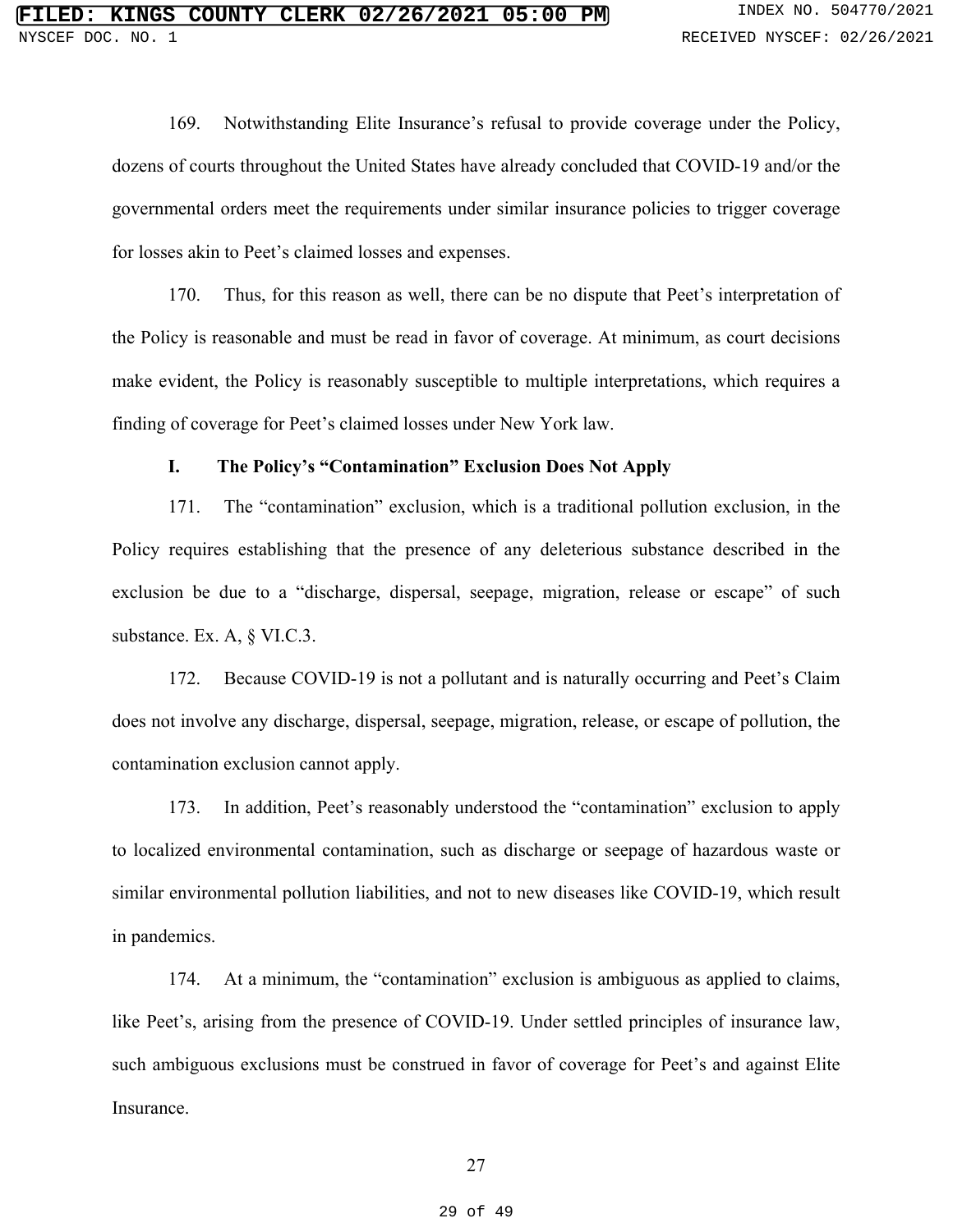175. Elite Insurance cannot meet its heavy burden to prove that the "contamination" exclusion clearly and unmistakably applies to Peet's Claim and is not subject to any other reasonable interpretation.

176. The "contamination" exclusion also cannot apply because it conflicts with the Policy's affirmative coverage grant for "Communicable Disease."

177. Conflicting provisions within the Policy cannot be read to negate certain coverages or in ways that render some coverage provisions mere surplusage. In New York, the words of the Policy must be read in a manner that gives meaning to all language, and leaves no provision without force and effect.

178. For instance, the "Communicable Disease Response" coverage expressly covers, among other things, "the reasonable and necessary costs incurred . . . for the . . . cleanup, removal and disposal of" communicable disease from insured property. *Id*., § IV.B.3.

179. COVID-19 is a communicable disease as that term is defined in the Policy.

180. Elite Insurance contended in an October 27, 2020 letter that the "contamination" exclusion bars recovery for any loss or damage due to COVID-19.

181. The Policy defines "CONTAMINANT" as any "disease-causing or illness-causing agent . . . [or] virus." *Id*., § X.D.

182. Under the Policy, the term "COMMUNICABLE DISEASE" has a defined meaning that is different from the broad and general term "virus." *Id*., § X.C.

183. Thus, the Policy's "contamination" exclusion does not exclude coverage for loss caused by "communicable disease."

184. The "contamination" exclusion cannot apply to bar the affirmative "communicable disease" coverage nor can it apply to bar losses premised on the same covered cause of loss (i.e.,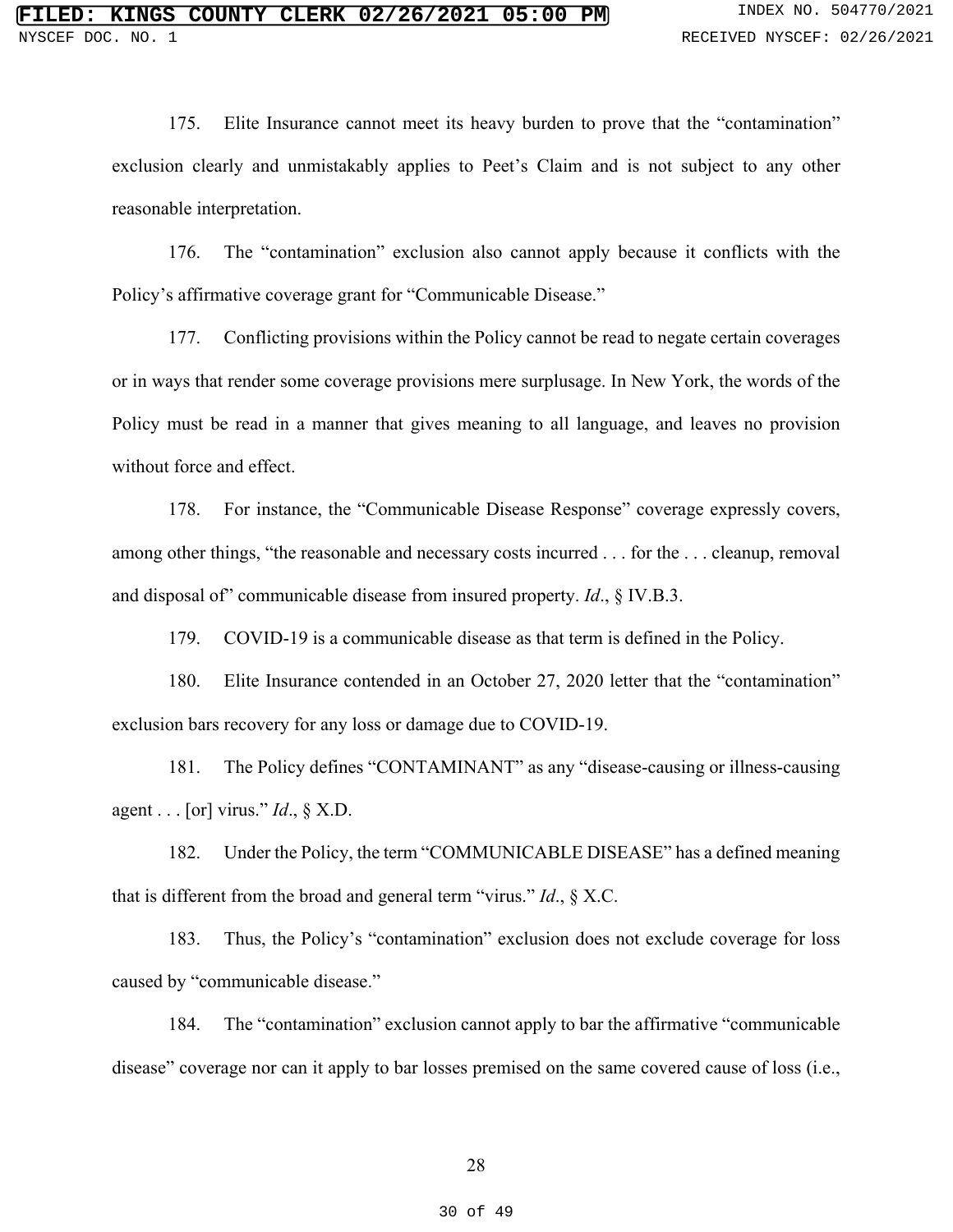communicable disease) accompanied by physical loss or damage because doing so would render the Policy's "communicable disease" coverage meaningless and illusory.

185. To the extent Elite Insurance contends that the Policy's "contamination" exclusion bars coverage for loss caused by "communicable disease" or some other aspect of Peet's Claim, the Policy is, at best, ambiguous because it is susceptible to more than one reasonable interpretation and, therefore, must be construed in favor of coverage.

186. In addition, the insurance industry has known the risks associated with pandemics for more than a century. These risks have been even more pronounced and evident to Elite Insurance in recent decades due to SARS, Ebola, MERS, H1N1, and Zika.

187. In fact, the 2017 and 2018 Annual Reports of Elite Insurance's parent company, Swiss Re, explicitly acknowledged "pandemics" and their chance of impacting "the frequency, severity and development of insured claim events" among the "known and unknown risks, uncertainties and other factors" that may adversely impact the "operations, financial condition, solvency ratios, capital or liquidity positions or prospects" of Swiss Re, Elite Insurance, and other insurers.

188. As far back as 2009 and in subsequent years, Swiss Re's Annual Reports have recognized that "pandemics" may "expose the Group to unexpectedly large losses," which Swiss Re characterized as part of "the Group's ordinary course operations."

189. Because such risks are well-known to both Elite Insurance and insurers generally, there are exclusions in common usage in the insurance industry that could have unambiguously excluded losses caused by communicable diseases, viruses, and pandemics, without also covering such risks in the policies.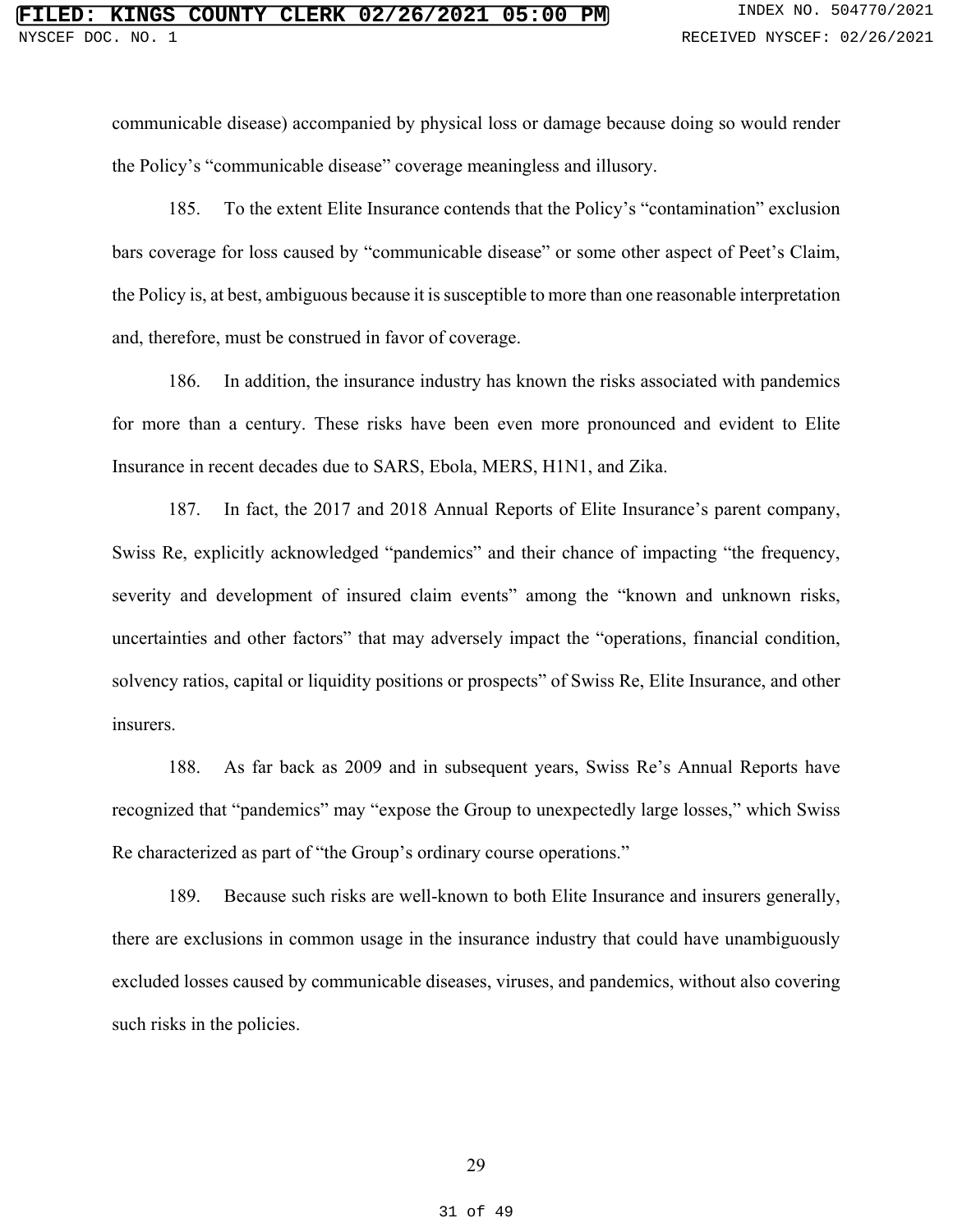190. However, Elite Insurance, a sophisticated insurer, decided not to include any such exclusions in the Policy it sold to Peet's. To the contrary, the Policy expressly states that losses from communicable disease are covered and are of the type insured under the Policy.

191. The terms of the "all-risks" Policy, coupled with the absence of any applicable exclusion (despite the existence of commonly used exclusions for losses caused by viruses, communicable diseases, or pandemics), demonstrate that the Policy provides insurance coverage for Peet's business interruption losses at the Coffee Businesses.

192. The "contamination" exclusion is also ambiguous because, among other reasons, it directly conflicts with other coverages in the Policy under which contamination is covered.

193. Because the "contamination" exclusion is ambiguous, it must be read in favor of Peet's and construed in favor of coverage for the Claim.

### **J. The Policy's "Microorganism" Exclusion Does Not Apply**

194. The Policy's "microorganism" exclusion applies only to "mold, mildew, fungus, spores, or other microorganism of any type, nature, or description." *Id*., § VI.B.6.

195. Examples of "other microorganisms" in this exclusion include "wet rot or dry rot."

196. The term "microorganism" is not defined in the Policy.

197. COVID-19 is not a "microorganism," as that term is commonly understood, and cannot reasonably be interpreted to include COVID-19 within the list of mold, mildew, fungus, spores, wet rot, and dry rot that the exclusion is intended to address.

198. The use of the term "other" in "other microorganism" more broadly to include any substance whose presence poses an "actual or potential threat to human health" without regard to the type of microorganisms that precede that term renders the word "other" meaningless or illusory and contrary to settled principles of contractual interpretation.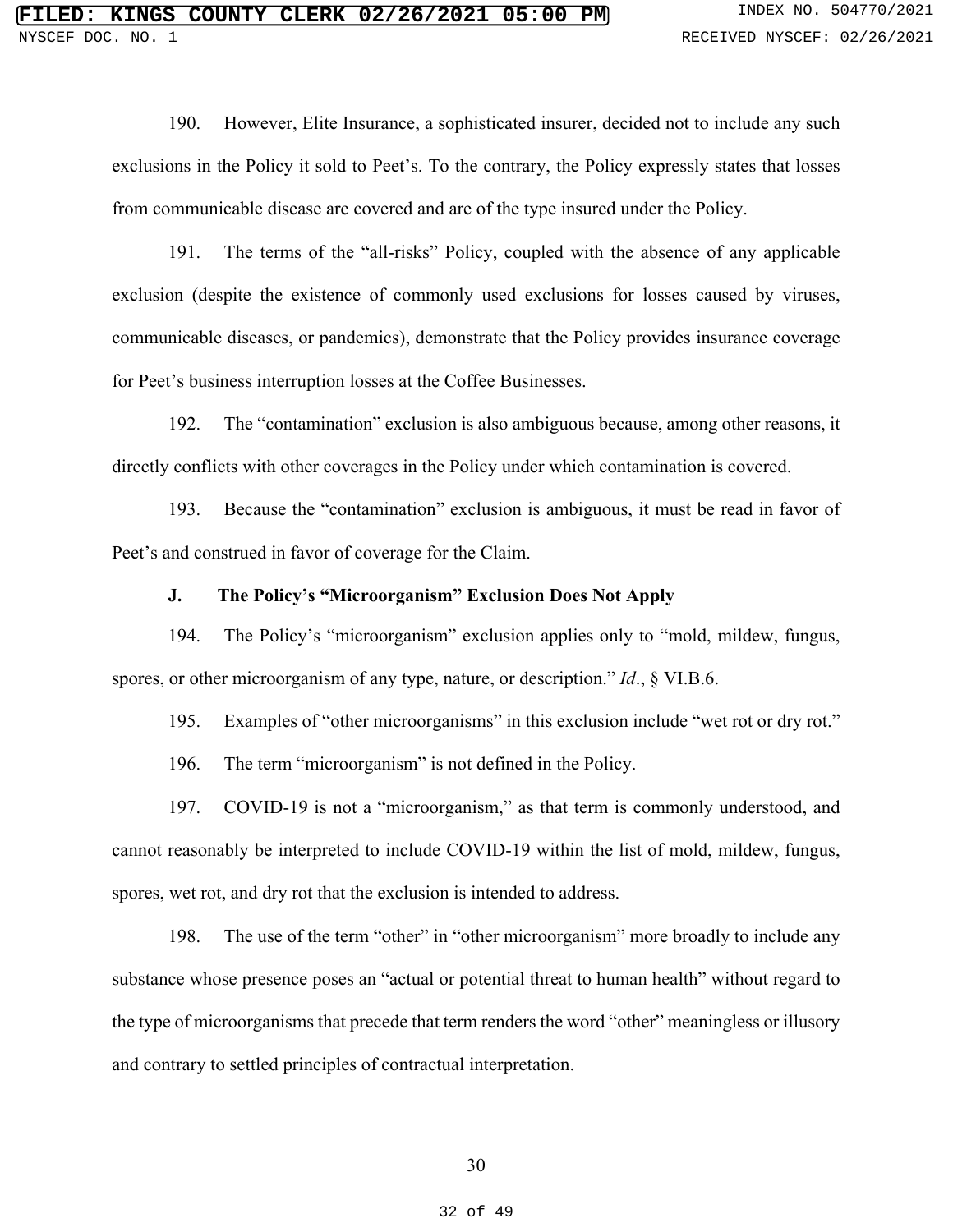199. In addition, for the reasons stated above, the "microorganism" exclusion cannot apply to bar the affirmative "communicable disease" coverage nor can it apply to bar losses premised on the same covered cause of loss (i.e., communicable disease) accompanied by physical loss or damage because doing so would render the Policy's "communicable disease" coverage meaningless and illusory.

200. To the extent Elite Insurance contends that the Policy's "microorganism" exclusion bars coverage for loss caused by COVID-19, communicable disease, or some other aspect of Peet's claim, the Policy is, at best, ambiguous because it is susceptible to more than one reasonable interpretation and, therefore, must be construed in favor of coverage.

### **K. No Other Exclusions Bar Coverage**

201. Peet's losses and expenses, and coverage for such losses and expenses, are not excluded by the Policy under the contamination and microorganism exclusions discussed above or under any other exclusion.

202. If Elite Insurance wanted to exclude coverage for physical loss or damage caused directly or indirectly by a novel disease that was transmissible from human to human, through airborne contact, or from surfaces to humans, it could have used an exclusion that clearly and unambiguously did so, as required by New York law and as other insurers have done in other policies for other novel diseases. It did not. Elite Insurance cannot now retroactively rewrite the Policy it sold to Peet's in an attempt to foreclose coverage for the Claim.

### **L. Elite Insurance's Bad Faith Delay, Adjustment, and Denial of the Claim**

203. Peet's turned to Elite Insurance, reasonably expecting that Elite Insurance would cover its losses and expenses for its Claim under the Policy as described in this Complaint.

204. Elite Insurance breached the duty of good faith and fair dealing that is implied in every insurance policy by, *inter alia*, failing to conduct a fair and comprehensive investigation

31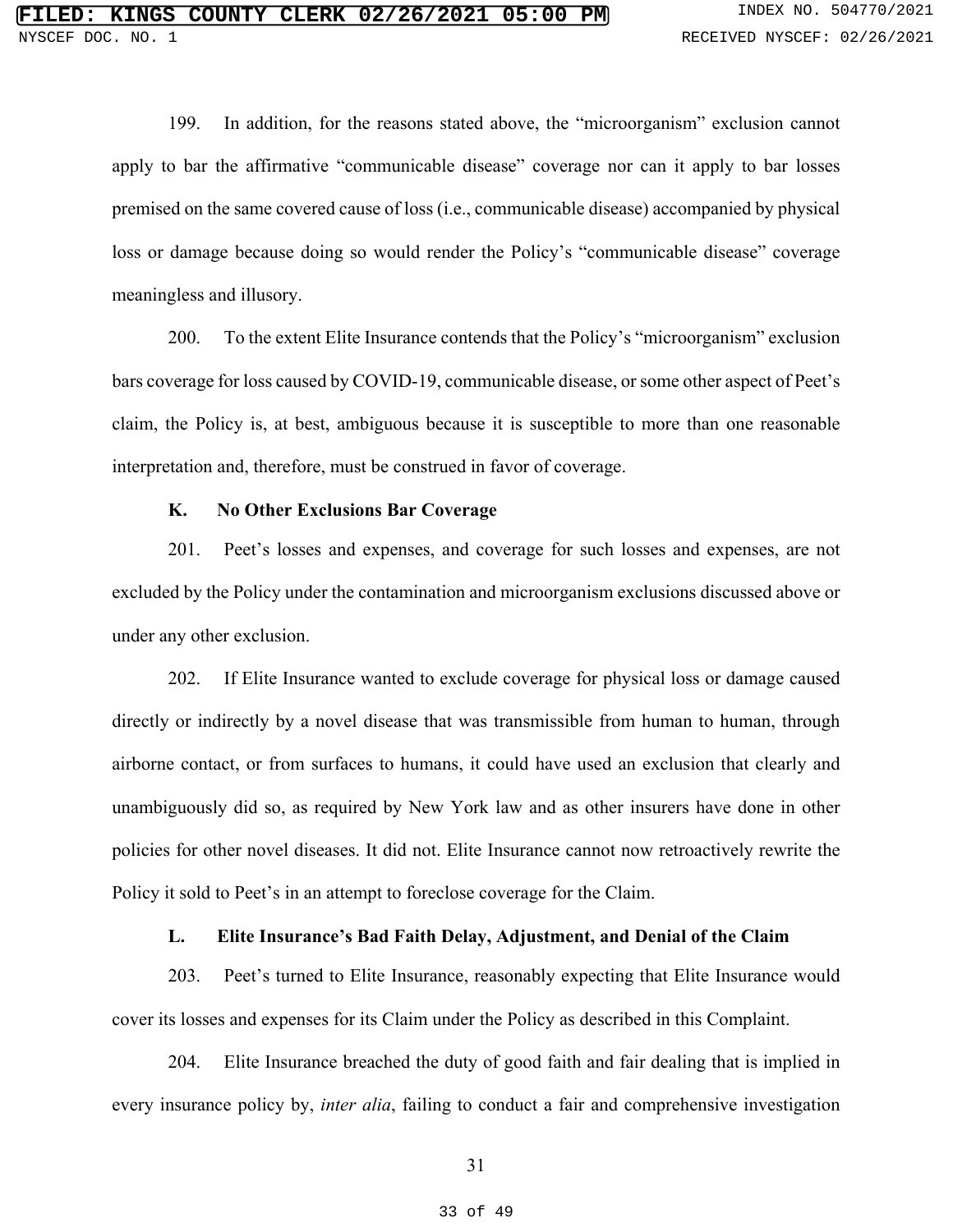before unreasonably refusing to pay Peet's Claim and by improperly refusing to pay the Claim. As outlined below, Elite Insurance never intended to reasonably and fully adjust Peet's Claim as required by law.

205. On April 23, 2020, Elite Insurance received a timely notice of loss from Peet's that detailed the losses described herein and requested coverage for the Claim.

206. On April 30, 2020, Peet's was informed that Sedgwick CMS ("Sedgwick"), a thirdparty claims administrator, was "assisting" Elite Insurance with the Claim.

207. During an initial conversation with Sedgwick on or around April 30, 2020, Peet's asked Elite Insurance to provide its coverage position for the Claim based on the threshold question of whether Elite Insurance believed that losses arising from the presence of COVID-19 could trigger coverage under the Policy. The adjuster acknowledged that Peet's should not be required to expend significant time and resources responding to insurer information requests or compiling detailed loss information unless Elite Insurance agreed to provide coverage.

208. Nevertheless, on May 22, 2020, Elite Insurance responded through Sedgwick by seeking additional information. Elite Insurance made 14 requests for "preliminary information," including: (i) "Are there any federal, state or local government orders impacting your business?"; (ii) "Do you expect to recover any funding from any governmental agency in response to the closure (full, partial) of your properties?"; and (iii) "Please identify all other insurance policies you have that may provide coverage for this Claim and if you have provided a notice of loss under those policies." Elite Insurance made these requests despite its intention to deny coverage for the Claim regardless of the answers to its questions.

209. The May 22, 2020 letter also confusingly stated that, while Sedgwick was "retained" by Elite Insurance "to investigate the Claim"––and Sedgwick signed and sent the letter–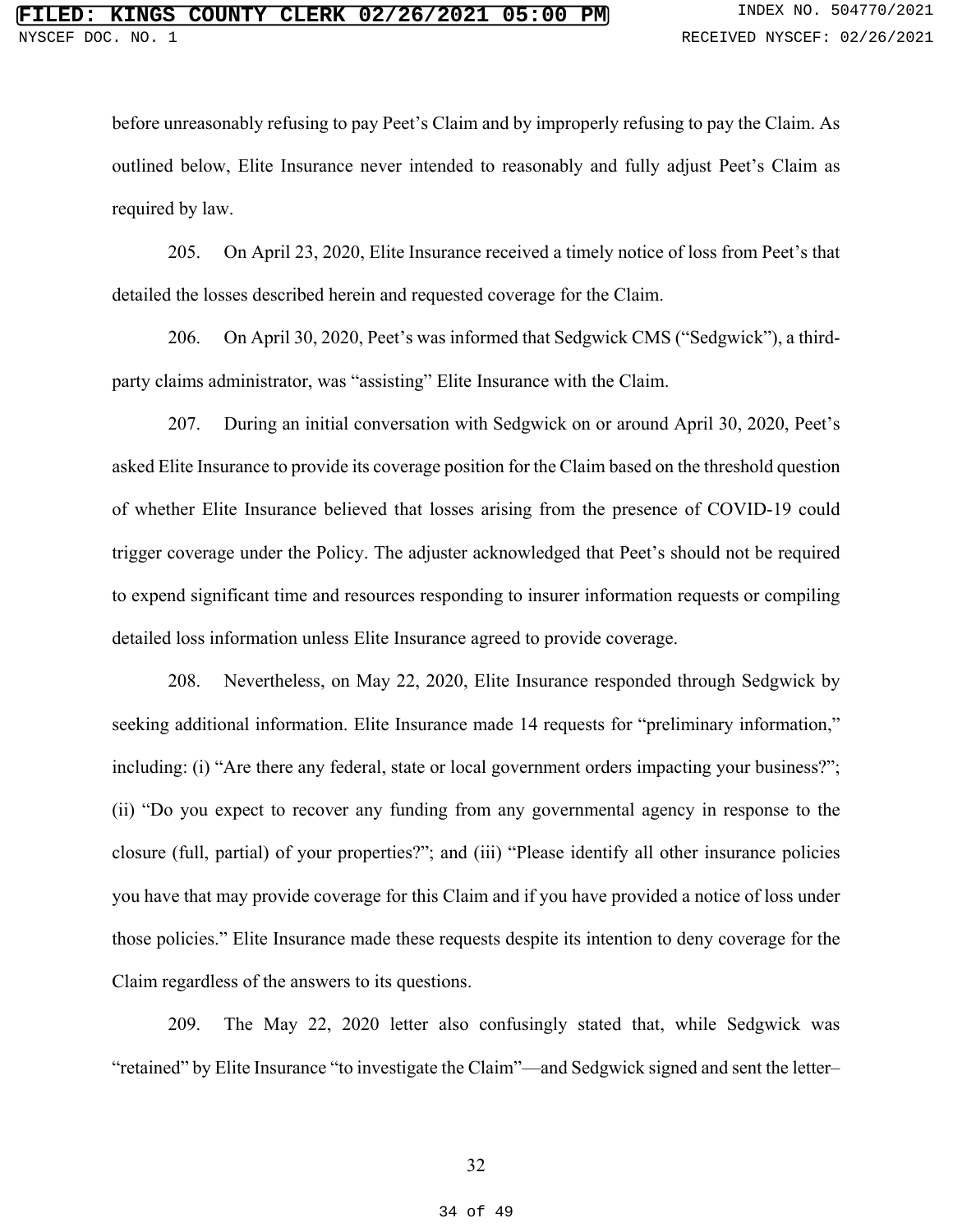–Sedgwick had "no authority" to "interpret" any terms of the Policy applicable to the Claim it was asked to investigate.

210. The May 22, 2020 letter stated that Elite Insurance was "investigating th[e] Claim under a complete reservation of its rights pursuant to the terms and conditions of the ... policy .. . and applicable law."

211. To the extent that the May 22, 2020 letter purportedly reserved Elite Insurance's rights to exclude coverage under the Policy, the letter did not properly inform Peet's of the full reasoning or grounds behind any such coverage reservation to apprise Peet's of its coverage availability and options under the Policy.

212. By failing to include such rights in its purported reservation of rights letter, Elite Insurance waived such rights.

213. At the time, Elite Insurance had sufficient knowledge of the relevant facts to assess coverage for the Claim under the Policy.

214. Elite Insurance, however, chose not to fully and properly inform Peet's of its position that coverage might be barred because the actual or suspected presence of COVID-19 does not constitute "physical loss or damage to property," or under other exclusions or endorsements.

215. Elite Insurance's choice not to give proper notice of its grounds for reserving or disclaiming coverage to Peet's precludes effective disclaimer or denial under these provisions, exclusions, and endorsements.

216. On June 5, 2020, Peet's responded to Elite Insurance's reservation of rights letter and information requests, explaining that those requests were premature and would not assist Elite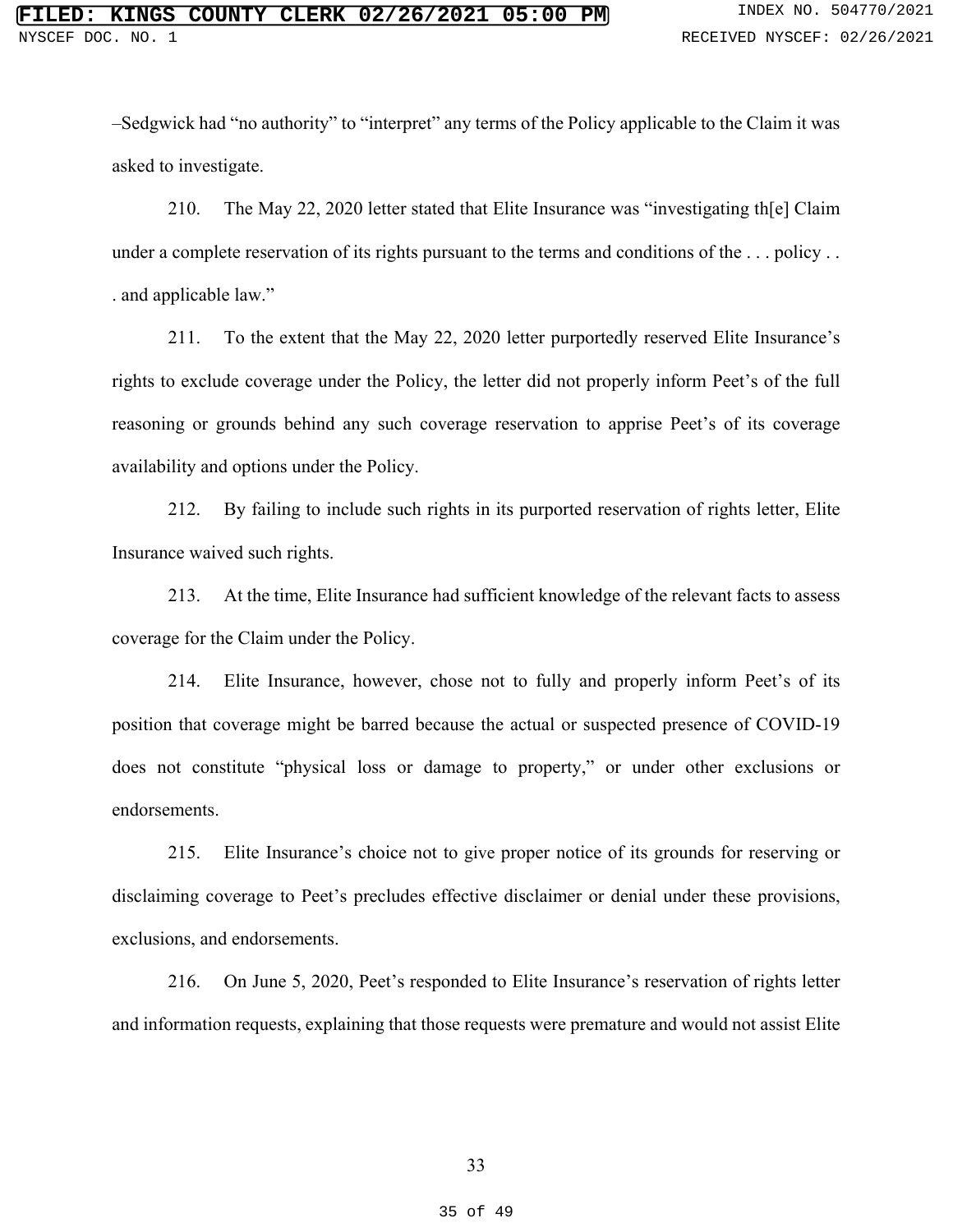Insurance in reaching its preliminary coverage determination, but rather address ancillary issues, such as loss adjustment and settlement or the quantum of Peet's losses under the Policy.

217. Peet's letter also explained the concern that, by raising a wide-ranging set of questions on ancillary issues before formally accepting coverage, Elite Insurance was requiring Peet's to incur the substantial expense and effort of supporting a claim unnecessarily if Elite Insurance ultimately planned to deny coverage based on its view regarding the nature of COVID-19 and whether it presence constitutes "direct physical loss or damage" to property or whether there are any exclusions in the Policy that Elite Insurance believes apply to preclude losses stemming from COVID-19. Elite Insurance demanding answers to information requests despite intending to deny coverage regardless of the Peet's answers to those questions directly contradicted what the Sedgwick adjuster had told Peet's at the outset of Sedgwick's engagement to assist Elite Insurance in handling the Claim.

218. Elite Insurance, through Sedgwick, then engaged in unreasonable delay and obfuscation, further revealing that its prior repeated inquiries were misleading and meant only to paint an inaccurate picture of the Claim, including that Elite Insurance and/or Sedgwick was investigating the Claim and evaluating coverage in good faith. They were not.

219. Peet's followed up with the Sedgwick adjuster on June 18, 2020, asking when Elite Insurance would be issuing its preliminary coverage position. Peet's followed up again on July 6, 2020 to which the Sedgwick adjuster stated he is "following up with the insurer so as to provide a formal response to our requests as outlined within your correspondence." After another week passed, Peet's followed up again on July 14, 2020, as Elite Insurance's improper and unreasonable delay continued.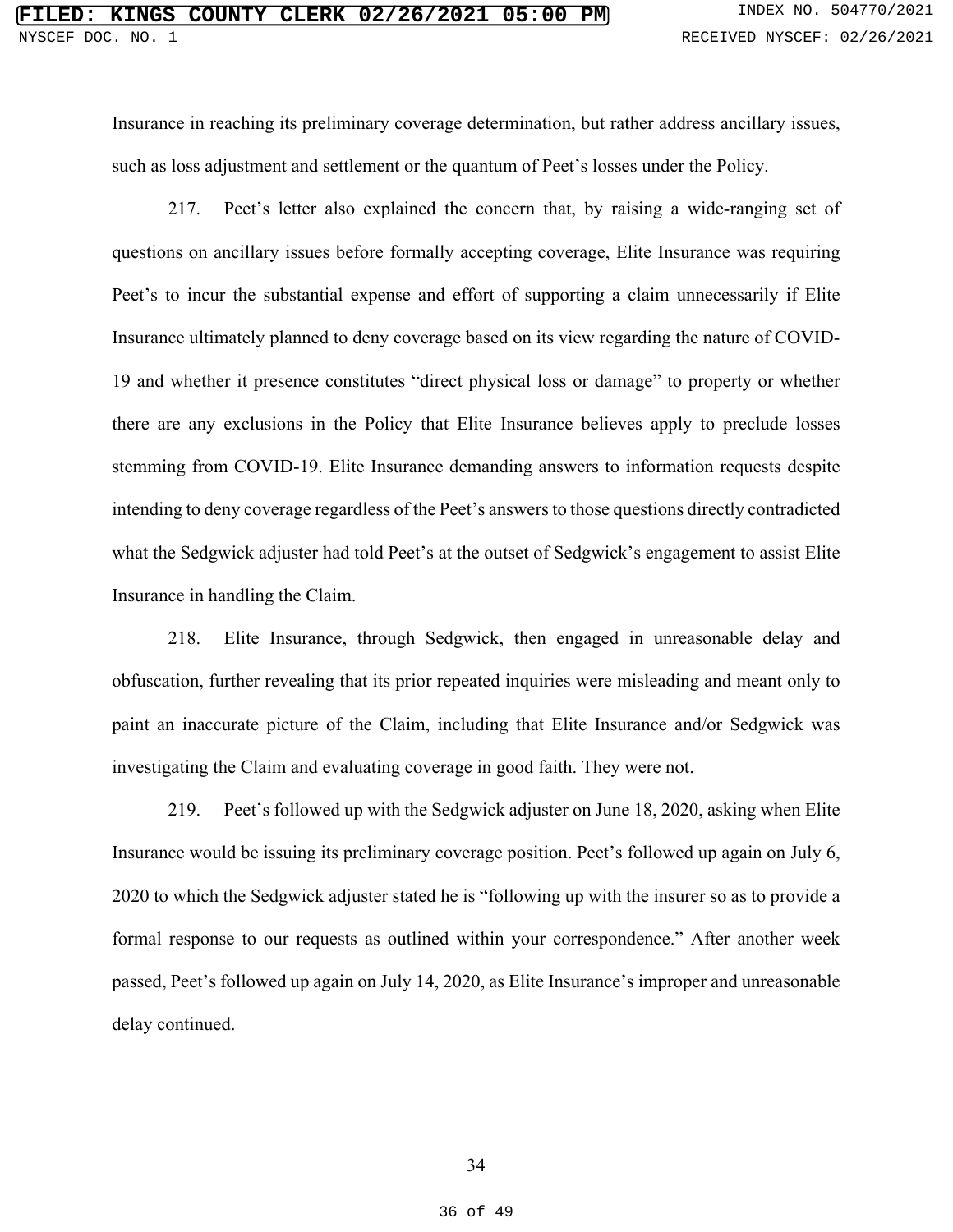220. On July 28, 2020, Elite Insurance through Sedgwick, finally responded to Elite Insurance's repeated requests for a preliminary coverage position. In that letter, Elite Insurance: (i) mischaracterized Peet's positions and the parties' prior communications; (ii) attempted to retract statements made by its retained adjuster from Sedgwick; (iii) stated that Elite Insurance cannot provide a coverage determination until Peet's responded to Elite Insurance's unduly burdensome and unnecessary information requests; and (iv) threatened to raise a non-cooperation defense if Peet's did not provide answers to all 14 of the onerous information requests.

221. Despite stating that Elite Insurance "cannot provide a coverage determination" without answers to each and every burdensome and unnecessary information request, that is exactly what Elite Insurance did in its July 28 letter, presenting a blanket denial for all losses directly and indirectly related to COVID-19, irrespective of what information Peet's provided.

222. Peet's notice of loss, which Elite Insurance had possessed for more than three months prior to issuing its July 28, 2020 letter, stated that Peet's "direct physical loss or damage to property" was "based on COVID-19" and that it also sought coverage for losses due to "orders from civil and/or governmental authorities limiting, restricting, or prohibiting partial or total access to property, and/or orders from civil and/or governmental authorities resulting in the suspension of business operations or services."

223. Despite Elite Insurance's blanket denial of coverage, on October 15, 2020, to assist Elite Insurance's purported "investigation" and to avoid resolving outstanding disputes through litigation, Peet's provided further responses to Elite Insurance's information requests, subject to a complete reservation of rights. Those responses included additional information and documents concerning the date of loss; the locations that comprise the Claim; Peet's efforts to clean the affected locations; data concerning numerous of employees at more than 30 stores who had tested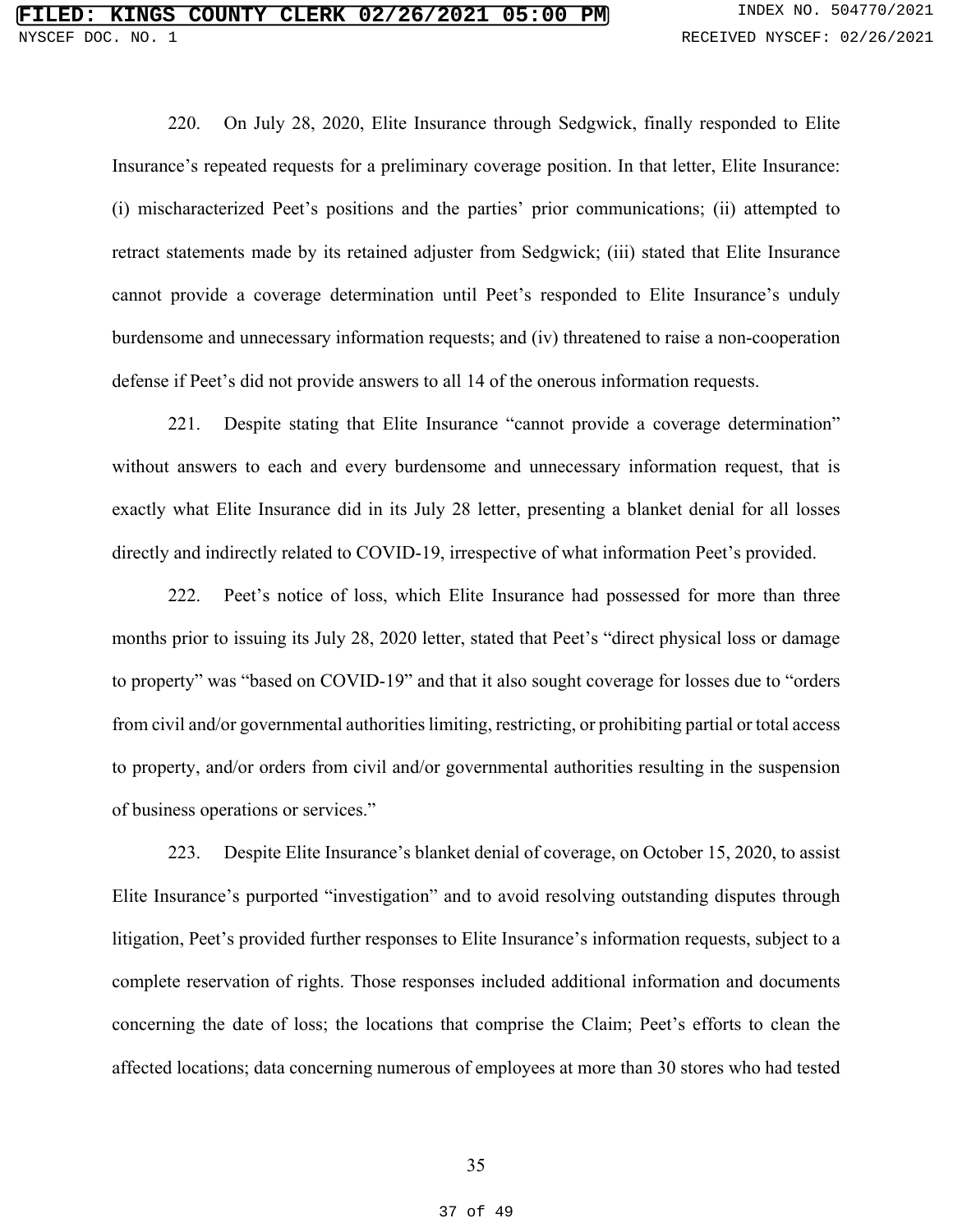positive for COVID-19 shortly after being on premises; the nature of Peet's interest at each affected location; and various state or local governmental orders impacting the Coffee Businesses (copies of which Peet's provided under separate cover).

224. In this regard, the governmental orders were equally available to Elite Insurance. The orders are all public and readily accessible in their respective government website, and multiple third-party sources have likewise compiled the orders and made them available online. Upon information and belief, Elite Insurance was already aware of the relevant orders' import and contents given Elite Insurance's line of business or, at minimum, had equal access to the orders. Despite this, Elite Insurance chose to burden Peet's by asking it to spend time and money to collect information that Elite Insurance already had in its possession or had easy access to.

225. On October 29, 2020, Peet's provided additional documents and information in response to Elite Insurance's ongoing, onerous information requests, subject to a complete reservation of rights. Delaying over a month, it was not until December 3, 2020, that Elite Insurance responded indicating it had reviewed the additional documents Peet's had provided. When it did respond, Elite Insurance stated that Peet's supplemental submission did not contain any new materials, which was false and serves as another example of Elite Insurance's delay and lack of diligence in adjusting the Claim.

226. Elite Insurance rejected the sufficiency of the Claim information and documentation Peet's provided and refused to reconsider any of its coverage positions. Elite Insurance acknowledged potential coverage only for the Policy's On-Site Sublimited Communicable Disease Coverages, but nevertheless took the unreasonable position that Peet's had not provided sufficient "evidence" to trigger those coverages, thereby refusing to provide coverage under that coverage part as well.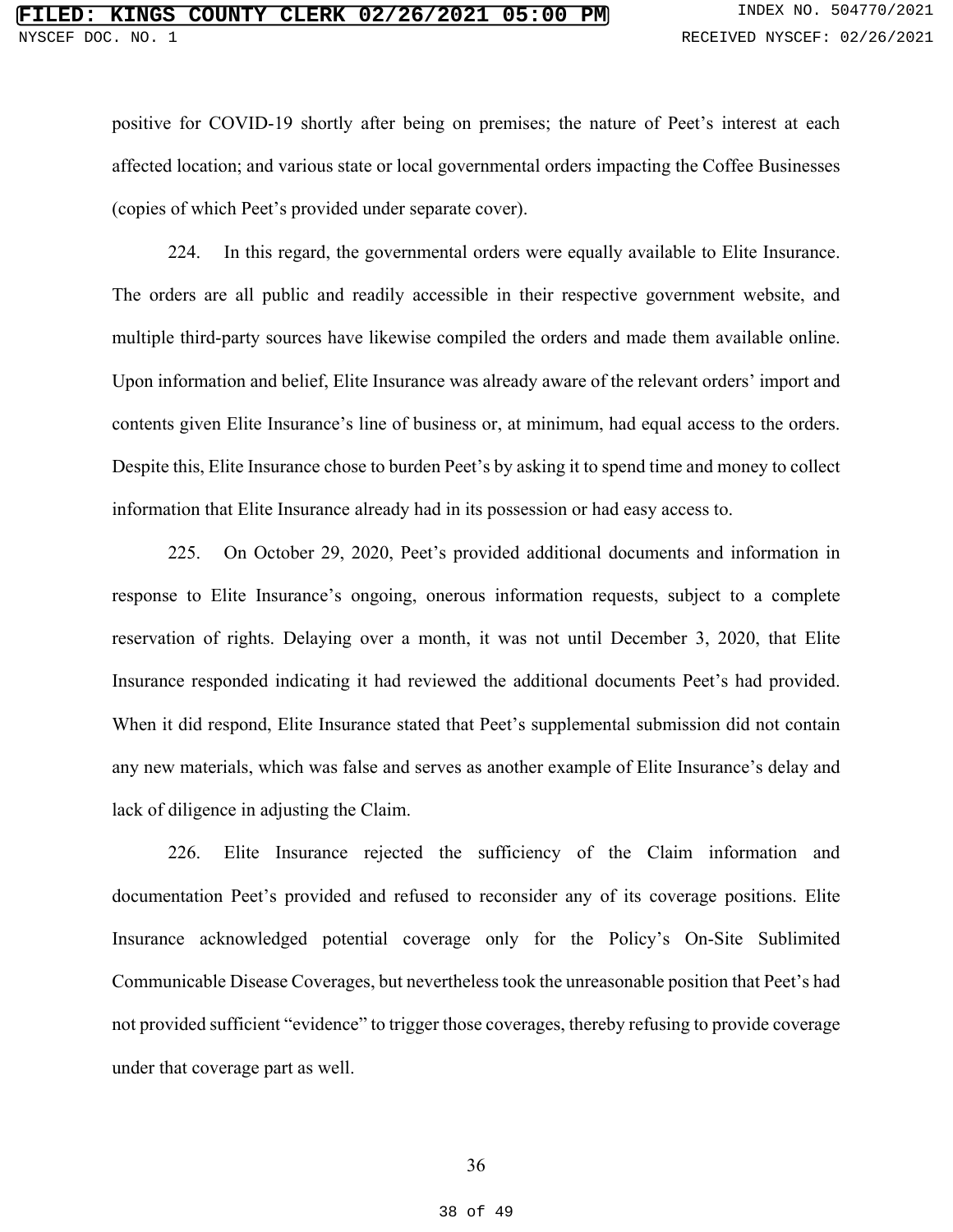227. Elite Insurance possessed all information necessary to render its preliminary coverage opinion on April 23, 2020, when it received Peet's notice under the Policy detailing various losses and triggered coverages arising from the presence of COVID-19 and the issuance of civil authority orders. Yet Elite Insurance, through an appointed adjuster that stated it had no authority to interpret the Policy governing the Claim it was investigating, engaged in unreasonable delay and deceptive acts and practices by making repeated inquiries and threatening noncooperation for the failure to provide information that was neither reasonable nor necessary to make those coverage determinations.

228. Elite Insurance employed this strategy with Peet's and, upon information and belief, with other policyholders seeking coverage for COVID-19-related losses in New York and elsewhere, for the purpose of delaying resolution of even the most basic coverage issues under the "all-risk" policies Elite Insurance drafted.

229. In doing so, Elite Insurance imposed unnecessary burdens and high transaction costs on policyholders like Peet's to provide voluminous and cumbersome supporting documentation for claims that Elite Insurance knew it was going to deny anyways, and complicating the claims handling process to discourage policyholders and to avoid paying covered losses.

230. As part of this strategy, upon information and belief, in responding to policyholders' claims, Elite Insurance systemically steered its policyholders, including Peet's, into the On-Site Sublimited Communicable Disease Coverages for their COVID-19 losses, which improperly deprived its policyholders of the full extent of coverage available under the all-risk policies issued by Elite Insurance.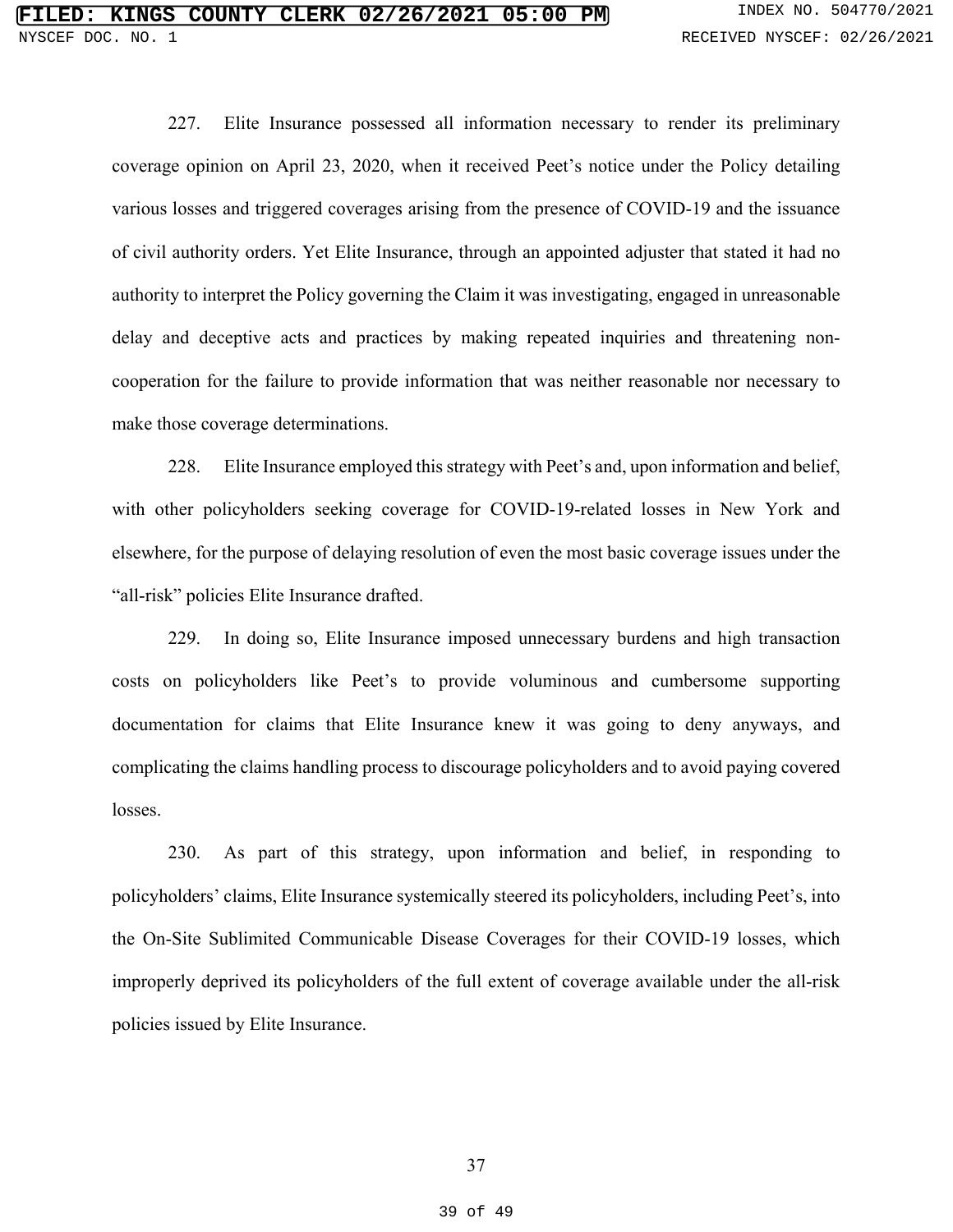231. Notably, Elite Insurance took all the above coverage positions under the Policy without ever physically inspecting, testing, or even observing any Peet's or Coffee Businesses' location for the presence of COVID-19 or resulting direct physical loss or damage.

232. Elite Insurance never even requested an opportunity to physically inspect, test, or observe any locations following its receipt of Peet's notice of loss. Upon information and belief, Elite Insurance has issued similar coverage determinations to other policyholders in New York and around the country without taking any of these steps in analyzing coverage for COVID-19 claims.

233. Compounding Elite Insurance's and Sedgwick's delay in adjusting Peet's Coffee's Claim in a timely and efficient manner, Elite Insurance also refused repeated requests from Peet's to enter into a tolling agreement to allow the parties to attempt to resolve the outstanding coverage disputes through mediation and avoid proceeding to litigation.

234. Elite Insurance's onerous requests for information demonstrate that its request for information from Peet's were part of its illusory investigation and served no other purpose than to delay providing a coverage decision for the Claim.

235. Peet's performed all of its obligations under the Policy, including by notifying Elite Insurance of a covered cause of loss under the Policy, and any conditions precedent have occurred or been satisfied, met, waived, excused, or are otherwise inapplicable.

236. Elite Insurance's denial of coverage for Peet's Claim is improper, and its failure to provide coverage is a breach of the Policy.

237. The conduct of Elite Insurance and its authorized adjuster, Sedgwick, during the handling of Peet's Claim constituted bad faith.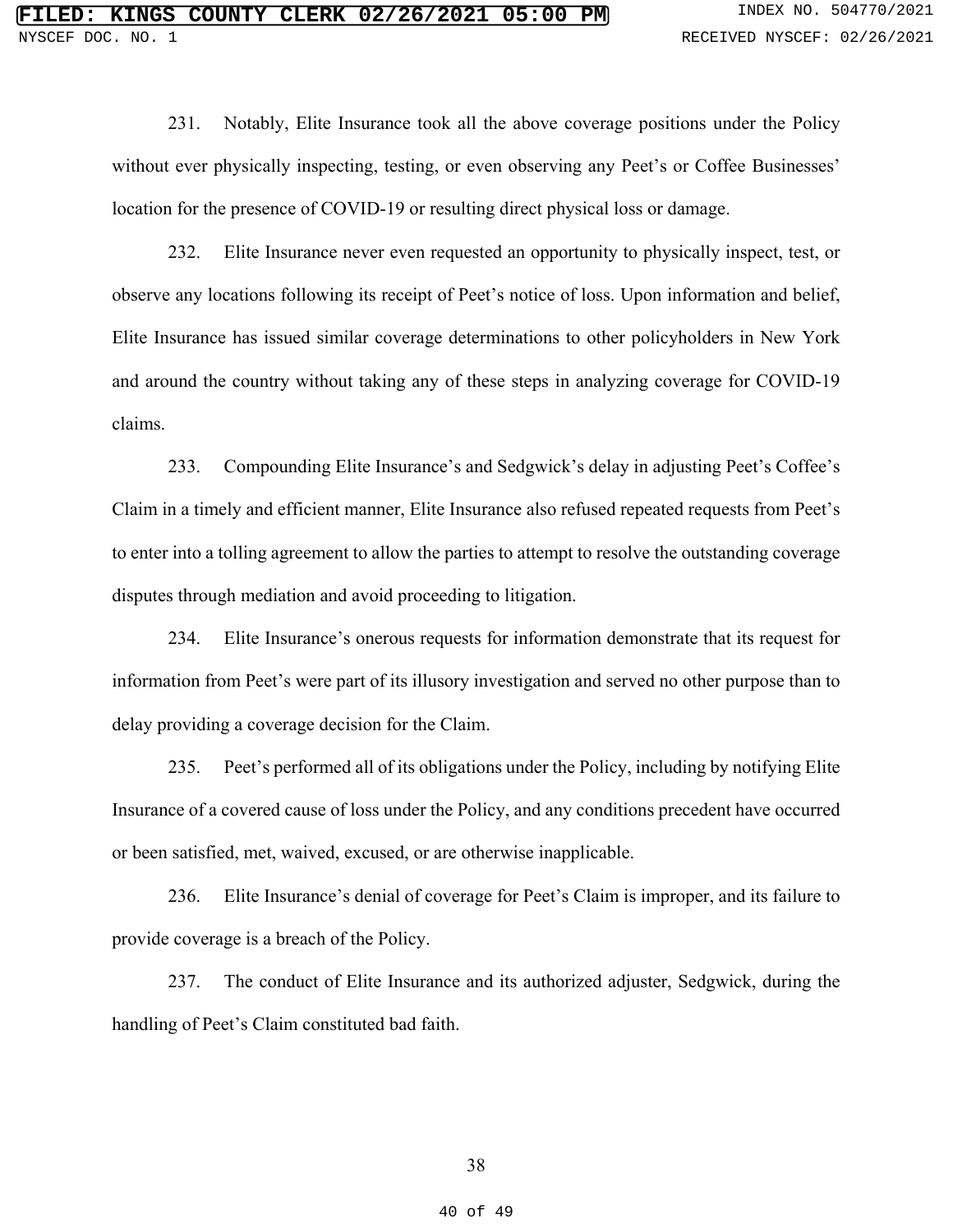238. New York Deceptive Practices Act, N.Y. Gen. Bus. § 349 makes unlawful "[d]eceptive acts or practices in the conduct of any business, trade or commerce or in the furnishing of any service" in New York.

239. Elite Insurance's deceptive practices in selling the Policy for "all-risks" it did not intend to cover, illusory and dilatory investigation, and unreasonable and improper denial of coverage for Peet's Claim, constitute deceptive acts or practices pursuant to N.Y. Gen. Bus. Law § 349.

240. Elite Insurance's materially deceptive conduct during the selling of the Policy and Elite Insurance and Sedgwick's improper handling of Peet's Claim has a broad impact on the public at large given, *inter alia*, Elite Insurance's use of materially identical standard-form policy language with other consumers in New York (and elsewhere) and Elite Insurance's practice of using similar claims handling tactics to improperly deny coverage. Elite Insurance's conduct thus constitutes a violation of N.Y. Gen. Bus. Law § 349.

### **COUNT I (Declaratory Relief)**

241. Peet's repeats and realleges the allegations in the preceding paragraphs.

242. The Policy described above is a valid and enforceable insurance contract.

243. Peet's performed all of its obligations under the Policy, and any Policy conditions or requirements have been satisfied, waived, excused, or are otherwise inapplicable.

244. The Policy provides coverage for, among other things, business income losses and extra expenses that Peet's incurred as a result of the interruption of its business caused by a covered cause of loss.

245. Peet's submitted a claim for loss as a direct result of a covered cause of loss.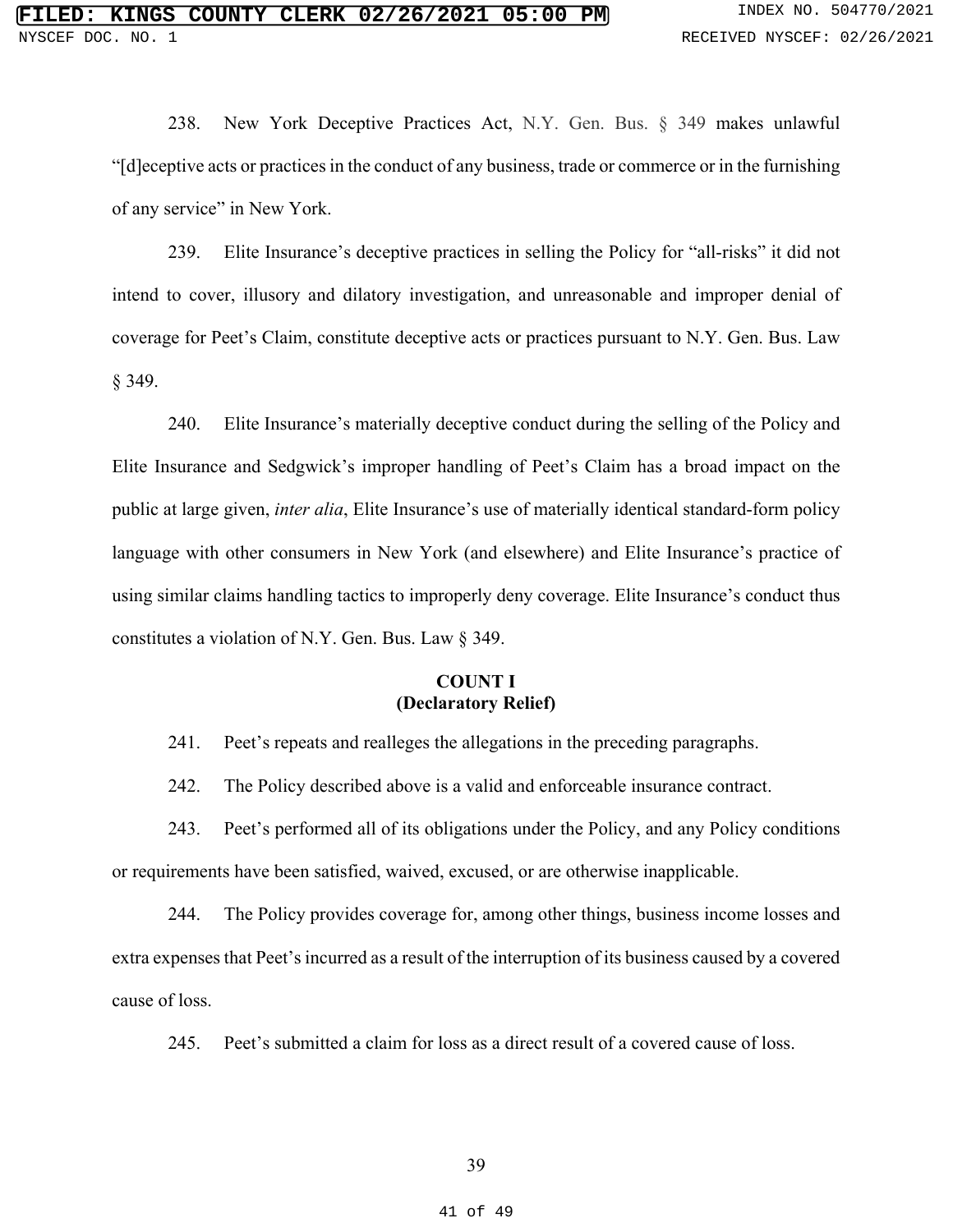246. Peet's was denied coverage, or Elite Insurance repudiated its obligations to provide coverage, under the Policy based on Elite Insurance's improper position that, among other things, Peet's had not suffered any direct physical loss or damage to its covered properties as a result of the actual or suspected presence of COVID-19 and that any claim comprised of loss or damage due to COVID-19 is excluded under the Policy's "contamination" and "microorganism" exclusions.

247. An actual, justiciable controversy exists between Peet's and Elite Insurance concerning the availability and amount of coverage under the Policy for Peet's claims.

248. The controversy between Elite Insurance and Peet's is ripe for judicial review.

249. As a result, Peet's seeks a declaration from the Court that: (a) Peet's claims trigger the various coverage provisions identified above; (b) the Policy covers Peet's Claim; (c) Peet's sustained direct physical loss or damage from a covered cause of loss under the Policy; (d) Elite Insurance waived or is estopped from asserting its positions, as described above, to bar or limit coverage; (e) no exclusion applies to bar or limit coverage for Peet's claims; and (f) granting any other declaratory relief useful to resolving the dispute between the parties.

#### **COUNT II (Breach of Contract)**

250. Peet's repeats and realleges the allegations in the preceding paragraphs.

251. The Policy is a valid and enforceable contract between Peet's and Elite Insurance.

252. Peet's performed all of its obligations under the Policy, and any Policy conditions or requirements have been satisfied, waived, excused, or are otherwise inapplicable.

253. Elite Insurance breached the Policy by improperly denying coverage to Peet's or by otherwise repudiating Elite Insurance's obligations to cover Peet's losses and expenses as expressly required under the Policy.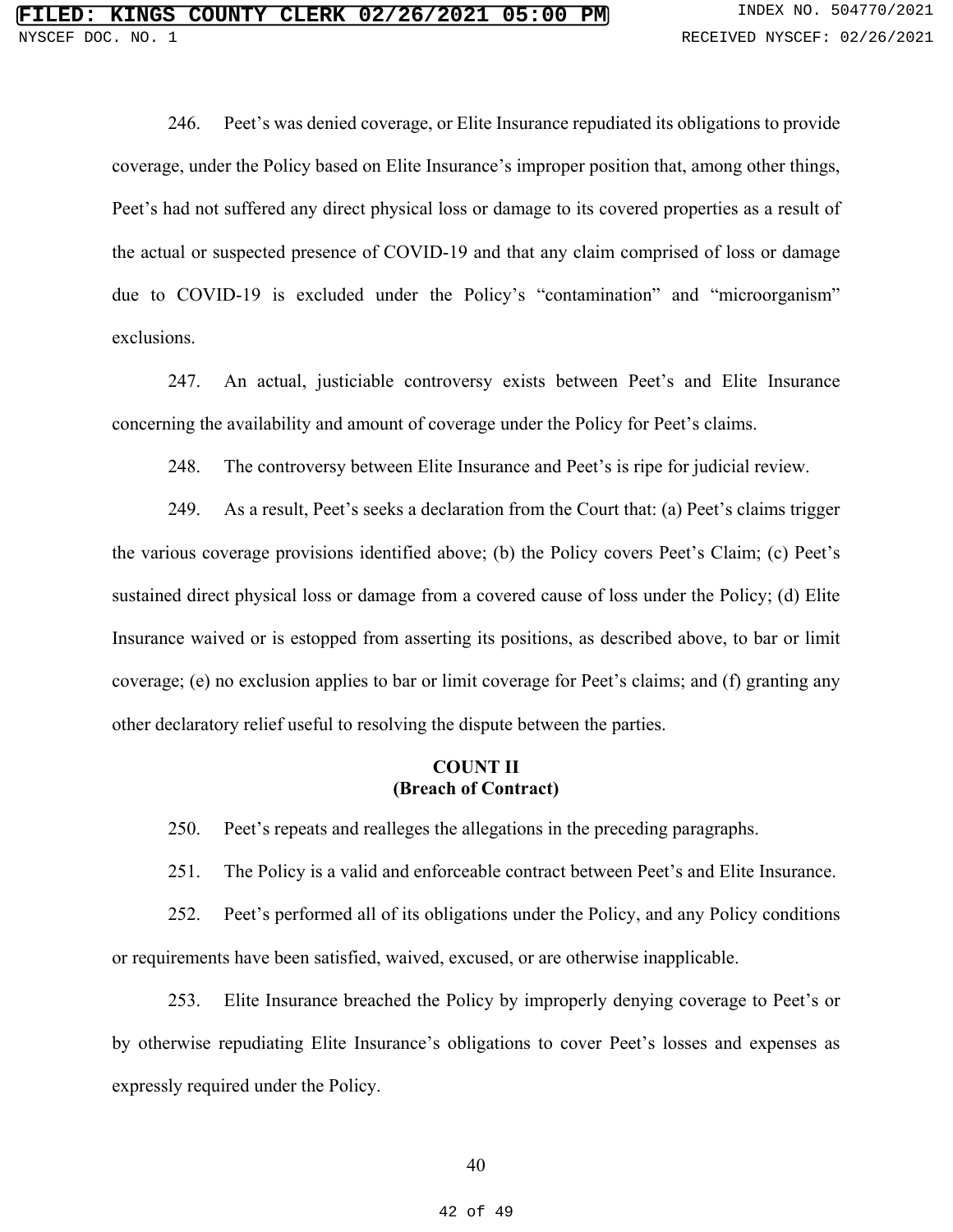254. Peet's has sustained and continues to sustain damages as a result of Elite Insurance's breach of the Policy.

255. Peet's is entitled to damages as a result of Elite Insurance's breach in an amount to be determined at trial, including compensatory and consequential damages, pre-judgment and postjudgment interest, attorneys' fees and costs, and any other costs and relief that this Court deems appropriate.

### **COUNT III (Breach of the Covenant of Good Faith and Fair Dealing)**

256. Peet's repeats and realleges the allegations in the preceding paragraphs.

257. Elite Insurance is required to act in good faith, abstain from deception, and practice honesty and equity in all dealings with its policyholders, including Peet's, under the insurance policies it sells.

258. The business of insurance affects the public interest.

259. Elite Insurance owes a covenant of good faith and fair dealing to Peet's in light of the insurance relationship created by the Policy.

260. The covenant of good faith and fair dealing obligates each party to the contract to refrain from taking any action that would deprive the other of the benefits of the contract or to cause undue hardship or harm to the other party.

261. Elite Insurance's conduct described in this Complaint and otherwise in investigating, handling, and denying Peet's Claim under the Policy constitutes bad faith.

262. Specifically, Elite Insurance acted in bad faith with respect to Peet's by and through Elite Insurance's unreasonable, malicious, reckless, grossly negligent or intentional failure to adequately adjust Peet's Claim and refusal to pay Peet's the benefits to which it is entitled under the Policy.

41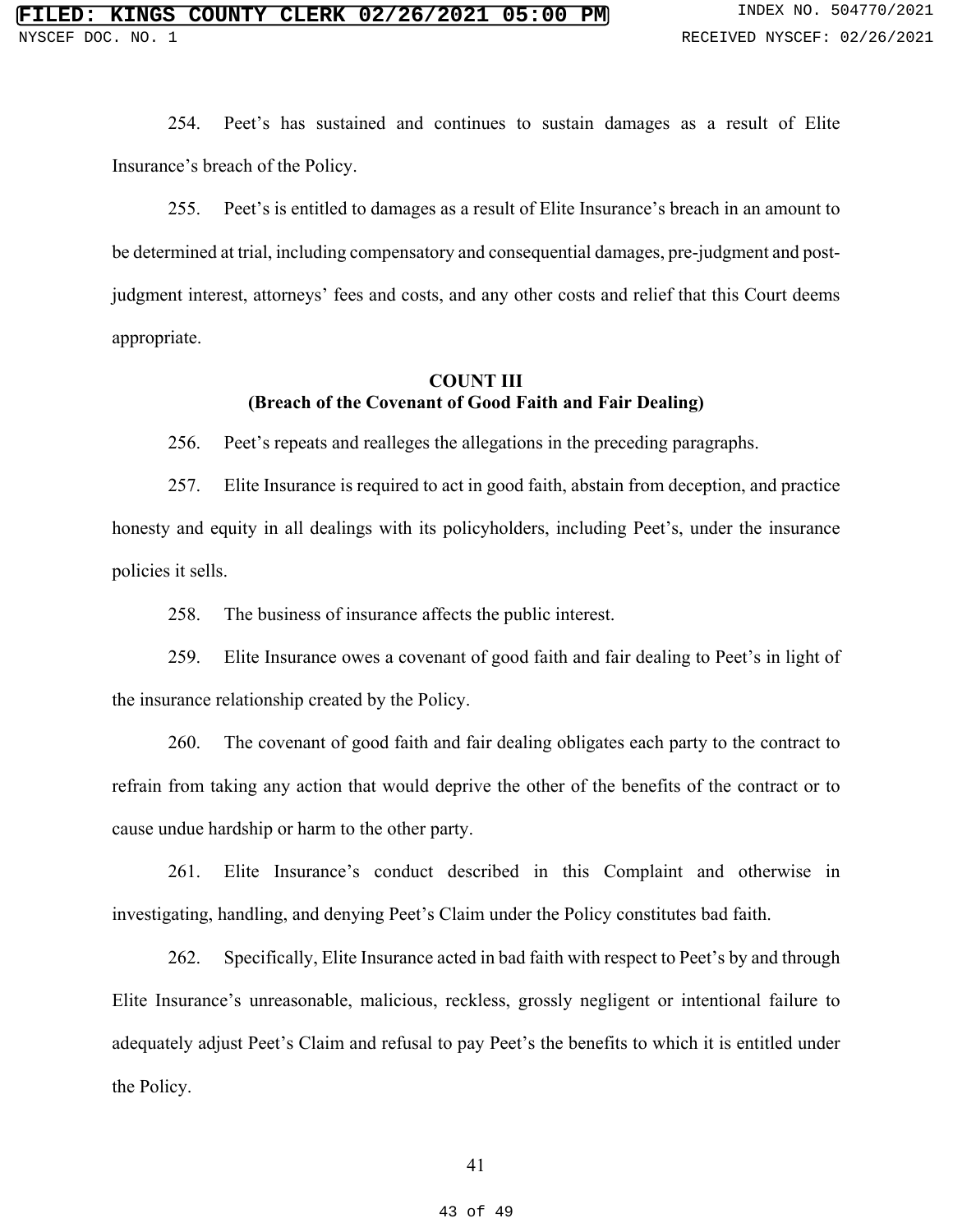263. Elite Insurance's reaction to Peet's claims was to press Peet's to respond to overly burdensome, premature or unnecessary information requests in an attempt to create timeconsuming and costly work, to dissuade Peet's from pursuing its Claim, and to paint an inaccurate picture that Peet's was somehow delaying Elite Insurance's investigation or not cooperating and that Elite Insurance was investigating the Claim and evaluating coverage in good faith. The unreasonable nature of those tactics is further demonstrated by the fact that, because Elite Insurance denies that the presence of COVID-19 amounts to physical loss or damage, Elite Insurance always intended to deny coverage regardless of Peet's responses to those inquiries.

264. In violation of its duties to Peet's and as a result of Elite Insurance's gross negligence, Elite Insurance acted in bad faith by, among other acts and omissions: (a) unreasonably, maliciously, recklessly, or intentionally denying its obligations to pay benefits or by repudiating its obligations to pay benefits to Peet's when it knew or should have known it had an obligation to provide insurance coverage; (b) failing and refusing to pay covered loss under the Policy without a reasonable or arguable basis to do so and with the knowledge or reckless disregard of its lack of reasonable or arguable basis to refuse coverage; (c) unreasonably, maliciously, reckless, or intentionally delaying payment of insurance proceeds due and owed Peet's under the Policy; (d) failing to conduct a fair, complete and proper investigation of Peet's Claim before denying coverage or repudiating its obligation to provide coverage; and (e) breaching its promise of security to Peet's by unreasonably and without justification reneging on the all-risk commercial property insurance policy benefits it promised to provide Peet's, leaving Peet's without the benefits of its insurance assets to operate its business during a pandemic.

265. The bad faith acts and omissions by Elite Insurance described above is the type of egregious disregard for the obligations specified by the broad, standard-form, all-risk Policy and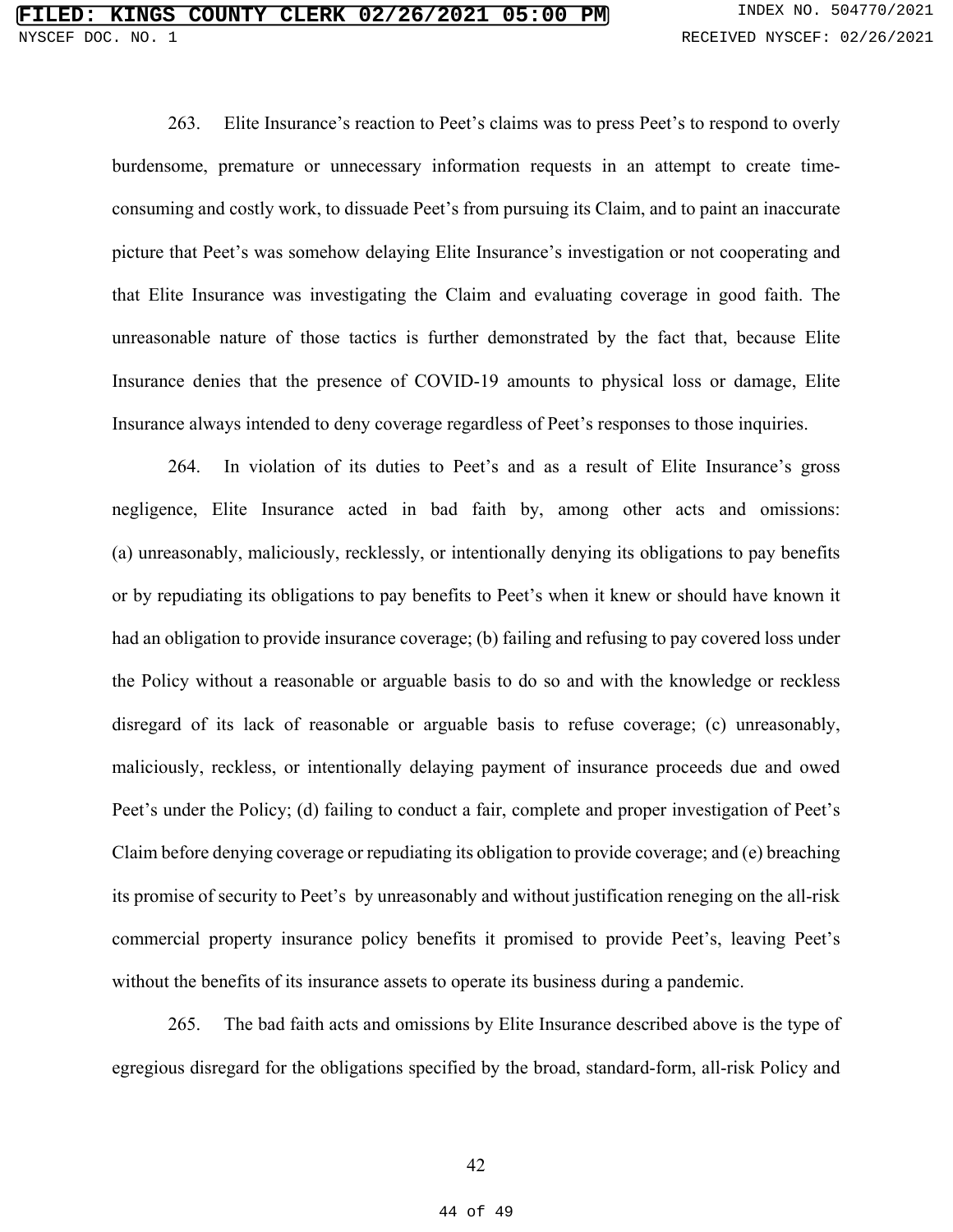the rights entitled to Peet's under Elite Insurance's standard-form, all-risk commercial property insurance policies that would result in foreseeable losses and damages to the policyholder as to require the imposition of consequential damages.

266. Upon information and belief, Elite Insurance's bad faith conduct described above was perpetrated for the purposes of placing Elite Insurance's own pecuniary interests ahead of those of Peet's and for withholding from Peet's the rights and benefits to which it is entitled under the Policy.

267. As a result of Elite Insurance's bad faith breach of its obligations under the Policy, Peet's has suffered and will continue to suffer substantial damages in an amount to be proven at trial, including additional loss of business income, extra expense, and attorneys' fees that it would not otherwise have needed to pay had Elite Insurance made full payment of Peet's losses covered under the Policy.

268. Those damages were a natural and probable consequence of Elite Insurance's breach, were or should have been foreseeable to Elite Insurance, and were reasonably contemplated by the parties because, for example, the widespread financial, operational, and liquidity risks associated with pandemics have been known to the insurance industry for decades and were explicitly recognized by Elite Insurance as risks that could impact the frequency, severity, and development of insured claim events, yet Elite Insurance, unlike other insurers, decided not to clearly exclude losses by communicable diseases, viruses, and pandemics from its broad, all-risk commercial property insurance policies.

269. Because Elite Insurance had recognized for years that pandemics may increase its own operations, financial conditions, solvency, and capital and liquidity positions or prospects, it was or should have been reasonably foreseeable at the time it issued the Policy that the refusal to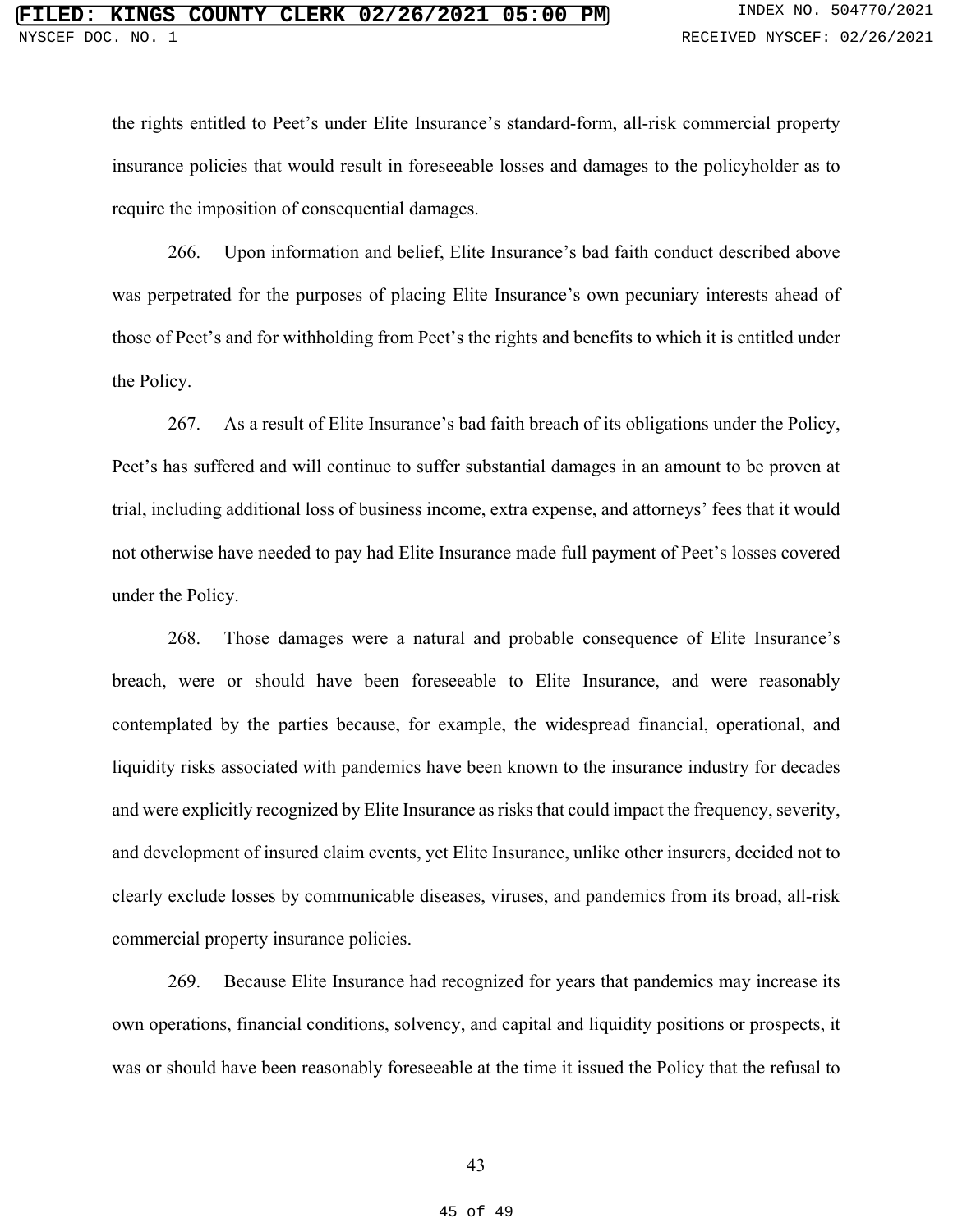afford protection under the broad, all-risk policy it sold to Peet's for those same risks would have immediate and dire financial consequences to Peet's, including, but not limited to, attorneys' fees, expenses, and other consequential damages, all directly resulting from Elite Insurance's placing its own pecuniary interests ahead of its policyholder and forcing Peet's into litigation to recover the benefits under the Policy.

270. Peet's is entitled to damages as a result of Elite Insurance's breach of the covenant of good faith and fair dealing, including compensatory and consequential damages, punitive damages, pre- and post-judgment interest, attorneys' fees and costs, and any other costs and relief that this Court deems appropriate.

# **COUNT IV (Violation of N.Y. Gen. Bus. Law § 349)**

271. Peet's repeats and realleges the allegations in the preceding paragraphs.

272. Peet's, like the thousands of other businesses who enter into insurance contracts with Elite Insurance, is an individual consumer of insurance products.

273. The Policy is comprised of standard-form language that is designed and intended to be purchased by the public at large in the State of New York and elsewhere.

274. Elite Insurance routinely and commonly utilizes the same standard-form policy language in issuing other policies, such that Elite Insurance's acts and practices potentially affects similarly-situated consumers suffering losses arising from COVID-19 and have purchased policies from Elite Insurance with materially identical wording.

275. Elite Insurance's acts and practices in investigating, handling, and denying Peet's and other policyholders' claims based on the same or similar policy language has a broad impact on insurance consumers at large.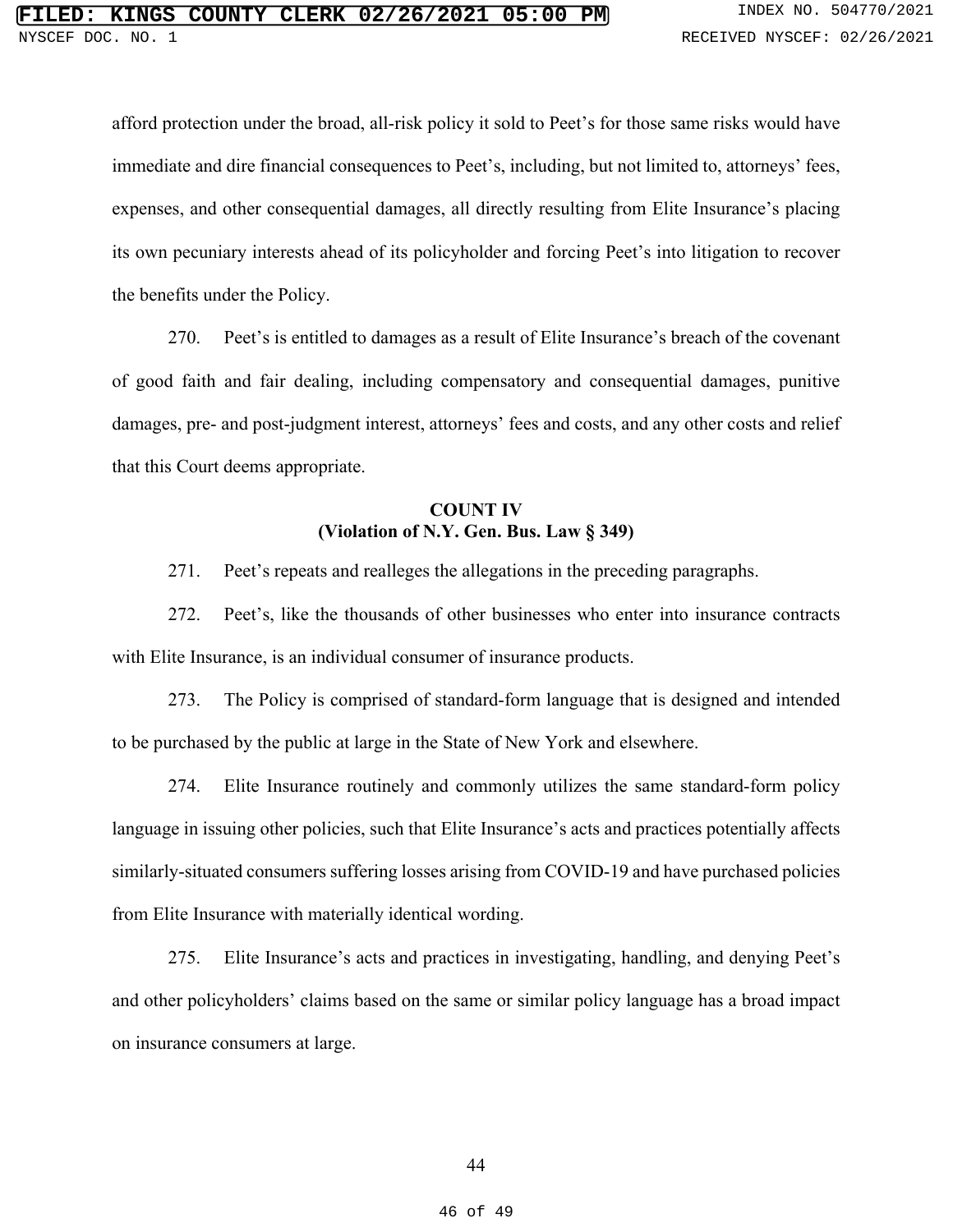276. In fact, other policyholders have filed lawsuits against Elite Insurance in New York (and elsewhere) raising coverage disputes involving COVID-19-related losses under Elite Insurance's all-risk commercial property insurance policy forms like the Policy at issue in this action. Those other insurance coverage lawsuits allege, among other things, that Elite Insurance knew that its all-risk policies provided coverage for COVID-19-related losses but nevertheless denied claims without any genuine investigation, taking the same improper, blanket approach to denying claims as what occurred with Peet's. Another lawsuit filed against Elite Insurance during the pandemic under the same "leading edge all-risk form" policy alleges that Elite Insurance employed a pattern of unreasonable delay throughout the claims adjustment process, denying payment without reasonable basis to do so, impairing the benefit of the bargain purchased under the all-risk policy, and resulting in additional consequential damages to the policyholder's business.

277. Thus, the dispute in this action is not limited to a challenge regarding coverage made on the facts unique to Peet's but rather relates to consumer-oriented conduct affecting the public at large.

278. Elite Insurance's consumer-oriented practices were materially misleading and deceptive, including when Elite Insurance failed to pay benefits due to Peet's under the terms of the standard-form Policy.

279. In addition to failing to pay benefits due under Elite Insurance's standard all-risk commercial property insurance policy forms, through the misleading and deceptive acts discussed herein, Elite Insurance engaged in a scheme to discourage or obstruct Peet's from recovering under the Policy by: (i) demanding answers to information requests despite intending to deny coverage regardless of the policyholder's answers to those questions, which directly contradicted the

45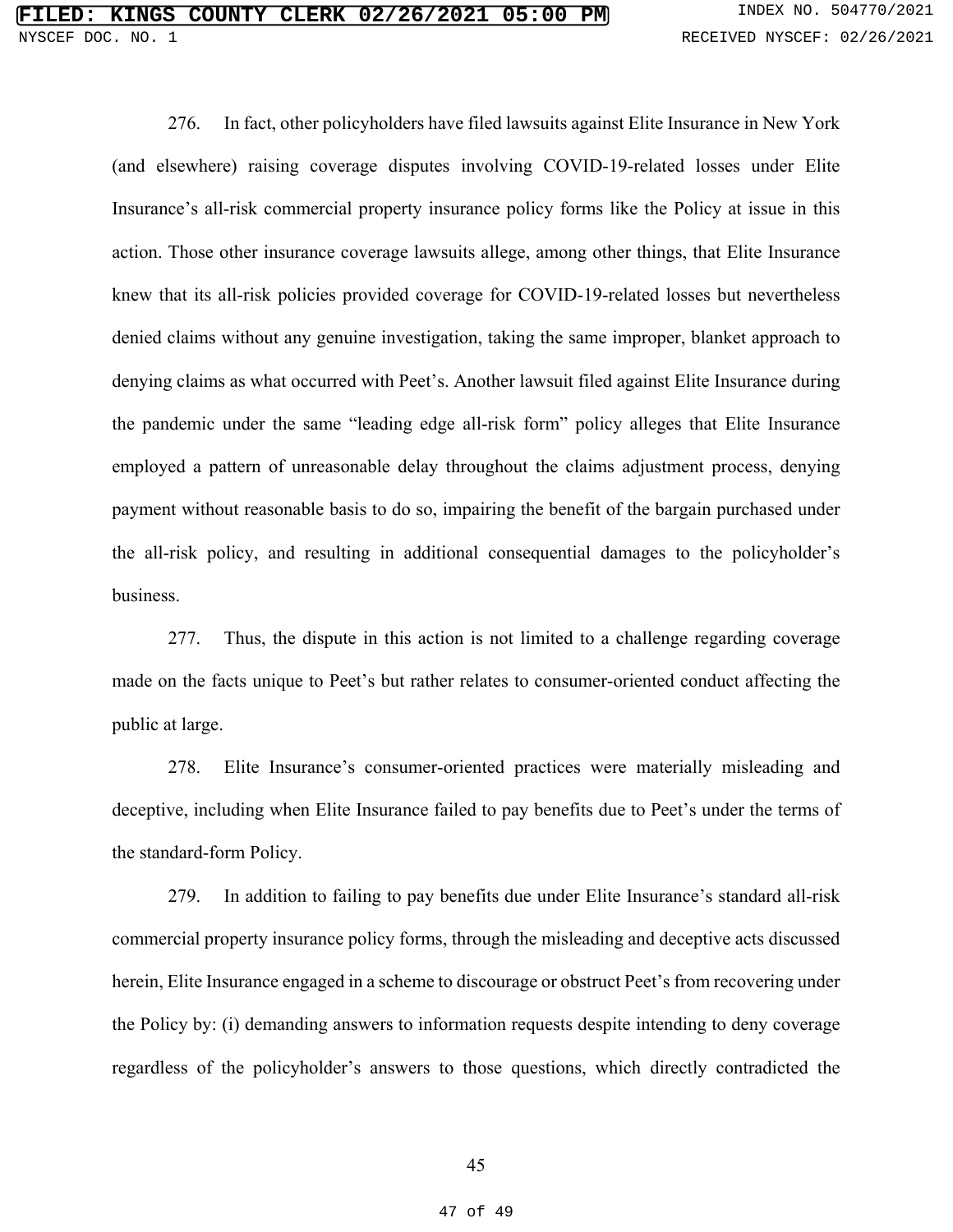# **NGS COUNTY CLERK 02/26/2021 05:00 PM** INDEX NO. 504770/2021 DOC. NO. 1 RECEIVED NYSCEF: 02/26/2021

statements made by Elite Insurance's adjuster at the outset of the claim; (ii) threatening to raise non-cooperation defenses if policyholders did not expend significant time and resources in response to Elite Insurance's information requests to support a claim that Elite Insurance always intended to deny; (iii) steering policyholders to On-Site Sublimited Communicable Disease Coverages for COVID-19 losses, improperly depriving policyholders of the full extent of coverage available under Elite Insurance's all-risk policies; and (iv) after receiving information in support of claims, belatedly issuing blanket denials of coverage for any and all losses arising from COVID-19, including for On-Site Sublimited Communicable Disease Coverages, without actually investigating the underlying facts or law governing each claim.

280. As a result of Elite Insurance's consumer-oriented, materially misleading and deceptive acts or practices, Peet's has suffered and will continue to suffer substantial damages in an amount to be proven at trial.

281. Peet's is entitled to damages as a result of Elite Insurance's deceptive acts and practices, including compensatory and consequential damages, treble damages, punitive damages, pre- and post-judgment interest, attorneys' fees and costs, and any other costs and relief that this Court deems appropriate.

WHEREFORE, Peet's respectfully requests that the Court:

1. Declare that: (a) Peet's claims trigger the various coverage provisions identified in this Complaint; (b) the Policy covers Peet's claims; (c) Peet's sustained direct physical loss or damage from a covered cause of loss under the Policy; (d) NAIEC waived or is estopped from asserting its positions, as described in this Complaint, to bar or limit coverage; (e) no exclusion applies to bar or limit coverage for Peet's